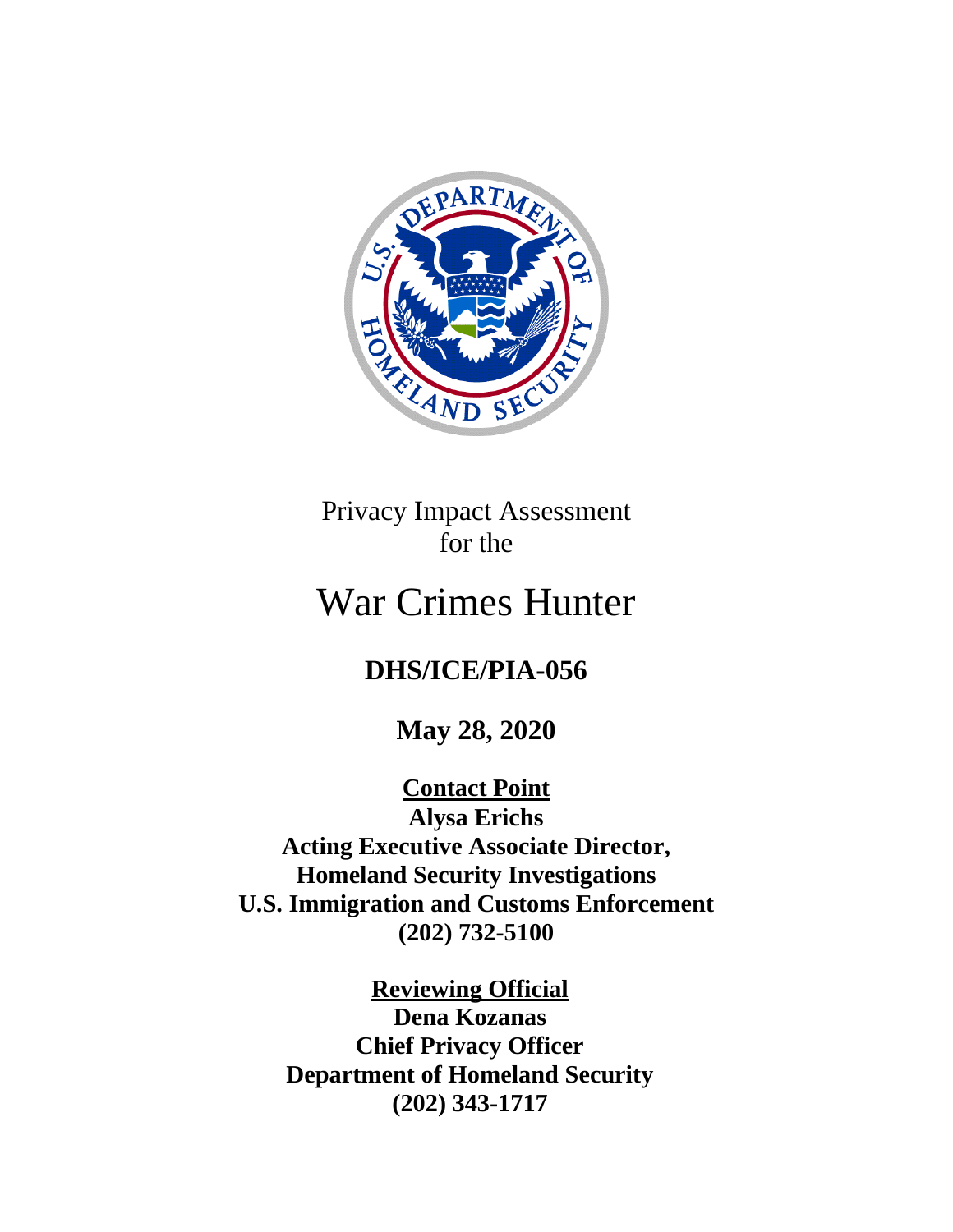

# **Abstract**

War Crimes Hunter (WCH) is a program, run by the Department of Homeland Security (DHS), U.S. Immigration and Customs Enforcement (ICE) Homeland Security Investigations (HSI) Human Rights Violators and War Crimes Unit (HRVWCU), that collects and shares information about alleged human rights violators. HRVWCU is dedicated to identifying, locating, investigating, prosecuting, and removing human rights violators from the United States, as well as preventing their initial entry into the country. WCH collects digital media depicting individuals engaged in war crimes and human rights violations, isolates the facial images of the suspected perpetrators, and shares those images with the biometric databases of relevant Federal partners. These partners search their databases for potential matches based on facial recognition alone and return lists of candidates that HRVWCU can use to produce investigative leads. ICE is conducting this Privacy Impact Assessment (PIA) because WCH collects and disseminates personally identifiable information (PII) of individuals who are located overseas and engaging in human rights violations.

### **Overview**

ICE established HRVWCU in 2003 to strengthen the agency's efforts to identify and investigate individuals involved in war crimes and human rights abuses around the world. <sup>1</sup> The unit draws on the skills and experience of special agents, historians, intelligence analysts, and attorneys; and works with interagency partners to: (1) prevent the entry of human rights violators into the United States, and (2) arrest, prosecute, and/or remove human rights violators already in the United States. Since 2003, HRVWCU has prevented over 300 entries of human rights violators and war criminals into the United States. More than 450 individuals have been arrested for human rights-related violations of the law under various criminal and/or immigration statutes, and over 1,000 known or suspected human rights violators have been removed from the United States. The unit currently oversees more than 180 active investigations and is pursuing hundreds of leads involving suspected human rights violators throughout the world.

HRVWCU researches both on-going and past atrocities. Through WCH, HRVWCU will collect digital images of individuals engaged in human rights violations occurring overseas. These images will be collected from publicly available, open-source web-based media sites identified as relevant and credible by HRVWCU. From this collection, WCH users will isolate relevant facial images of perpetrators to create a database of suspected human rights violators. HRVWCU will share these images with Federal biometric and biographic databases that partner with HRVWCU.<sup>2</sup>

<sup>&</sup>lt;sup>1</sup> The human rights abuses and war crimes about which WCH will collect images include torture, genocide,

recruitment and use of child soldiers, extrajudicial killing, and particularly severe violations of religious freedom. *See* Section 1.0 of this PIA for the specific statutory citations.

<sup>&</sup>lt;sup>2</sup> These agencies are referred to as "partners," "partner agencies," or "WCH partner agencies" throughout the PIA.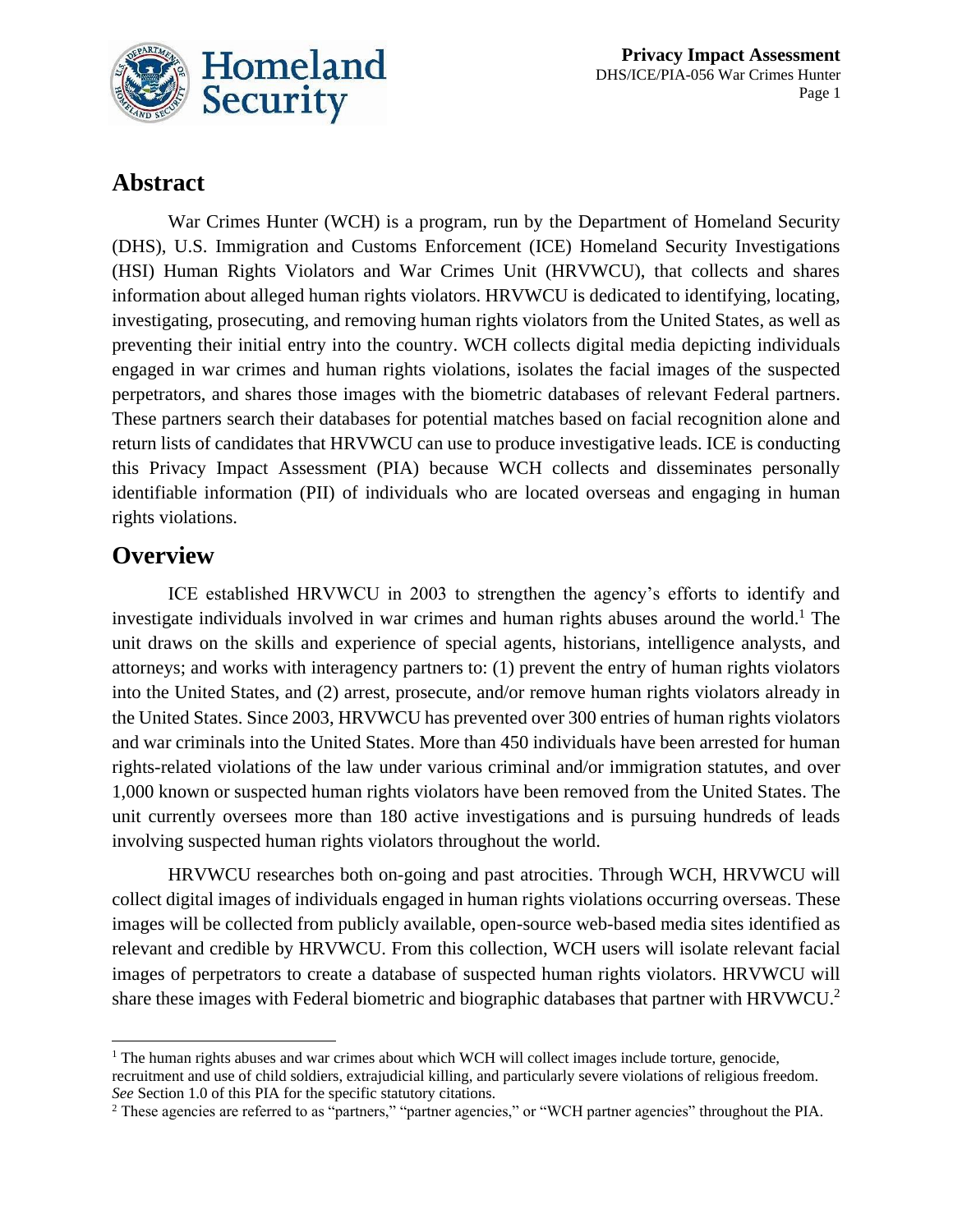

The partner will then compare images against their existing facial biometric data holdings using facial matching methodologies.<sup>3</sup>

WCH will be used as an investigative tool to develop leads that will require additional investigation by HSI personnel. Leads are considered the first step in an investigative process and are not proof of criminality or a positive identification. Leads cannot be solely used to deny immigration benefits, or establish probable cause to conduct a search, arrest, or similar law enforcement action.

#### **Data Collection**

WCH will collect media from publicly available websites identified by HRVWCU as containing images of human rights violations or violators. HRVWCU will focus on websites whose content and subject matter are focused internationally. These websites and the media that WCH collects are available to any member of the public and are maintained by a variety of entities, including perpetrators, journalists, international organizations, and human rights organizations. WCH users will use all evidence at their disposal, such as witness statements, human rights reports, other HRVWCU leads, and other documentary evidence, to determine the veracity and authenticity of the site and its contents prior to collecting media from the site. The site is then submitted to a HRVWCU supervisor for approval to collect.

Once a HRVWCU supervisor has verified that a website has relevant and credible evidence of human rights violations, it will be designated for automated on-going collection by the WCH tool. The WCH tool will routinely capture and preserve media presented on designated sites automatically and load the media into the WCH repository for review. The WCH tool does not modify the image in any way. All collection by the WCH tool will be passive. The technology will not violate or circumvent paywalls or privacy settings and protections placed on the media by a website. The WCH tool does not search individuals' social media posts, but third-party websites from which WCH collects data may contain posts that were derived from individual social media accounts. For example, if a news outlet posted evidence of a war crime it collected from an individual's social media account, the WCH tool could theoretically collect that media from the news outlet's website. The WCH tool does not friend or follow social media accounts, will not post content on social media websites, and will not induce any website to collect information from other individuals or accounts. All collections are manually reviewed by a WCH user for credibility and relevance to the WCH mission. If media collected by WCH is deemed irrelevant, then HRVWCU deletes this information and it will not be stored or retained in the WCH repository. If at any point a site is determined to no longer be relevant to HRVWCU operations, the collection will be discontinued. Similarly, if HRVWCU becomes aware that a site may no longer present

<sup>3</sup> Facial matching methodologies include automated facial recognition and/or manual face examination by trained examiners. The processes and technologies of each partner's database is detailed in their own privacy compliance documentation, cited in the appendices of this PIA.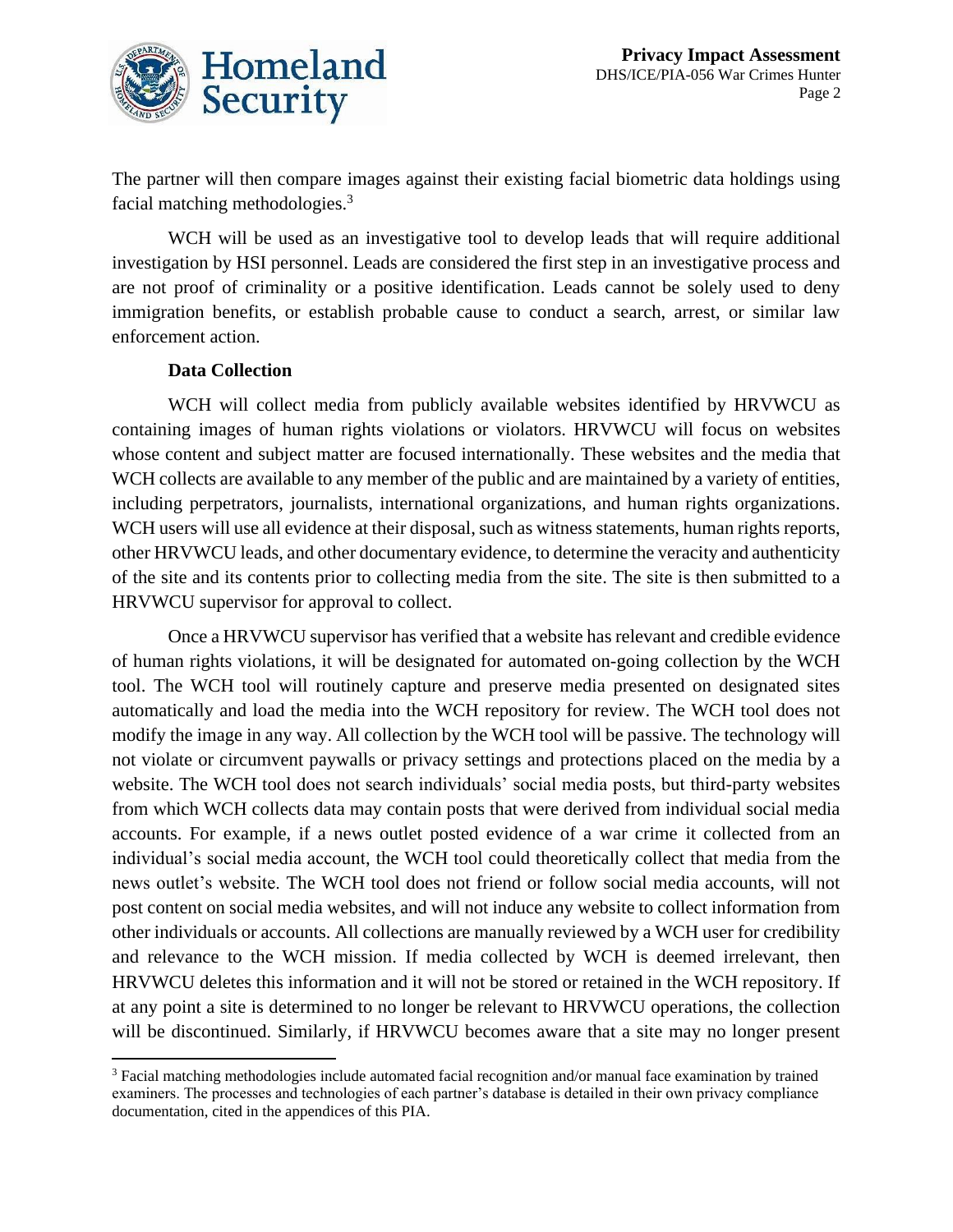

credible information, then automated on-going collections will be discontinued.

Some of the captured media might contain images of non-participants or witnesses to human rights violations. To address this issue, HRVWCU will incorporate a technology to blur the faces of non-participants in the original media that was collected. WCH will store collected media in a secure repository for possible future use as leads, or in administrative or criminal proceedings, or for HRVWCU's efforts to prevent perpetrators from entering the United States.

WCH will use image analysis software to detect faces in the stored media to aid WCH user review. WCH users will review the WCH media and isolate facial images of suspected perpetrators. Additionally, a WCH user will confirm all isolated images are of suspected human rights violators prior to sharing with partners, in order to mitigate the potential of sharing bystander images. Both the blurred media and the isolated images will reside in the WCH repository. During this review process, the WCH user will select isolated images that are best suited for facial recognition processes. The WCH user will ensure he or she isolates a facial image that has the highest image quality possible, contains the fewest obscurations of the perpetrator's face, and is most similar to a "constrained image," 4 such as a mugshot or passport photograph. This is because WCH endeavors to isolate images as similar as possible to the galleries of images held by its partners. WCH users will continually refine their image gathering techniques through ongoing discussions with partner agencies.

The WCH user will catalog the collected media by relevant statutory inadmissibility charge(s) (e.g., genocide, extrajudicial killing, use and recruitment of child soldiers, torture). The WCH user will then format a perpetrator's facial image for sharing with DHS components and Federal agencies that have biometric database(s) and have executed an information sharing agreement with HRVWCU.<sup>5</sup> All HRVWCU personnel responsible for analyzing and sharing facial images with partners will be provided the appropriate privacy training prior to accessing WCH and will be supervised by a HRVWCU supervisor.

#### **Sharing with WCH Partner Databases**

HRVWCU intends to share isolated facial images of alleged perpetrators with partner agencies who will subsequently run queries against their biometric holdings. WCH partner agency biometric databases are listed in the appendix(s) of this PIA, and new appendices will be added as new partners join the program. WCH will format images in accordance with the National Institute

<sup>4</sup> A "constrained image" refers to an image that is standardized in format, lighting, distance to subject, and expressions.

<sup>5</sup> War Crimes Hunter will only share unmatched images with Federal partner agencies for purposes of biometric matching. HRVWCU, however, shares other, law enforcement information with state, local, tribal, foreign, and intergovernmental agencies to fulfill its law enforcement missions.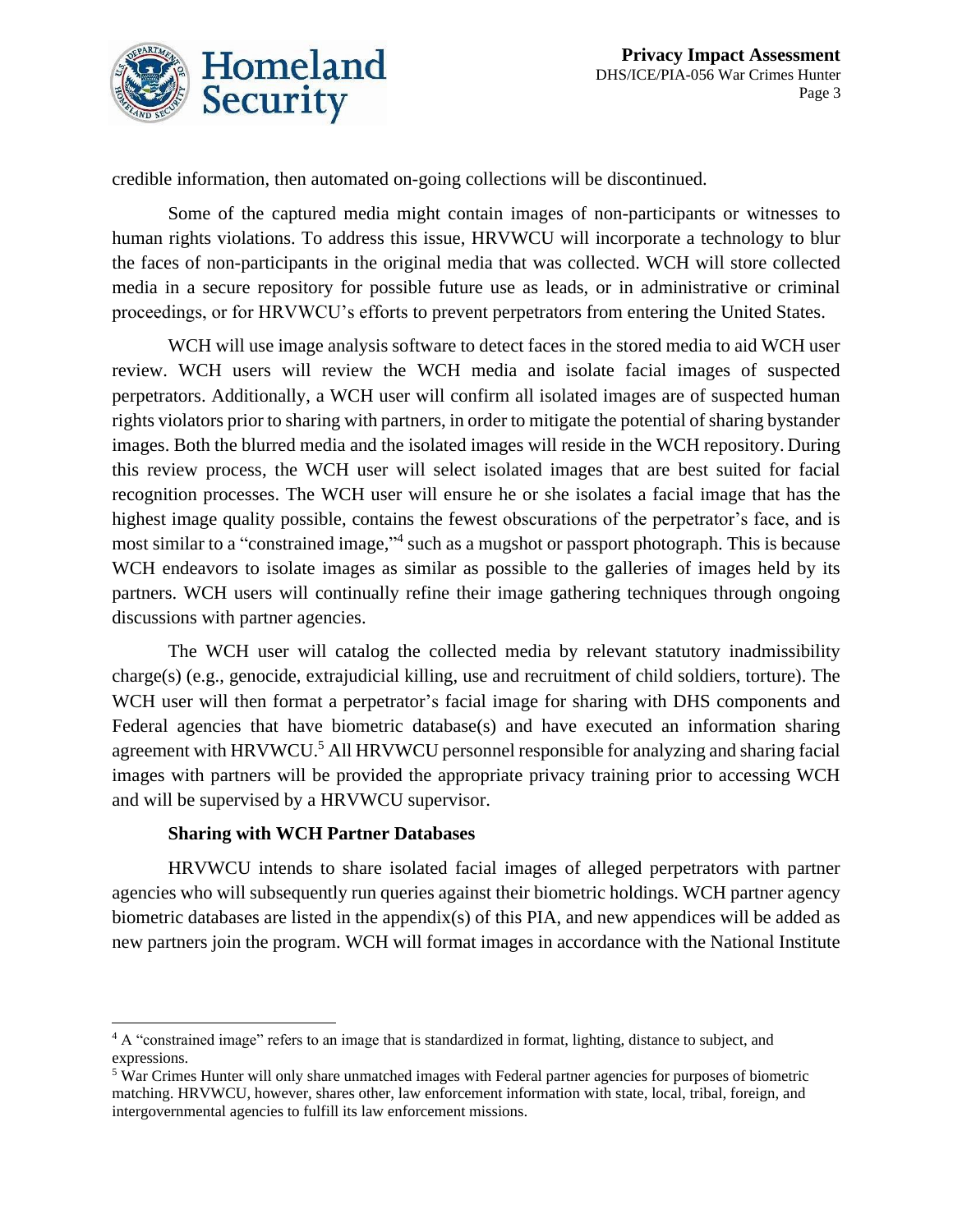

of Standards and Technology (NIST) standard transmission format prior to submission.<sup>6</sup> The NIST standard dictates file content, type, and units of measurement, as well as encoding instructions, required for electronic exchange of biometrics. WCH will transmit to partners the facial image of the violator, numeric identifiers assigned by WCH that correspond to the subject, and alphanumeric identifiers linking the image to the source media from which the face image was collected.

Each partner agency will establish ongoing information sharing practices with HRVWCU. The details of each connection will be documented in the respective appendices of this PIA. Prior to receiving WCH data, a partner must confirm it has adequate privacy protections. HRVWCU will leverage existing or execute new Information Sharing and Access Agreements (ISAAs) to share images with non-DHS Federal agencies. These ISAAs are reviewed by the ICE Privacy Division, ICE attorneys, the DHS Privacy Office and/or other DHS Oversight bodies<sup>7</sup> to verify that information safeguards and privacy protections are in place. The agreement may, as a matter of DHS policy, stipulate additional access, correction, or redress procedures for DHS data shared with an external partner. Similarly, HRVWCU will work with the aforementioned offices and divisions to ensure privacy protections are in place for biometric databases owned by other DHS components. During this process HRVWCU will enter into an Interconnection Agreement with that component. The partner agency's system(s) would then store and match the face images against its own biometric repositories. The transfer, retention, and uses of WCH data by partners is outlined in the appendix(s) of this PIA. ICE will add appendices to this PIA as partner agencies join the program.

#### **Facial Recognition Process**

Upon receipt of a facial image search request from WCH, agency partners will initiate a Facial 1 to Many (candidates) search of their existing facial biometric data holdings according to their internal agency procedures. Each agency partner's image analysis technology is covered in depth in its privacy compliance documentation, cited in the appendices to this PIA. The agency partner's search will not result in a single identity match, but rather in a ranked candidate list of

<sup>6</sup> ANSI/NIST-ITL 1-2011, 2015 Update (or most recent), *Data Format for the Interchange of Fingerprint, Facial, & Other Biometric Information* [\(https://www.nist.gov/programs-projects/ansinist-itl-standard\)](https://www.nist.gov/programs-projects/ansinist-itl-standard).

<sup>7</sup> The DHS Data Access Request Council (DARC) is the coordinated oversight and compliance mechanism that reviews bulk transfers of data in support of DHS's national or homeland security missions. The DARC ensures bulk sharing initiatives or activities comply with applicable law and adequately protect the privacy, civil rights, and civil liberties of the individuals whose information is shared. The DARC includes representatives from the DHS Privacy Office, Office for Civil Rights and Civil Liberties, and the Office of the General Counsel, collectively known as "DHS Oversight Offices." The DARC also includes representatives from DHS Components, including Component privacy officials and mission representatives. Part of the DARC's review of sharing agreements includes assessing whether appropriate access, correction, and redress procedures exist, and these procedures are documented in the ISAA.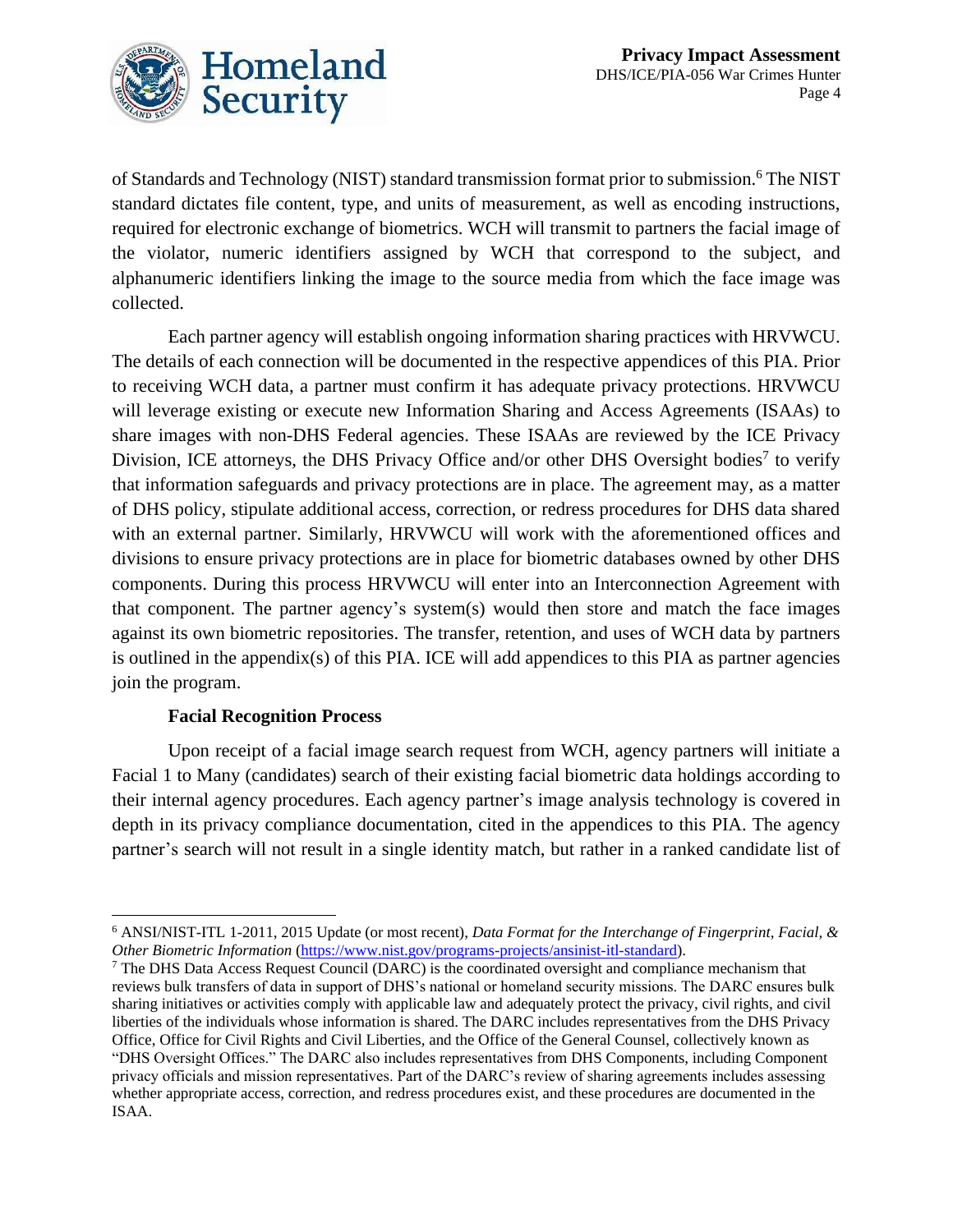

potential matches based on similarity scores.<sup>8</sup> A similarity score is what the technology determines to be the likelihood that two images contain the same individual. The partner will then have potential matches reviewed by trained biometric face examiners. The examiners will cull the candidate list using analysis of unique facial features called "morphological analysis."<sup>9</sup> Face examination and reporting processes are based on best practices established by the Facial Identification Scientific Working Group  $(FISWG)$ ,<sup>10</sup> which operates under the NIST-run Organization of Scientific Area Committees (OSAC) for Forensic Science. The examiners will parse the list of candidates to only those assessed to be potential matches. The partner will provide WCH a narrowed candidate list which may contain the corresponding candidate's image(s), associated unique identifiers (e.g., Fingerprint ID number), $^{11}$  as well as a confidence level score, which is the examiner's explanation of the likelihood of matches between analyzed images. As needed, WCH users can request access to additional information pertaining to a particular candidate's encounter and derogatory information that may be contained within the Partner's system.

### **Lead Generation and Referrals to the Field**

Any data collected by WCH will be vetted by HRVWCU to ensure its accuracy. HRVWCU personnel will not act as adjudicators or examiners for image matching, as HRVWCU does not have the technical capability. Partner confidence/similarity scores, if provided, will only be used as a triage tool for HRVWCU research and vetting, not as an indicator of any criminal activity. HRVWCU will compare information received from partners to other information available to HSI from various sources to vet the potential match. In some cases, additional biographic, encounter, and derogatory information about a potential match will be obtained directly from the partner to assist in the vetting process. When the vetting process is complete, HRVWCU will enter relevant information into the ICE Investigative Case Management system  $(ICM)^{12}$  for further investigation by a relevant HSI field office. This is known as "lead generation." All leads undergo a final review by an agent and analyst from HRVWCU, as well as an ICE attorney. This review is to confirm the validity and accuracy of the information as well as its legal sufficiency before submitting to the field for further investigation by HSI agents. HRVWCU will note the lead in ICM. The source of the information and the fact that the lead was derived from facial recognition matching will be noted in a report made in ICM. Candidate lists will be maintained in an external investigative case

<sup>&</sup>lt;sup>8</sup> Candidate list lengths and matching thresholds are partner dependent and is described in the appendices of this PIA.

<sup>9</sup> *See* FISWG Best Practices for Facial Image Comparison Feature List for Morphological Analysis *available at* [https://www.fiswg.org/FISWG\\_GuidelinesforFacialComparisonMethods\\_v1.0\\_2012\\_02\\_02.pdf.](https://www.fiswg.org/FISWG_GuidelinesforFacialComparisonMethods_v1.0_2012_02_02.pdf) <sup>10</sup> For more information *see* [https://fiswg.org/about\\_swgs.html.](https://fiswg.org/about_swgs.html)

<sup>&</sup>lt;sup>11</sup> Information returned by each partner is detailed in the Appendices of this PIA.

<sup>12</sup> *See* DHS/ICE/PIA-044 Investigative Case Management System (ICM) *available at* [www.dhs.gov/privacy.](http://www.dhs.gov/privacy) Should ICE enter this information in other IT systems, ICE will update the relevant PIA.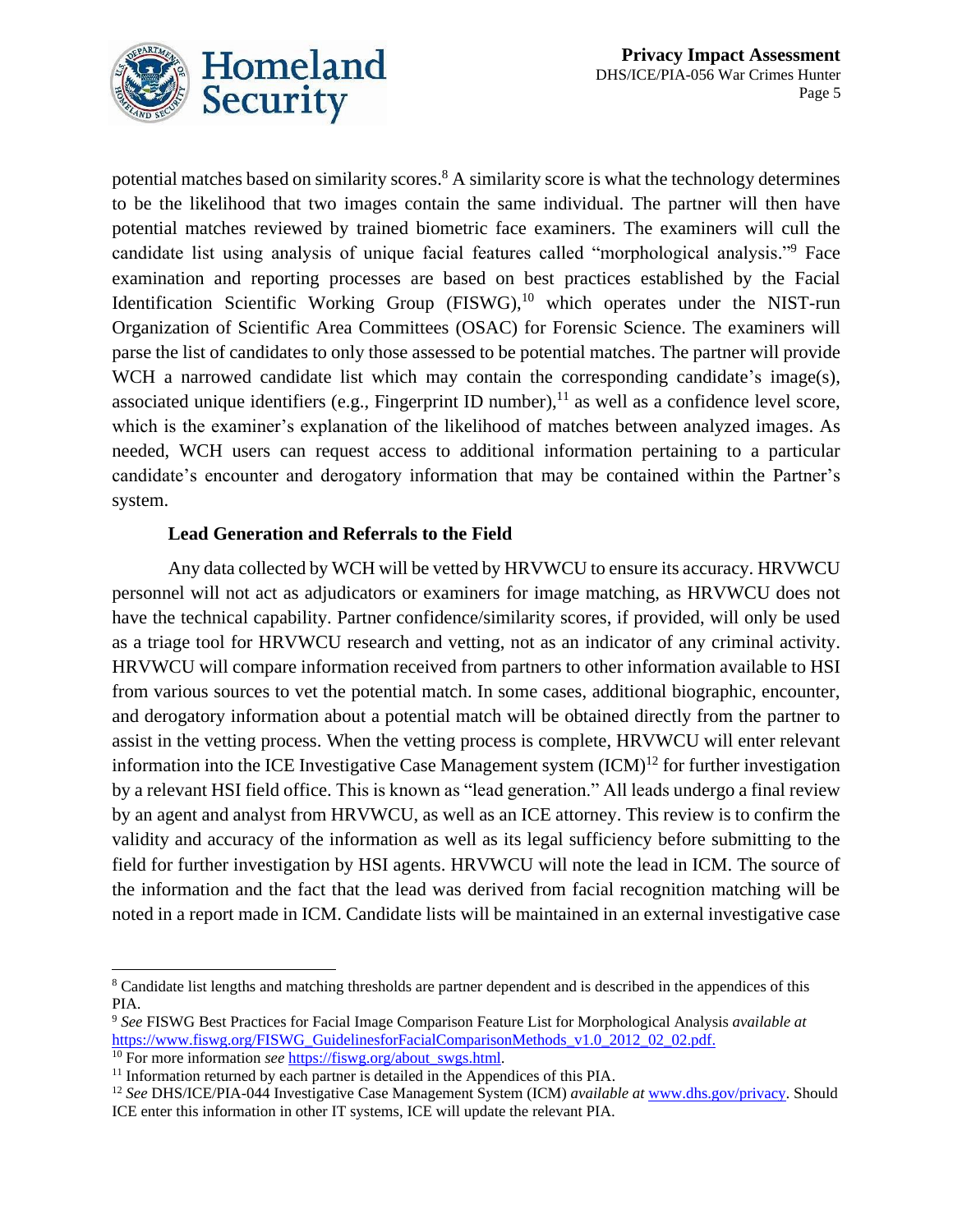

file as required under the federal rules of evidence,<sup>13</sup> but non-vetted candidate information will not be used for leads or entered in an ROI in ICE systems. The existence of a potential WCH match is not treated by investigators as proof of criminal activity, but rather an investigative lead or tip, requiring further investigation.

# **Section 1.0 Authorities and Other Requirements**

### **1.1 What specific legal authorities and/or agreements permit and define the collection of information by the project inquestion?**

ICE is authorized to collect information under Section 701 of the USA PATRIOT Act; 6 U.S.C. § 112; 8 U.S.C. §§ 1105, 1103(a)(4), 1357(a) and (b); and Executive Order 13388. Pursuant to the Homeland Security Act of 2002, as amended (HSA), Pub. L. 107-296, 116 Stat. 2135 §§ 102, 102, 403, 441 (Nov. 25, 2002), the Secretary of Homeland Security has the authority to enforce numerous federal criminal and civil laws. These include laws residing in Titles 8, 18, 19, 21, 22, 31, and 50 of the U.S. Code. The Secretary delegated this enforcement authority to the Director of ICE in DHS Delegation Order No. 7030.2, Delegation of Authority to the Assistant Secretary for U.S. Immigration and Customs Enforcement (Nov. 13, 2004), and the Reorganization Plan Modification for the Department of Homeland Security (January 30, 2003). This authority has been delegated to HSI through ICE Delegation Order 73005.1, Immigration Enforcement Authority of the Director of the Office of Investigations (Mar. 5, 2007). Through these statutes and orders, HSI has broad legal authority to enforce an array of federal statutes including responsibility for enforcing U.S. civil immigration authorities, customs authorities, and federal criminal authorities relating to human rights violators and war criminals. Many of the federal criminal authorities apply regardless of U.S. citizenship or alienage.

ICE identifies each collection by data provider and implements the provider's authority to use, retain, and share the information according to the terms of the applicable ISAA, which may include a MOA, MOU, or other formal data sharing policy. WCH enables sharing with authorized users after the data provider has approved the sharing through an approved ISAA and as described in SORNs.<sup>14</sup>

The War Crimes Hunter relevant immigration authorities include:

- *Persecution*: 8 U.S.C. § 1158(b)(2)(A)(i) [asylum]; 8 U.S.C. § 1231(b)(3)(B)(i) [withholding of removal]; 8 U.S.C. § 1101(a)(42)(B) [refugee definition];
- *Genocide:* 8 U.S.C. §§ 1182(a)(3)(E)(ii), 1227(a)(4)(D);

<sup>13</sup> *Available at* [https://www.rulesofevidence.org/.](https://www.rulesofevidence.org/)

 $14$  See Appendix A for additional information.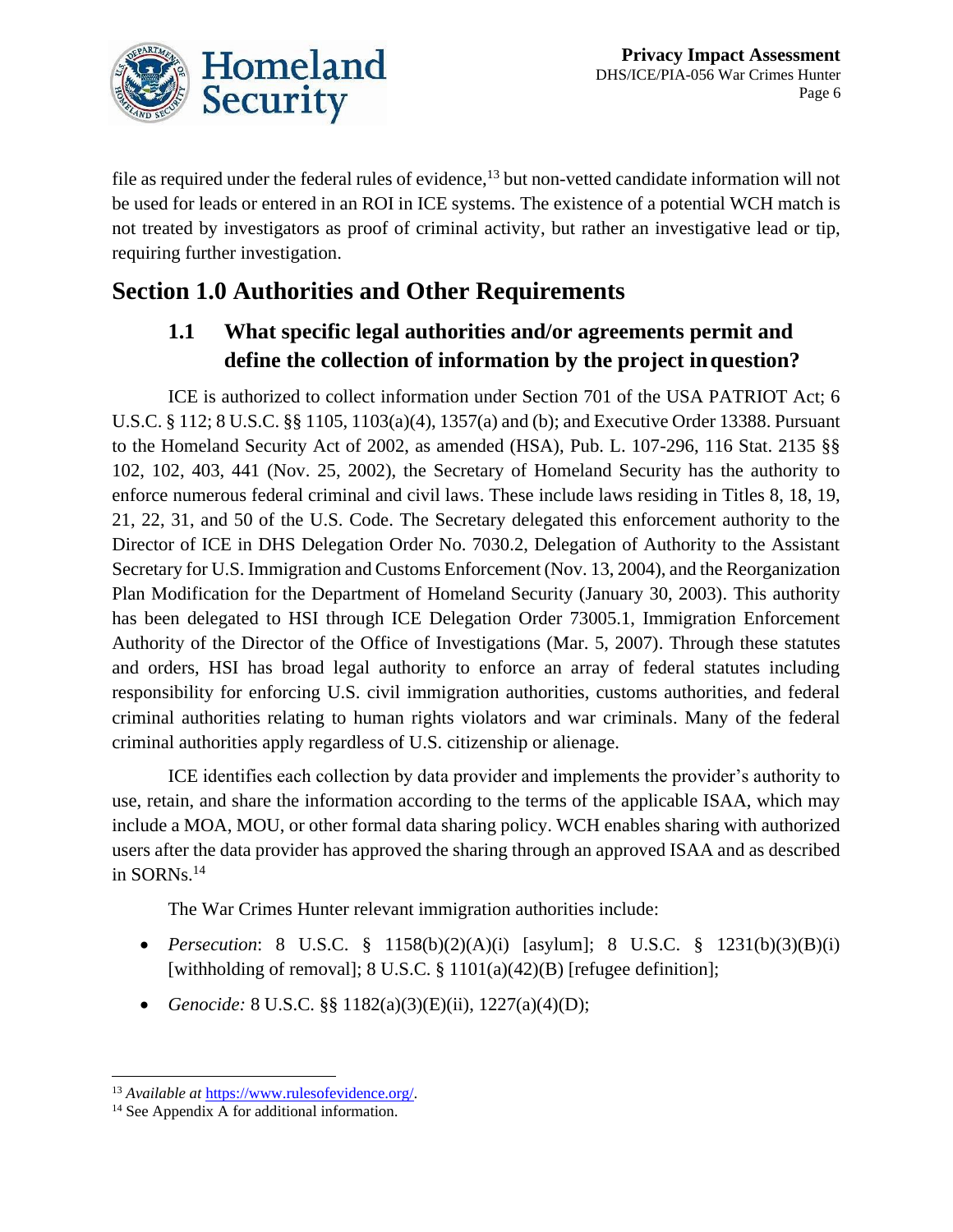

- *Particularly Severe Violations of Religious Freedom:* 8 U.S.C. §§ 1182(a)(2)(G),  $1227(a)(4)(E);$
- *Torture:* 8 U.S.C. §§ 1182(a)(3)(E)(iii)(I), 1227(a)(4)(D);
- *Extrajudicial Killing:* 8 U.S.C. §§ 1182(a)(3)(E)(iii)(II), 1227(a)(4)(D); and
- *Recruitment or Use of Child Soldiers:* 8 U.S.C. §§ 1182(a)(3)(G), 1227(a)(4)(F).

The War Crimes Hunter related criminal authorities that are applicable to U.S. persons and aliens include:

- *Genocide*: 18 U.S.C. § 1091;
- *Torture*: 18 U.S.C. § 2340-2340A;
- *War Crimes*: 18 U.S.C. § 2441;
- *Use or Recruitment of Child Soldiers*: 18 U.S.C. § 2442; and
- *Providing Material Support to* [Torture, Genocide, Use/Recruitment of Child Soldiers]: 18 U.S.C. § 2339A.

Additionally, ICE operates the WCH system to support partner agencies, which carry out their authorities pursuant to applicable law and regulation. Specific authorities are referenced in applicable privacy compliance documentation listed in Appendix A, updated as appropriate.

### **1.2 What Privacy Act System of Records Notice(s) (SORN(s)) apply to the information?**

Information collected by WCH is covered by the DHS/ICE-009 External Investigation SORN.<sup>15</sup> ICE is publishing an update to the SORN to provide additional transparency to the collections by WCH.

### **1.3 Has a system security plan been completed for the information system(s) supporting the project?**

WCH falls under the security environment for HSI's Repository for Advanced Analytics in a Virtualized Environment (RAVEn).**<sup>16</sup>** RAVEn is a cloud-based environment for HSI and serves as a curation point for data analytics and data analytic tools. RAVEn's system security plan was approved when it secured an Authority to Operate on September 17, 2019. RAVEn will undergo a review of its security plan every three years.

<sup>&</sup>lt;sup>15</sup> DHS/ICE-009 External Investigations, 75 FR 404 (January 5, 2010). An update to the SORN providing notice to HSI's use of facial biometrics is forthcoming.

<sup>16</sup> *See* DHS/ICE/PIA-055 Repository for Advanced Analytics in a Virtualized Environment (RAVEn) *available at* [www.dhs.gov/privacy.](http://www.dhs.gov/privacy)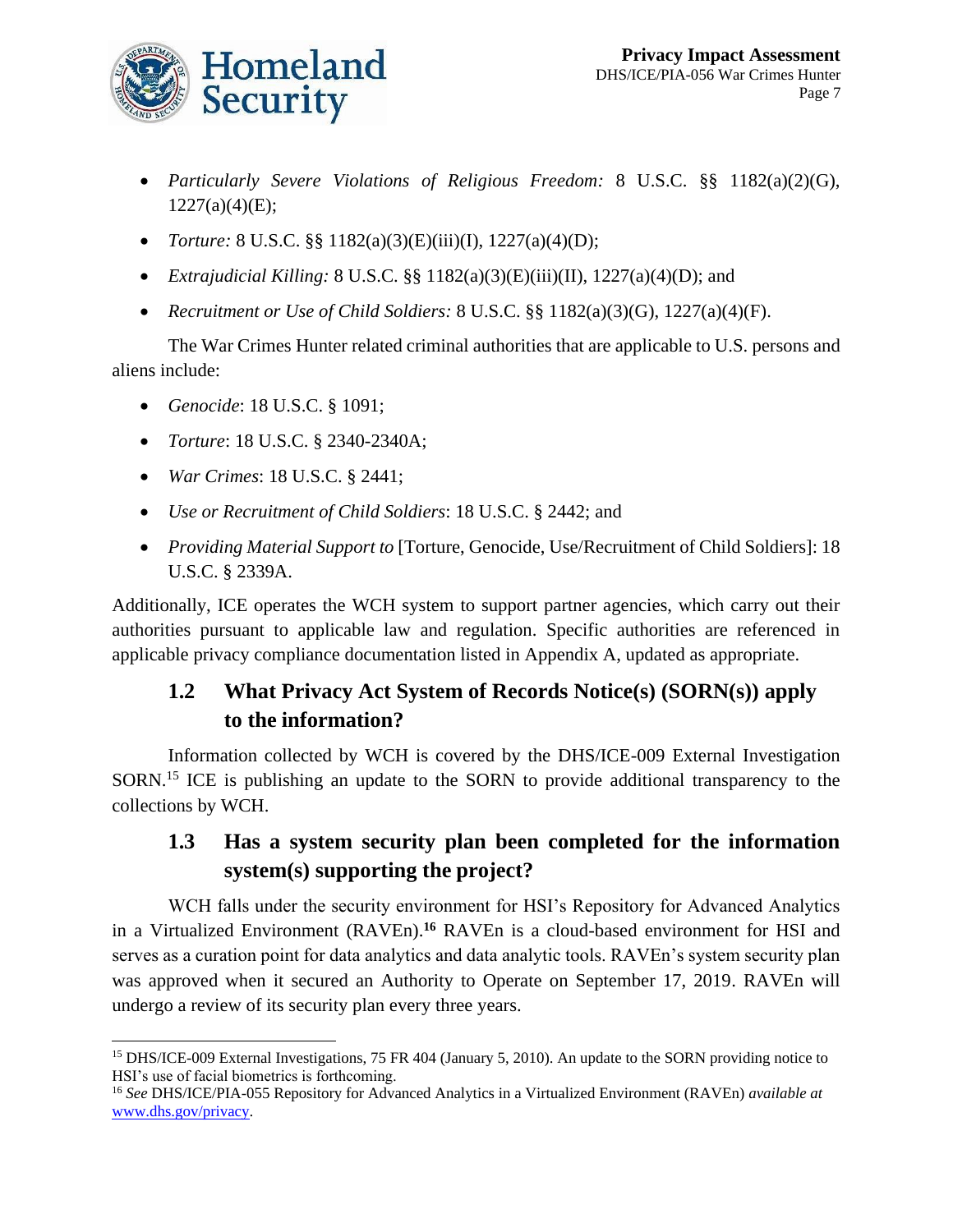

### **1.4 Does a records retention schedule approved by the National Archives and Records Administration (NARA) exist?**

Records relating to WCH are retained for 75 years after the initial collection in accordance with DAA-0563-2013-0001-0006.<sup>17</sup> This DHS-wide biometric schedule applies to photographs collected for the identification, investigation, apprehension, and/or removal of aliens unlawfully entering or present in the United States. An updated schedule for investigative records will be developed by ICE and submitted to NARA for approval.

**1.5 If the information is covered by the Paperwork Reduction Act (PRA), provide the OMB Control number and the agencynumber for the collection. If there are multiple forms, include a list in an appendix.**

WCH does not collect information directly from the public and therefore is not covered by the PRA.

# **Section 2.0 Characterization of the Information**

### **2.1 Identify the information the project collects, uses, disseminates, or maintains.**

WCH's purpose is to capture and preserve media depicting human rights violations/violators and acts indicative of war crimes being committed outside of the United States. Since the identity of the violator is unknown to HRVWCU at the time of collection, it is not possible to immediately determine if an individual is a U.S. person (a U.S. citizen or Lawful Permanent Resident). As such, all images are handled in accordance with the Privacy Act as well as DHS and ICE policies regarding the safeguarding and dissemination of PII. Bystanders or victims depicted in the data may initially be collected by WCH but will be blurred in the media retained in the WCH repository. WCH will isolate and extract faces of violators from the media for querying against databases run by partner agencies. WCH will assign a unique identifier to each isolated face image to associate the image with the collected source data. WCH will indicate the statutory violation(s) that applies to each suspected human rights violator whose image is captured.

If a partner is able to create a candidate list of potential matches based on a minimum score, it might return, or provide access to, the following information from its databases:

• Name;

<sup>&</sup>lt;sup>17</sup> *Available at* [https://www.archives.gov/files/records-mgmt/rcs/schedules/departments/department-of-homeland](https://www.archives.gov/files/records-mgmt/rcs/schedules/departments/department-of-homeland-security/rg-0563/daa-0563-2013-0001_sf115.pdf)[security/rg-0563/daa-0563-2013-0001\\_sf115.pdf.](https://www.archives.gov/files/records-mgmt/rcs/schedules/departments/department-of-homeland-security/rg-0563/daa-0563-2013-0001_sf115.pdf)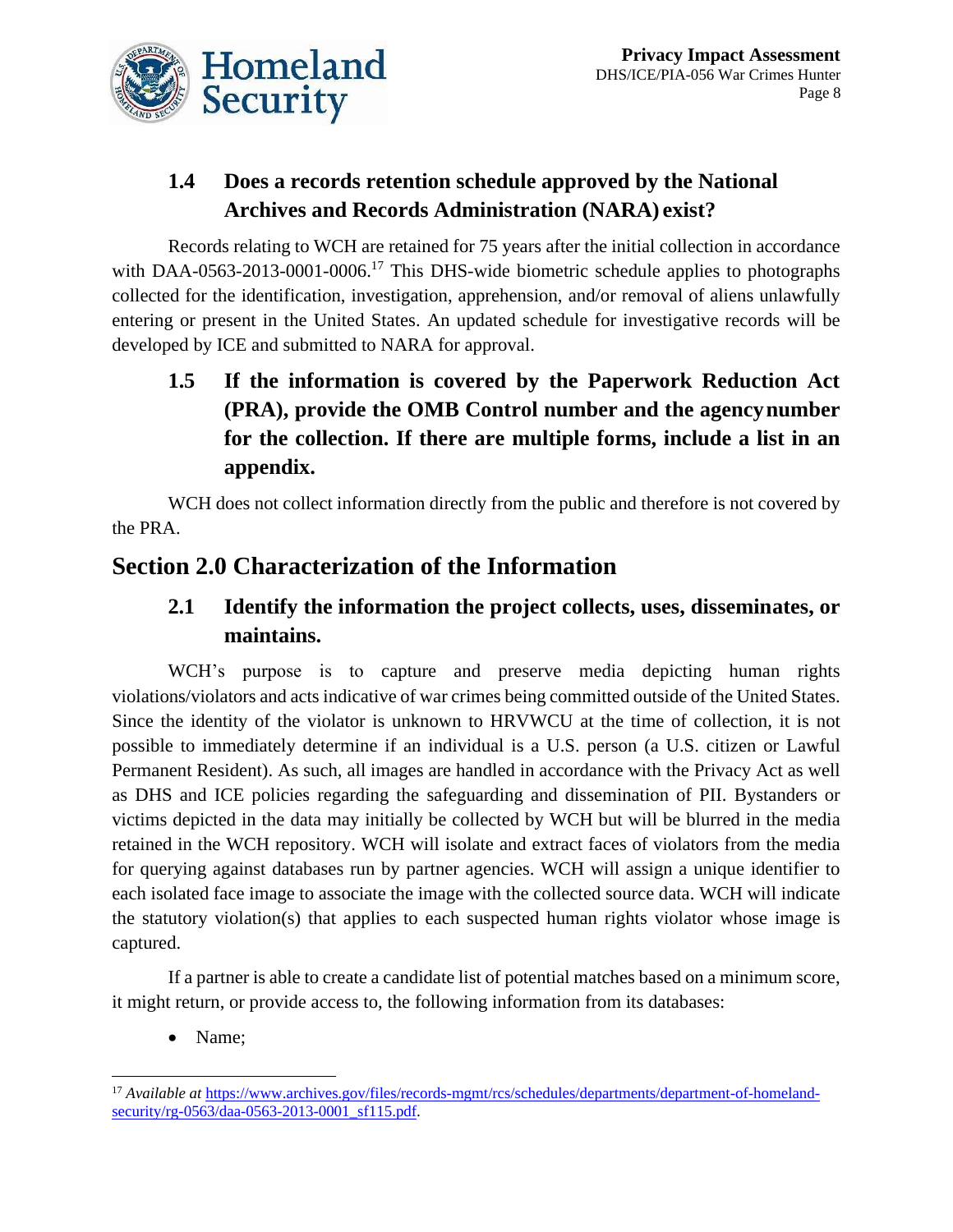

- Date of birth;
- Corresponding facial images;
- Unique identifiers assigned by the partner (e.g., Fingerprint ID number);
- Information related to the partner's encounter with the candidate;
- Derogatory information that may be associated with the candidate; and
- When available, confidence level scores of the match created by the partner's processes. 18
	- o *Confidence levels are not indicative of any criminal activity, but rather explains the likelihood of a match following analysis by a trained facial examiner.*

### **2.2 What are the sources of the information and how isthe information collected for the project?**

WCH will collect media from open source content available to the public at large via the internet. The websites from which WCH will collect media are freely available to any member of the public and are maintained by a variety of entities including individuals or organizations engaged in human rights violations (perpetrators); journalists; international organizations; and human rights organizations. The WCH tool will be used to scrape media from websites or thirdparty aggregators which might include social media posts from individuals.

WCH images may match against information about a known individual in partner agency biometric databases. This information may have been obtained by partners directly from the known individual, or through indirect means pursuant to a law enforcement or national security purpose. More information on the sources of agency partner information can be found in the respective privacy documentation cited in the appendix(s) to this  $PIA.19$ 

# **2.3 Does the project use information from commercial sources or publicly available data? If so, explain why and how this information is used.**

As noted above, WCH will retrieve publicly available media from publicly accessible websites, blogs, or aggregators. These sources may contain social media posts from individuals. Information retrieved by WCH will be for the purpose of collecting images which may be used to

<sup>&</sup>lt;sup>18</sup> A full listing of potential data elements returned by each agency partner is listed in the appendix(s) of this PIA. For more information about a partner's processes or scores, *see* the privacy compliance documentation cited in each appendix.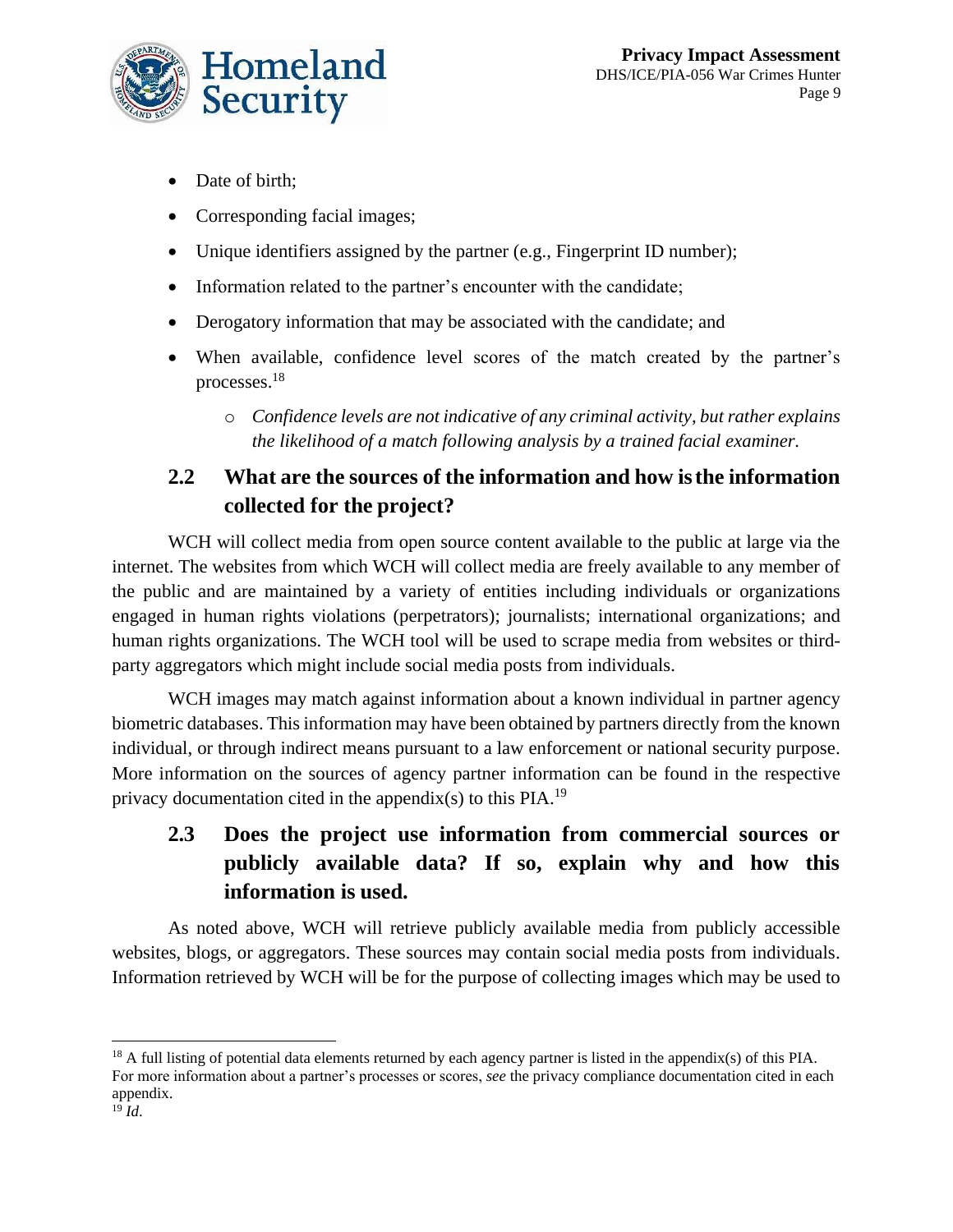

identify individuals suspected of potential war crimes or human rights violations. All collections by WCH are only used to generate leads or tips for further investigation by HSI.

### **2.4 Discuss how accuracy of the data is ensured.**

HRVWCU will only designate a website for ongoing collection by the WCH tool if, after thorough research and investigation, the site is deemed relevant and credible by a HRVWCU supervisor. HRVWCU will vet a site against HSI data holdings and other research to determine credibility. HRVWCU will also confirm that media present on the site contains potential war crimes or human rights violations before facial images are isolated and collected.

WCH users will choose isolated images, derived from the media collected, that most closely approximate "constrained images," in that the angle, distance, lighting, and quality that is present in the image resembles traditional mugshots and visa photographs. WCH users will refine their isolation techniques through consultation with the partner agency biometric subject matter experts. This practice will endeavor to reduce any sources of potential errors or false matches from facial recognition technology.

The accuracy of the facial recognition technology used by the agency partner is the responsibility of the partners. However, HRVWCU will partner with agencies having biometric databases for which the agencies have provided adequate privacy compliance documentation, such as PIAs, explaining the systems' processes and risks. HRVWCU will also ensure that agency partners use facial examiners to review candidate lists of image returns. Examiner review provides a manual evaluation of the accuracy of the candidate list.<sup>20</sup>

HRVWCU relies on its partner agencies, who originally collected the biographic and encounter data, to provide accurate information in response to images submitted by HRVWCU. Information about candidates returned by partner agencies is assumed to be accurate because the personally identifiable information, including biometric identifiers such as fingerprints and images, was collected directly from the individual to whom it pertains. The original collection of the data by agency partners will also be for a law enforcement or national security purpose. Inaccurate law enforcement records limit a partner's mission effectiveness and compromise criminal prosecutions. Therefore, partners have strong self-interest and incentive to ensure that their data is as accurate as possible before updating their systems. Moreover, all partners are required by the Privacy Act to maintain relevant, timely, and complete records.<sup>21</sup> Finally, individuals are allowed to access and correct information that was not collected for law enforcement or national security purposes through each individual partner's redress procedures.<sup>22</sup>

<sup>&</sup>lt;sup>20</sup> Partner facial recognition processes are detailed in the appendix of this PIA.

<sup>21</sup> *See* 5 U.S.C. § 552a(e)(5).

<sup>22</sup> For more information on redress procedures for each partner, *see* the appendices of this PIA.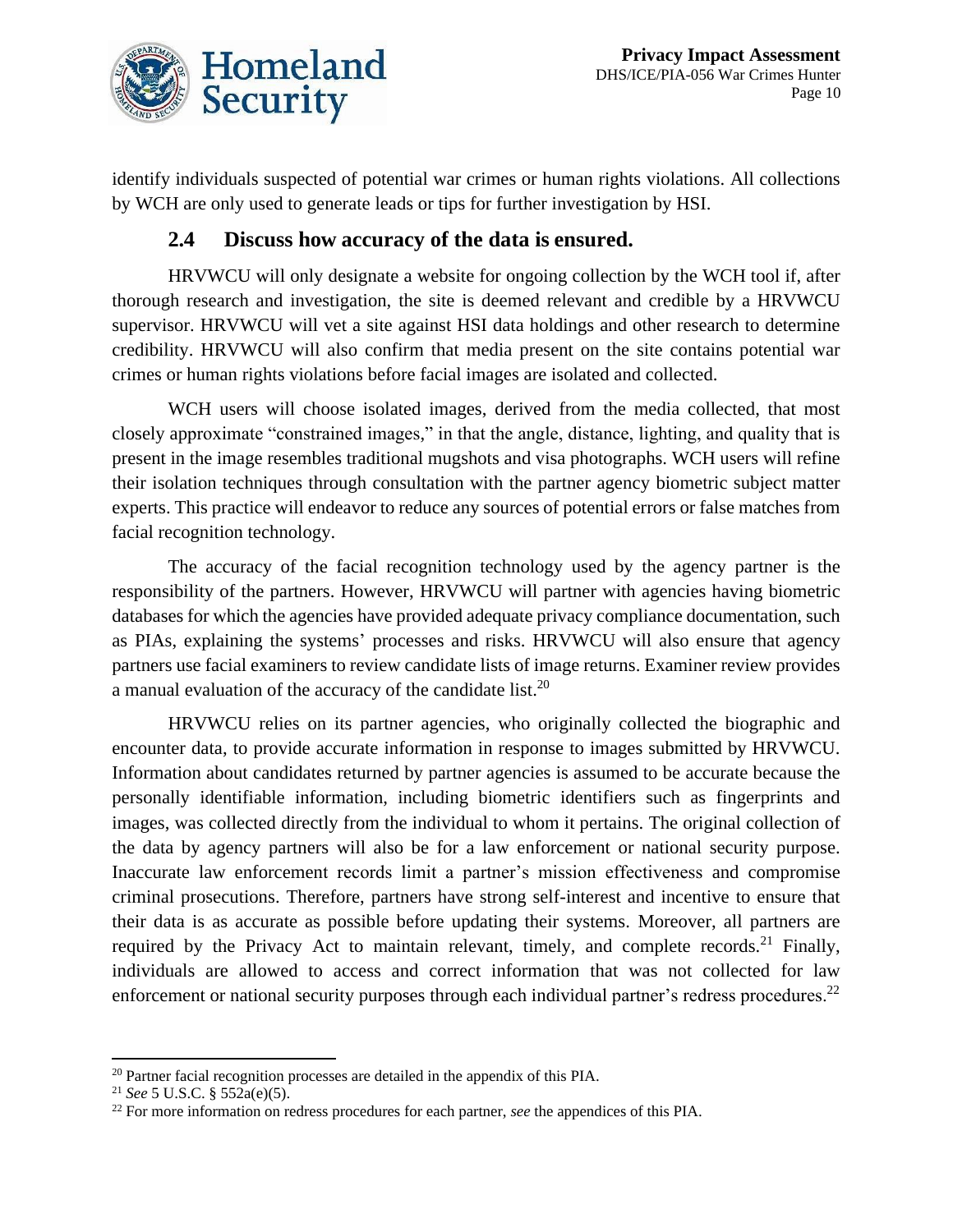

Information received by WCH, either from open source systems or partners, will be vetted by HRVWCU for corroborating evidence before any enforcement action is taken. Possible facial matches are considered investigative leads until additional evidence either validates or eliminates the potential match. Additional evidence leading to validation or elimination includes: biographic information, current and previous addresses, telephone numbers, registered vehicle information (including license plate numbers), criminal history, immigration history, and social media. All information, including social media collections, will be treated as a lead or tip and will not be used to determine an individual's eligibility for an immigration benefit or used as sole proof of criminal activity. After the vetting process, a subject matter record will be created in ICM regarding the subject. Only if the information is deemed to be actionable will the information will be forwarded to HSI field investigators or law enforcement partners for further investigation. HSI field agents will then pursue WCH leads with the same processes used in traditional investigations to determine if a lead is accurate before initiating any enforcement action.

### **2.5 Privacy Impact Analysis: Related to Characterization of the Information**

**Privacy Risk:** There is a risk that the WCH collection tool may violate privacy settings placed by an individual on his/her social media accounts.

**Mitigation:** This risk is mitigated. HRVWCU will only access and research publicly available websites prior to setting the WCH tool to start automated collection on a site. HRVWCU will not initiate ongoing collections on any social media platforms where an individual may vary their privacy settings. The WCH tool passively collects media and does not have the capability to "follow," "friend," or "like" an individual's social media account. The tool cannot communicate with an individual in any way and cannot incentivize any site or person to post content or permit access to protected content.

**Privacy Risk:** There is a risk that WCH will collect information that is considered protected speech under the First Amendment.

**Mitigation:** This risk is partially mitigated. The Privacy Act generally prohibits the collection of records describing how an individual exercises rights guaranteed by the First Amendment. There are exceptions, however, if the record is "pertinent to and within the scope of an authorized law enforcement activity."<sup>23</sup> HRVWCU personnel receive social media training, in which they are given instruction from the ICE Privacy Division on how to identify First Amendment activity and determine if publicly available content discusses protected activities. ICE personnel manually review all media collected by WCH to determine the accuracy of information, relevance to the WCH mission, and whether it contains protected speech.

 $23$  5 U.S.C. § 552a(e)(7).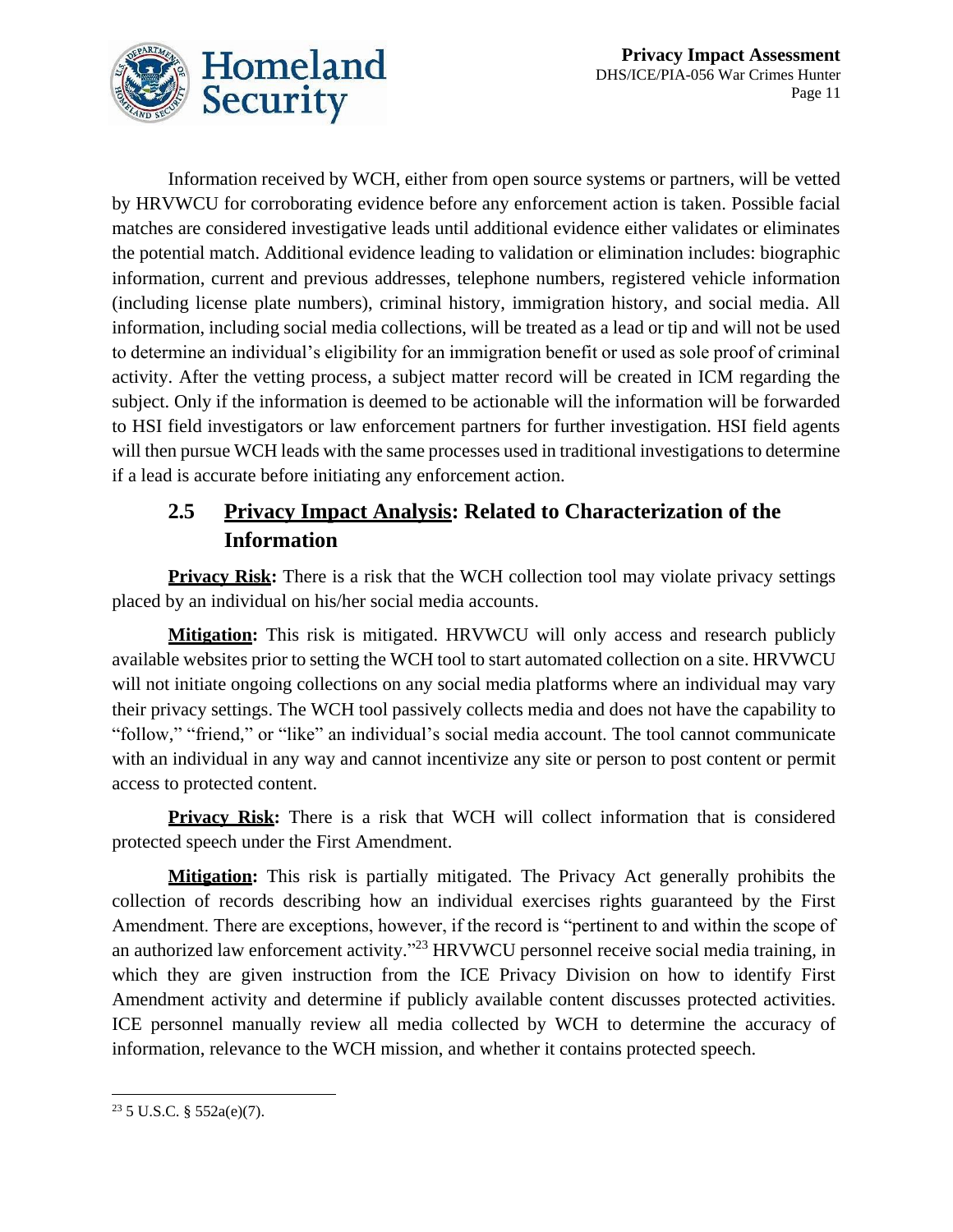

**Privacy Risk:** There is a risk that information collected by WCH from open source sites will be inaccurate and unverifiable.

**Mitigation:** The risk is partially mitigated. HRVWCU will verify a website's credibility via other sources of information prior to designating it for collection by the WCH tool. HRVWCU does not have the technical capacity to analyze all media collected to determine whether it has been digitally manipulated (i.e., "deep fakes"). However, HRVWCU will use traditional investigative methods to vet the veracity of any media prior to generating a lead. The media collected by WCH will not be used to determine benefit eligibility, nor will it be used for establishing probable cause in an investigation. Media collected by the WCH tool will be considered investigative leads until additional evidence either validates or refutes what was collected.

**Privacy Risk:** There is a risk that WCH will collect information that is not relevant for investigating and prosecuting human rights violations or war crimes.

**Mitigation:** The risk is mitigated. HRVWCU will verify a website's relevance to the investigation of war crimes and human rights violations prior to designating the site for ongoing collection by the WCH tool. If WCH gathers media that does not depict human rights violations or war crimes, that data will be purged by WCH users upon identification. If WCH gathers media that depicts criminal activity outside the investigative authorities of HRVWCU, the media will be passed to the unit or agency with the authority to review that data in accordance with ICE information sharing standards and practices. For example, if the WCH tool inadvertently collects child exploitation images from a pre-designated website, HRVWCU will send that media to ICE's Child Exploitations Investigation Unit for further investigation. All traditional safeguards for handling and transferring such information will be made and noted in an ICE case management system. The media will then be purged from WCH.

**Privacy Risk:** There is a risk that WCH will collect information on individuals who are not suspected of human rights violations or war crimes.

**Mitigation:** This risk is partially mitigated. Any images irrelevant to the identification of war criminals or human rights violators will be purged from the system. There are also mitigation strategies in place to ensure no witness or non-participant is inadvertently shared, including a capability to blur faces in the original media and a process that requires WCH users to manually isolate perpetrator images and review each face image before sharing with partners.

**Privacy Risk:** There is a risk partners will misidentify individuals in the facial recognition process. This risk is increased because ICE does not have control over the accuracy standards or thresholds set by partner recognition technologies.

**Mitigation:** The risk is partially mitigated. WCH partner technologies will return lists of candidates rather than making positive identifications of a single individual. Those lists will be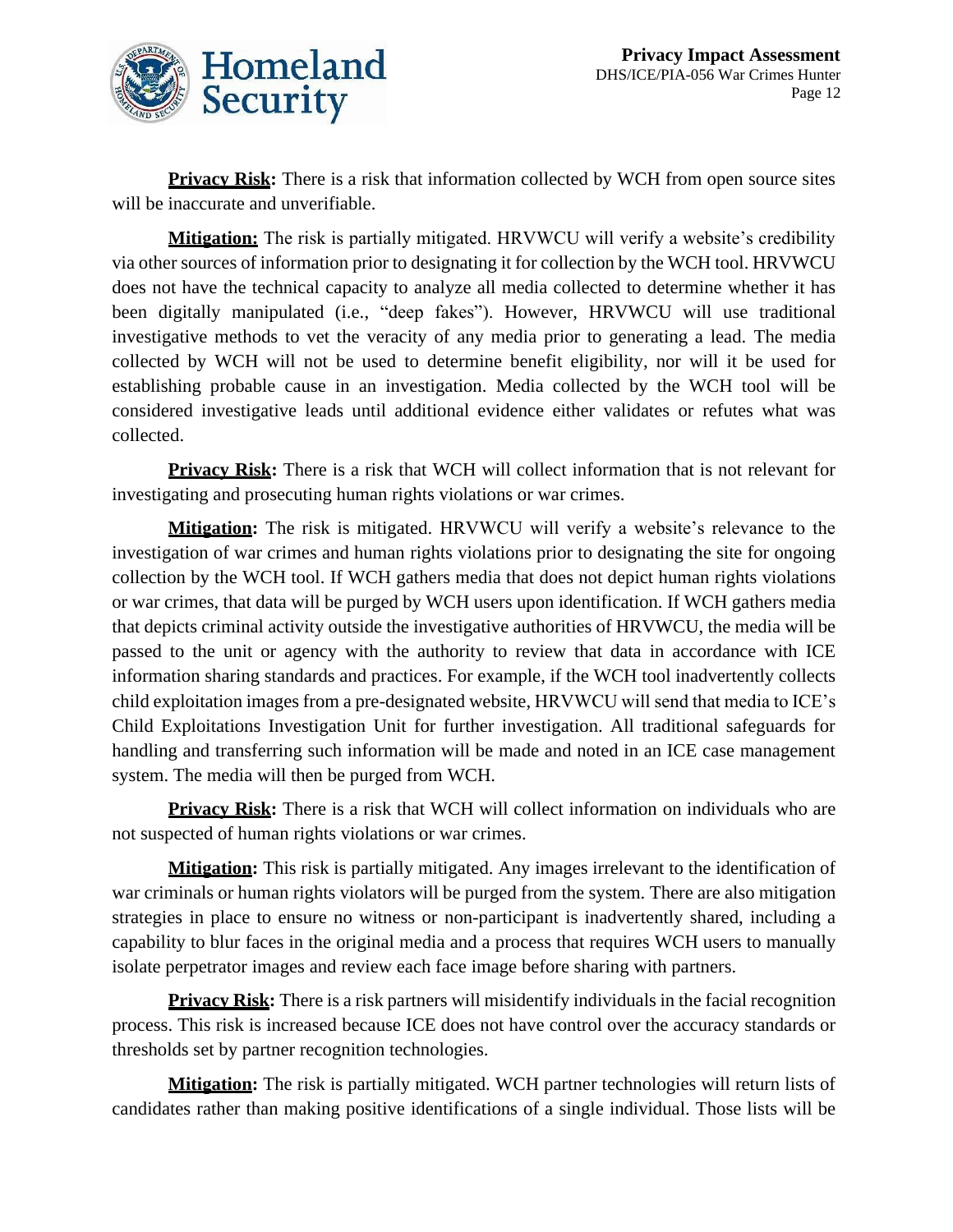

verified by partner facial examiners who are trained to compare facial images, thereby reducing any effect inaccuracies or bias within a technology may have regarding identification and reducing any disparate impact on communities that may result from inaccuracies or bias. Further, final candidate lists returned by a partner to HRVWCU will not be used for any law enforcement action without additional research and analysis. WCH users will cross check partner returns against government databases and open source information, such as news articles or Non-Governmental Organization reports, to vet potential matches. Finally, possible matches are considered investigative leads until HSI agents gather additional evidence that validates the potential match.

**Privacy Risk:** There is a risk that retaining the facial biometrics for juveniles may result in inaccurate results due to factors including growth and aging.

**Mitigation:** This risk is partially mitigated. The WCH tool will collect media regardless of the age of individuals depicted in the content. HRVWCU treats juvenile human rights violators on a case by case basis, but must first determine the age of the individual, which is difficult to do from an unidentified image alone. For cases in which an individual is identified as a juvenile (15 and under) HRVWCU consults with ICE attorneys prior to submitting the images to a partner. All WCH partners use facial examiners to check candidate lists returned by the facial recognition technology. These examiners are trained regarding the effects of aging and are trained on how to compare images that contain two differently aged individuals.

Currently, the effects of aging on the algorithmic process has been shown by NIST testing to increase the rate of "false negatives" rather than "false positives" in an algorithmic search.<sup>24</sup> Aging causes an algorithm to become less confident the individual in a submitted image is the same individual retained in its gallery, but it does not cause the similarity score for other individuals to increase. This means if HRVWCU submits juvenile facial images from old media or a partner retains a WCH image for an extensive period, it will not increase the chances an individual is incorrectly matched to a WCH collection. WCH partners are constantly refining and improving their facial matching algorithms to increase accuracy and reduce the effects of aging. As individuals grow older at a relatively slow rate, partners have time to improve the accuracy of their algorithmic matching processes.

**Privacy Risk:** There is a risk that WCH will receive and use inaccurate biographic or encounter information received from partners.

**Mitigation:** This risk is partially mitigated. HRVWCU will rely on biographic and encounter data returned by agency partners to be accurate because the data is associated with other biometric identifiers, such as a 10-print fingerprint scan. Associating data with a biometric identifier ensures the original data collection by the partner is tied to an unchangeable individual

<sup>24</sup> *See* NISTIR 8280, Face Recognition Vendor Test (FRVT) Part 3: Demographic Effects, pg 7 *available at* [https://nvlpubs.nist.gov/nistpubs/ir/2019/NIST.IR.8280.pdf.](https://nvlpubs.nist.gov/nistpubs/ir/2019/NIST.IR.8280.pdf)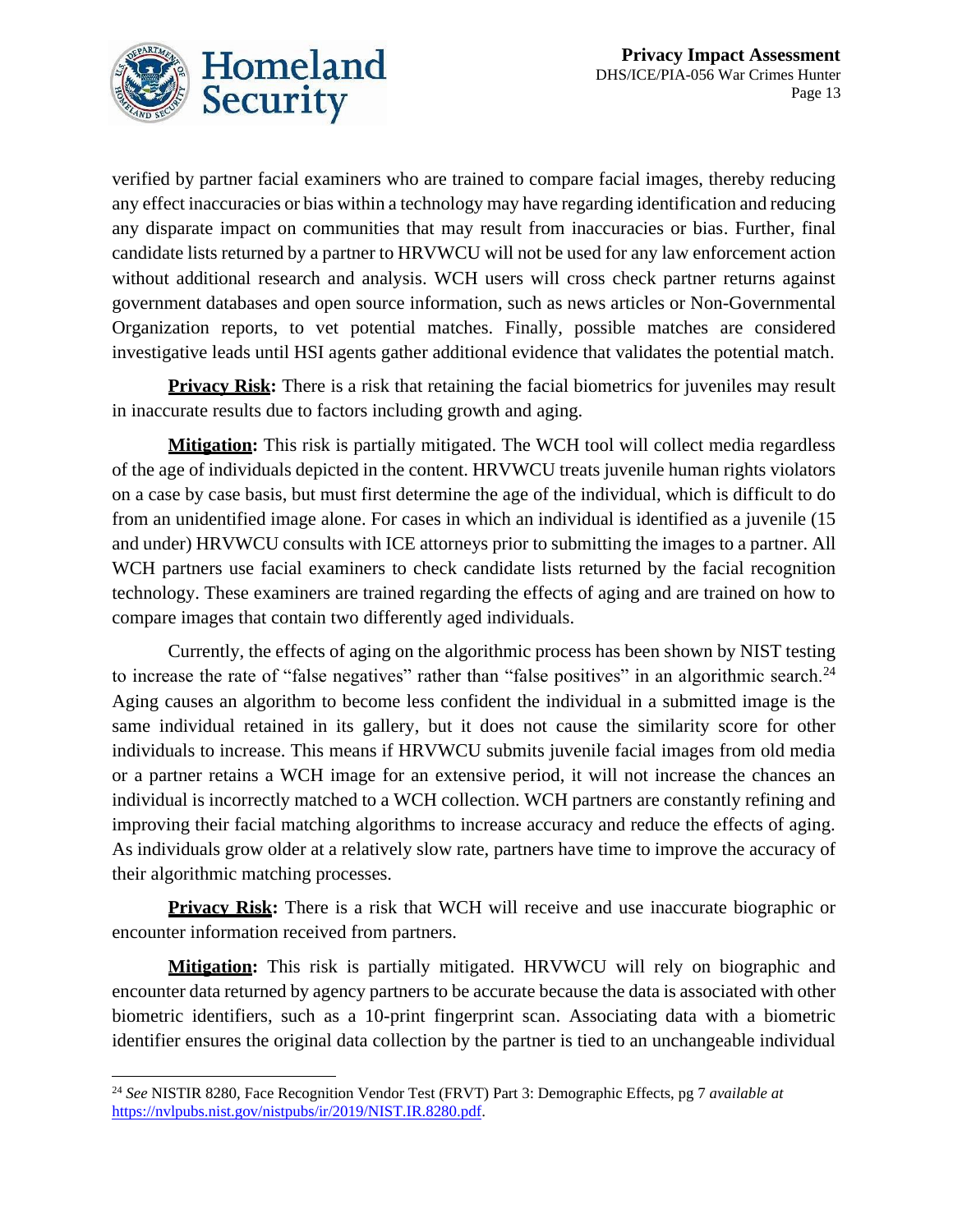

attribute, as opposed to a name or assigned numeric identifier. It also reduces the incidences of human error (i.e., transposing numbers or misspelling names) and eliminates instances of associating information with an individual who has similar information, such as the same name or date of birth. The original collection of the data by agency partners will be either from the individual directly or collected for a law enforcement or national security purpose, increasing the likelihood that the information has been vetted for accuracy by another federal agency. WCH partner agencies are also required by the Privacy Act to ensure records within their systems are as current and accurate as possible.<sup>25</sup> All WCH partners have processes to allow an individual to access and amend information within their systems.<sup>26</sup> Additionally, HRVWCU will conduct its own research and investigation to determine if the information returned by a partner is accurate before taking any enforcement action.

# **Section 3.0 Uses of the Information**

### **3.1 Describe how and why the project uses the information.**

WCH will collect media from publicly available websites for the purpose of documenting war crimes and/or human rights abuses and identifying potential human rights violators and/or war criminals. WCH will isolate the facial images of unknown individuals believed to be perpetrators of a war crime or human rights abuse to send to partners, who will compare the facial images against photo images in their databases via facial matching technology. Partners may use the images provided by WCH for their own law enforcement purposes in accordance with their authorities and information sharing agreements. An explanation of permissible uses by each partner is outlined in the relevant appendix of this PIA.

Partners will return a list of potential matches to HRVWCU, which will include matching facial images and could also include: biographic information, a description of the encounter in which the partner came to possess the individual's biometric information, and derogatory information contained within the partner's biometric database. HRVWCU will vet information received from the partner against HSI data holdings to corroborate likelihood of an identity match. If a candidate identity is properly corroborated, the information is entered into the ICM as either a subject record for review by DHS and/or the Department of State when a subject applies for an immigration benefit, $27$  or a report of investigation which is sent to an HSI field office for investigation and follow up. At no time will HRVWCU use information it collected via WCH or

<sup>25</sup> *See* 5 U.S.C. 552a(e)(6). The Privacy Act only covers individuals who are U.S. Citizens and Lawful Permanent residents.

<sup>26</sup> Access and correction of records may be limited for law enforcement and national security systems. *See* the appendix(s) of this PIA for further details on partner agency access and redress.

<sup>27</sup> For more information on subject records *see* DHS/ICE/PIA-045 ICM *and* DHS/CBP/PIA-009 TECS System: CBP Primary and Secondary Processing *available at* [www.dhs.gov/privacy.](http://www.dhs.gov/privacy)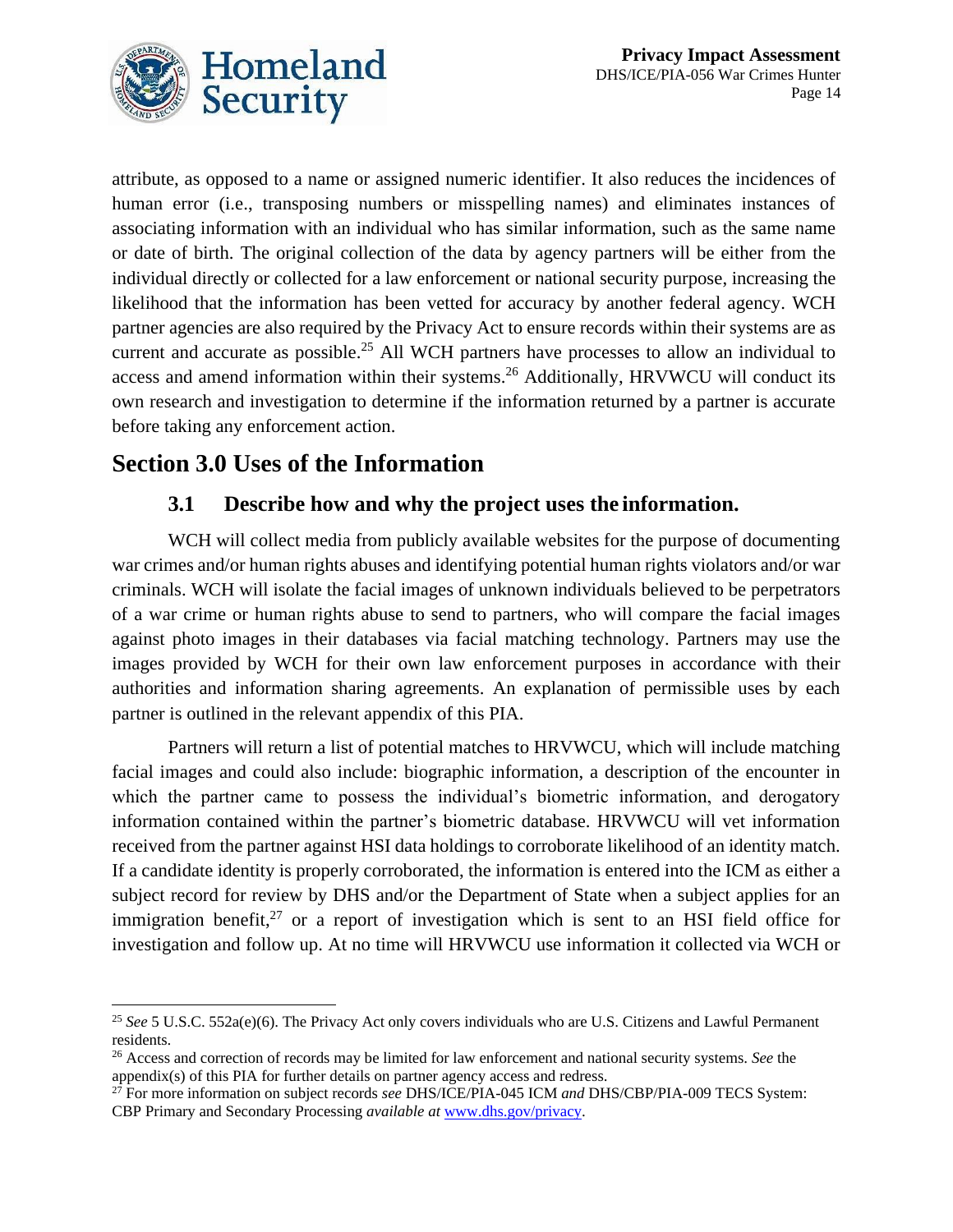received from its partners as the sole evidence to recommend that an agency deny immigration benefits to an individual or as proof of criminal activity.

**3.2 Does the project use technology to conduct electronic searches, queries, or analyses in an electronic database to discover or locate a predictive pattern or an anomaly? If so, state how DHS plans to use such results.**

The WCH tool will not be used to discover or locate predictive patterns or anomalies.

### **3.3 Are there other components with assigned roles and responsibilities within the system?**

No other DHS component or partner has access to WCH.

### **3.4 Privacy Impact Analysis: Related to the Uses ofInformation**

**Privacy Risk:** ICE may inappropriately use information collected or received by WCH.

**Mitigation:** The risk is mitigated. User roles and access controls are incorporated into WCH so that only users with a need to know can access the tool or the collected media. Any HRVWCU personnel involved in the collection, processing, vetting, or sharing of WCH data will be required to undergo training (such as social media training) on the appropriate uses of data collected by the WCH program and received from partners. Personnel will receive access only after satisfactory completion of the training and with approval from an HRVWCU supervisor. Anyone who is found to have used the system in an unauthorized manner will be disciplined in accordance with ICE policy and/or federal law.

**Privacy Risk:** Partner agencies may use images collected by WCH for purposes other than the original purpose of collection.

**Mitigation:** The risk is partially mitigated. The partner agencies that HRVWCU engages with for its WCH efforts have authorities and missions consistent and compatible with the authorities and mission of DHS, ICE, and HRVWCU. All partners will have established privacy compliance documentation (e.g., a PIA) noting the uses of information within their systems. HRVWCU ensures through the ISAA/ICA process that any use by partner agencies will fall under the scope of HRVWCU work—including law enforcement and national security. All WCH partners will assist HRVWCU in completing privacy compliance documentation that details appropriate uses of WCH data. Both agency partners' privacy offices and attorneys will review these uses. The partners will also assist HRVWCU in updating the appendices in this PIA outlining in detail the partner's use of WCH data.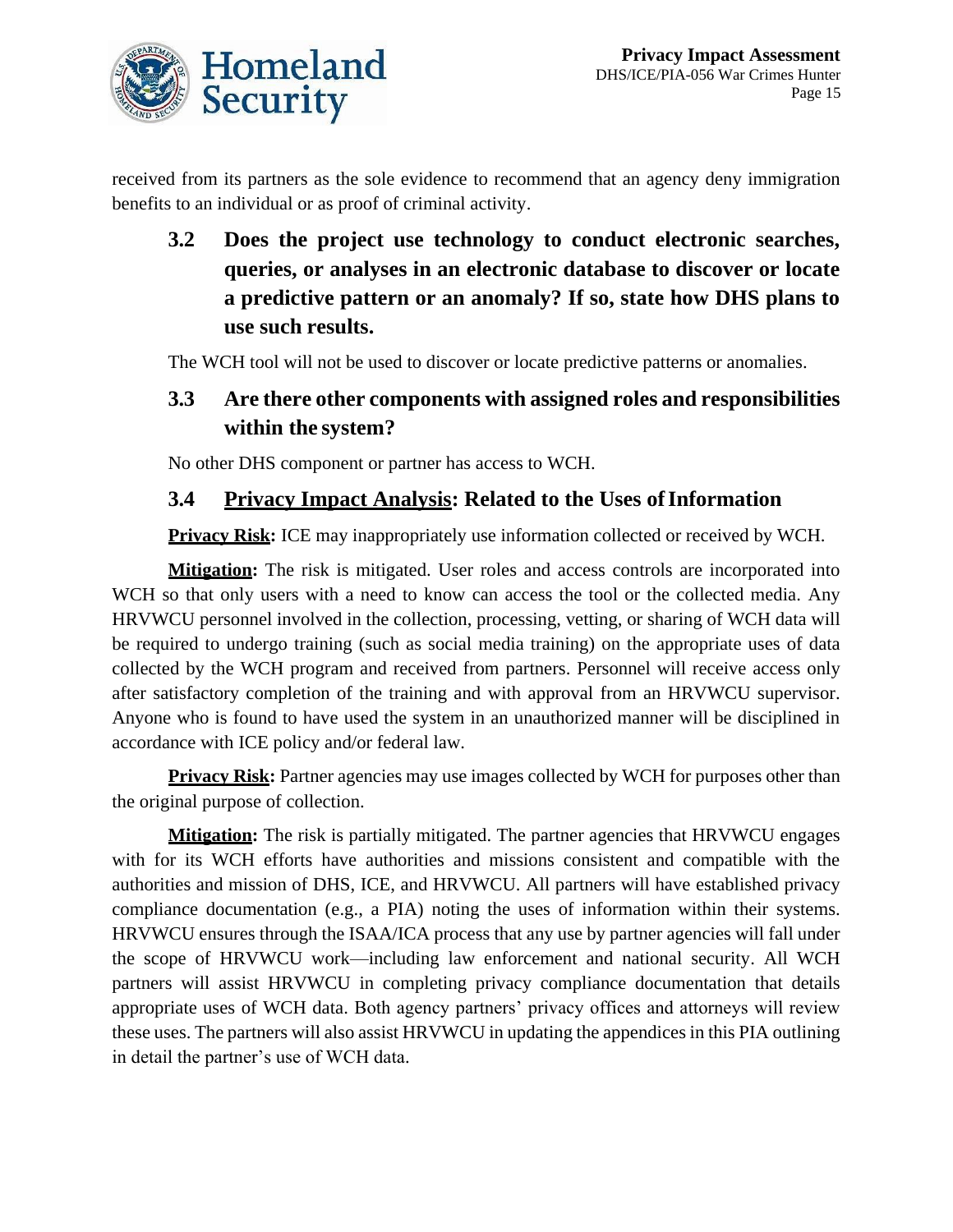

**Privacy Risk:** ICE may retain or use information that is on a candidate list but is not about a vetted match individual.

**Mitigation:** The risk is partially mitigated. Candidate lists are maintained in investigative case files per the federal rules of evidence. The case files are not searched by personal identifier and HRVWCU will not enter any information regarding unvetted individuals into ICM or other searchable systems. The amount of information returned on a candidate list will vary by a partner agency. Information returned by a partner agency is generally not actionable and is already contained within systems that ICE has access to as a law enforcement partner. If HRVWCU receives information from a partner that has actionable intelligence requiring action by ICE or other federal, state, local, or international agency, HRVWCU may share that information outside of HRVWCU after supervisory review. WCH users are trained to vet all information derived from partners for corroboration prior to lead generation or sharing. Recipients of the information would be law enforcement personnel who are trained to handle information pursuant to strict evidentiary standards. WCH will not share information without actionable intelligence with any organizations other than partner biometric databases.

### **Section 4.0 Notice**

# **4.1 How does the project provide individuals notice prior to the collection of information? If notice is not provided, explain why not.**

ICE will not provide an individual notice if WCH collects his or her information from an open source site. WCH collections involve individuals whose identity is unknown to HRVWCU, so WCH is unable to provide notice. Similarly, ICE will not provide notice to an individual if his or her information is returned as a candidate from a partner. Notification following a partner match would jeopardize the ability of HRVWCU to collect further information, follow up on investigations, or carry out a law enforcement action (if necessary) against the individual.

This PIA provides the public notice of the operations and collection methods of WCH. The DHS/ICE-009 External Investigations SORN provides general notice of ICE's efforts to collect and maintain records and information related to inquiries and investigations pertaining to suspected violations of law.

### **4.2 What opportunities are available for individuals to consent to uses, decline to provide information, or opt out of theproject?**

WCH does not directly collect information from individuals and is used for law enforcement purposes. Individuals, therefore, do not have an opportunity to opt out of WCH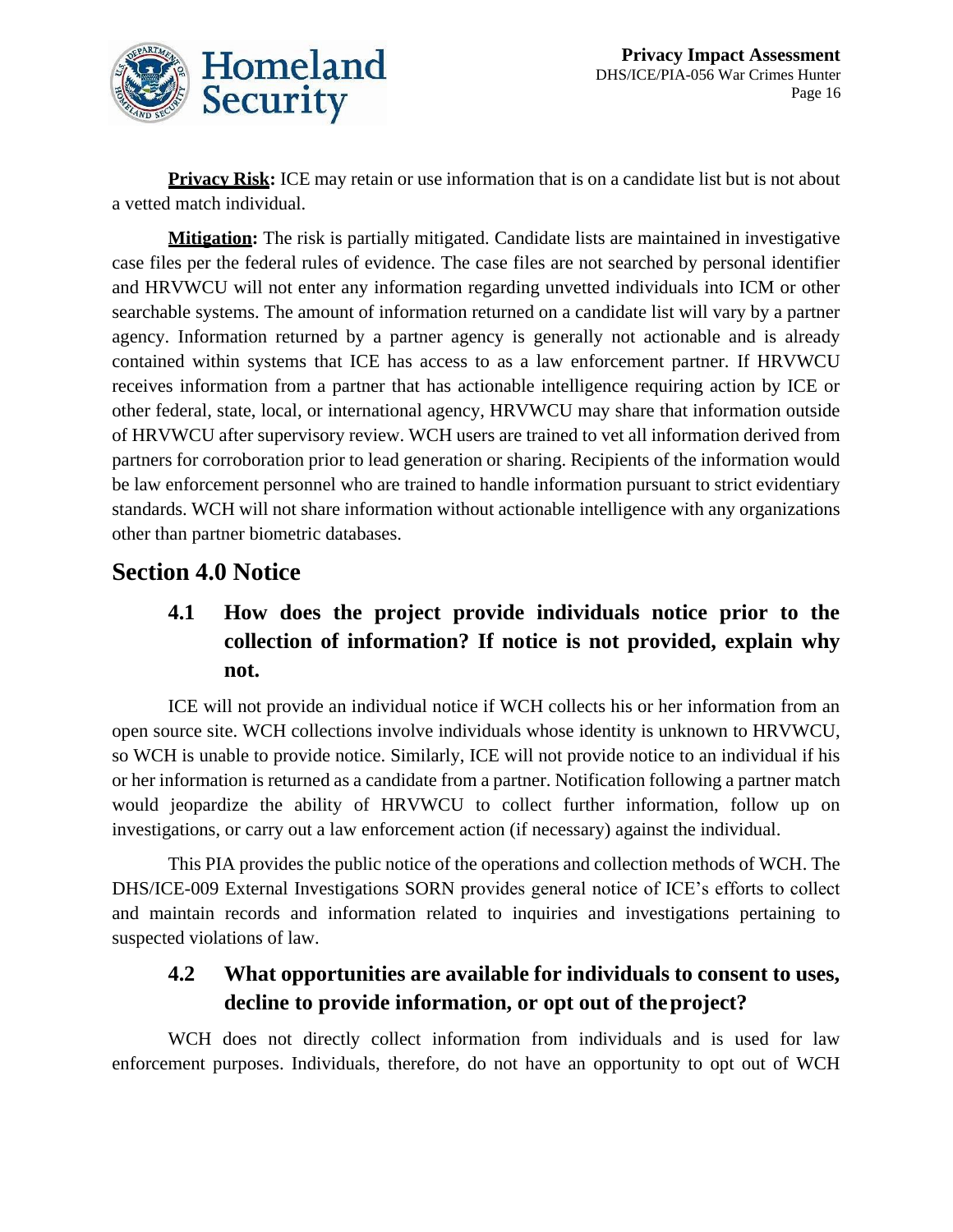

collections. Opt-out procedures for a partner's biometric collection or sharing will be listed in the compliance documentation for that partner and are cited in the relevant appendix of this PIA.

### **4.3 Privacy Impact Analysis: Related to Notice**

**Privacy Risk:** There is a risk that individuals will not receive notice prior to collection of their information by WCH. This risk is increased because individuals may not be aware that their posts are public or that another individual has posted their information to a publicly accessible site.

**Mitigation:** This risk is not mitigated. The WCH tool will only collect media from websites that are designated by HRVWCU as publicly available. The tool does not violate any social media account's privacy settings, nor does it engage individuals or groups online to actively procure information (such as "friending" or "liking"). HRVWCU, however, does not have the ability to determine if a website designated for collection received a third party's consent to post information about that individual.

**Privacy Risk:** There is a risk that partners will not provide adequate notice that their biometric collections may be used for WCH.

**Mitigation:** The risk is partially mitigated. WCH partners, when possible, collect images and biographic information directly from the individual in conjunction with a fingerprint scan. Individuals at that time are notified that the collections are accomplished either for a law enforcement purpose or for background checks and that their biometrics (notably, fingerprints) will be used for matching purposes and to determine identity.

**Privacy Risk:** There is a risk that individuals will not have access to images or videos collected by WCH that will be used against them in criminal or immigration proceedings.

**Mitigation:** This risk is partially mitigated. All individuals present in the United States have constitutional protections in criminal proceedings that entitle them to discovery production.<sup>28</sup> The discovery obligations of federal prosecutors are generally established by Federal Rules of Criminal Procedure 16 and 26.2, 18 U.S.C. § 3500 (the Jencks Act), *Brady v. Maryland*,<sup>29</sup> and *Giglio v. United States*. <sup>30</sup> With respect to immigration proceedings, each party is responsible for producing any evidence upon which it seeks to rely in the litigation. Therefore, if ICE seeks to use information derived from WCH in support of any charge, it would produce that information.

<sup>&</sup>lt;sup>28</sup> Discovery is the general process of a defendant obtaining information possessed by a prosecutor regarding the defendant's case.

<sup>&</sup>lt;sup>29</sup> 373 U.S. 83 (1963).

<sup>30</sup> 405 U.S. 150 (1972).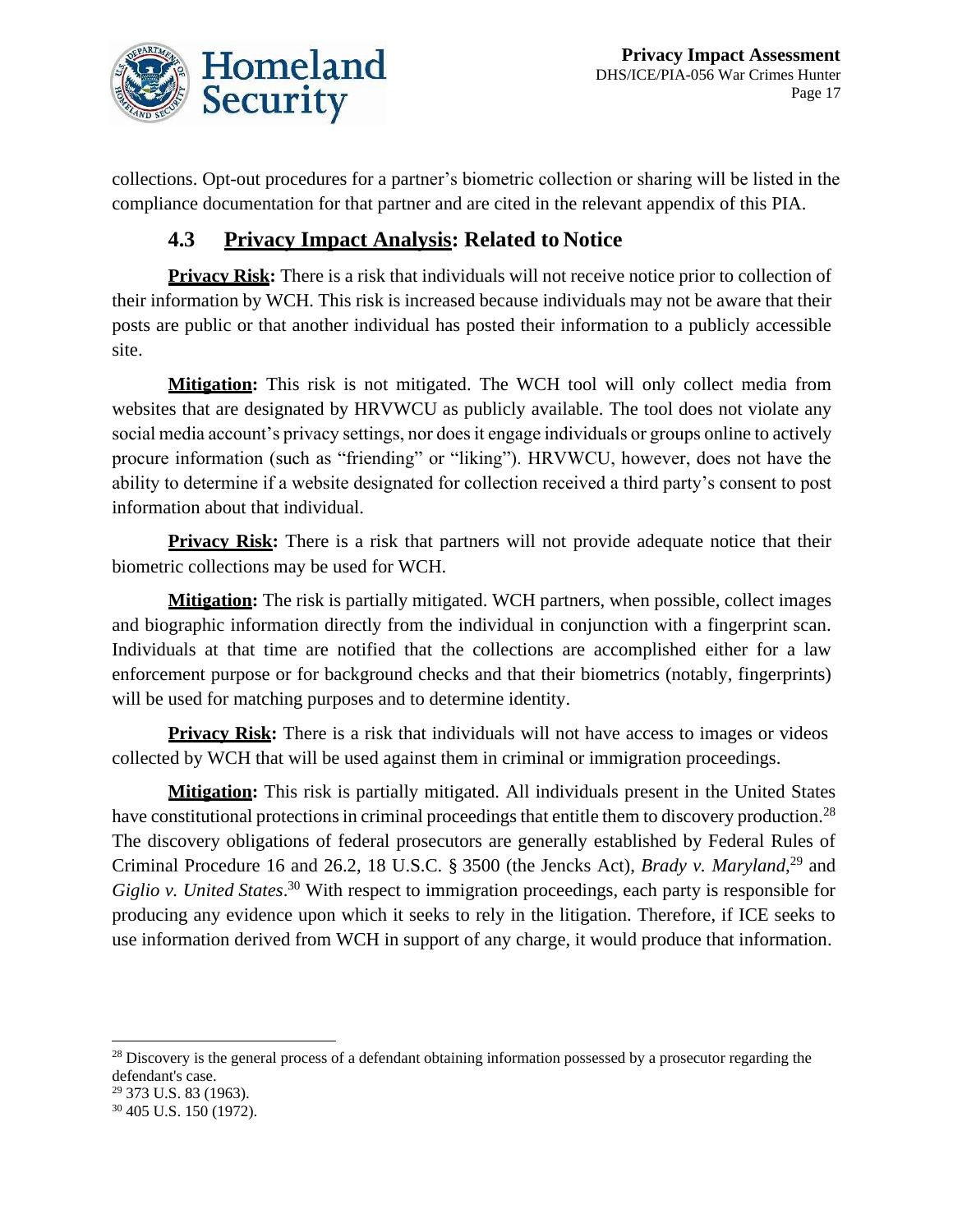

# **Section 5.0 Data Retention by the project**

### **5.1 Explain how long and for what reason the information isretained.**

WCH will retain evidence of human rights violations and war crimes for 75 years after original collection, in accordance with a DHS-wide biometrics retention schedule, DAA-0563- 2013-0001-0006. There is no statute of limitations on war crimes or human rights violations. Therefore, if a subject of an investigation were to attempt to enter the United States at any time after a WCH collection, ICE would still retain this information, as it may be vital to ICE's law enforcement mission. If a partner does not have the capacity to retain unidentified images in their respective databases, the WCH images will be immediately deleted after a query. Otherwise, the retention schedule will follow the images as they are submitted to partners and ICE will update partners as to when images should be deleted.

Agency partners may use shared WCH collections pursuant to their applicable authorities (i.e., the FBI may use a WCH collection as a lead in a counterterrorism investigation). Any information that are retained by partners for their own use may be kept longer than the retention period identified above. The records retention schedule(s) of each partner is discussed in the appendix(s) of this PIA. Any ongoing cases that may result from WCH will follow the retention schedule of the case management system that contains the records, such as ICM.

### **5.2 Privacy Impact Analysis: Related to Retention**

**Privacy Risk:** There is a risk WCH will retain information longer than is relevant or necessary to accomplish its mission.

**Mitigation:** This risk is partially mitigated. WCH information retention periods are consistent with DHS-wide biometric retention periods and are only held for as long as necessary to support the agency's mission. Images are tagged with a deletion date when entered into the WCH repository. The WCH System Administrator is responsible for reviewing, deleting, or archiving information in accordance with the retention schedule and security controls will be in place to ensure that information is protected during this time.

**Privacy Risk:** There is a risk partners will retain information longer than is necessary for the WCH mission.

**Mitigation:** The risk is partially mitigated. WCH's business requirements for its partners, along with this PIA, govern partner retention practices. HRVWCU will ensure, either through an ISAA or interconnection agreement, that the 75-year retention period is observed by partner agencies. HRVWCU will follow up with partners to ensure that collections are deleted in accordance with its schedule. Similarly, HRVWCU will only share WCH collections with partners that have privacy compliance documentation noting the applicable retention schedule. In instances where a partner retention schedule would govern a partner's ongoing use of WCH collection, the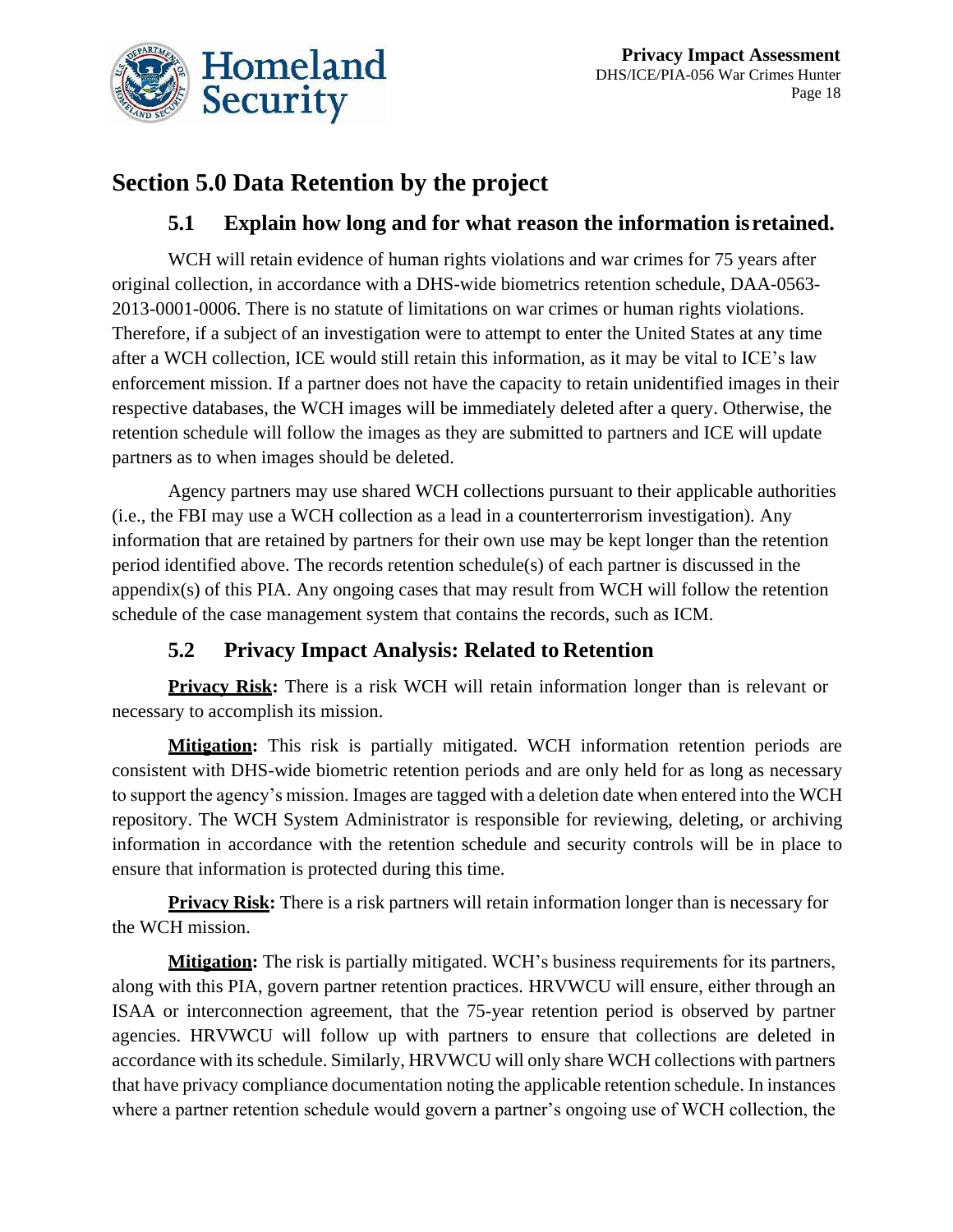

partner will be required by law and governmental policy to destroy the records at the appropriate deletion date.

# **Section 6.0 Information Sharing**

**6.1 Is information shared outside of DHS as part of the normal agency operations? If so, identify the organization(s) and how the information is accessed and how it is to be used.**

### **Sharing images with WCH partners**

The primary purpose of WCH is to collect images of suspected war crimes perpetrators and human rights violators and to share those images with partner biometric databases for lead development. WCH will send isolated face images to its Partners using secure communications channels. Different biometric repositories may require pass-through connections via different ICE or DHS systems. Any new system pass-through will be discussed in detail in the relevant partner's appendix of this PIA. These information-sharing relationships are documented in ISAAs. ISAAs set out the terms for WCH users according to their authorities and mission needs. WCH will include a notation of the statutory violation the violator is suspected of committing and numeric identifiers that link the image to the original WCH collection.

#### **Sharing leads with external agencies**

Leads generated from WCH processes may ultimately be shared with federal, state, tribal, local and foreign law enforcement agencies, who may or may not be WCH partner agencies, as well as relevant law enforcement fusion centers with which HRVWCU has pre-existing information sharing agreements. WCH data will be shared if the agency has a need to know and doing so will further U.S. government law enforcement and/or national security efforts; provided that disclosure is consistent with applicable law and agency policies. This sharing is done manually by ICE personnel (e.g., via secure email or file transfer) and not via any system-to-system connections. All external sharing of WCH information will be conducted and documented per the procedures of the relevant case management system (ICM) into which the lead is entered.

### **6.2 Describe how the external sharing noted in 6.1 is compatible with the SORN noted in 1.2.**

#### **Sharing images with WCH partners**

WCH will only share images it collects with biometric databases maintained by partner agencies pursuant to an ISAA that sets out the terms for sharing, for the purpose of identifying human rights violators and war criminals. This sharing of law enforcement intelligence will only occur with partners that have a need to know the information to properly fulfill their law enforcement, national security, or administrative mission. Sharing is also necessary for WCH to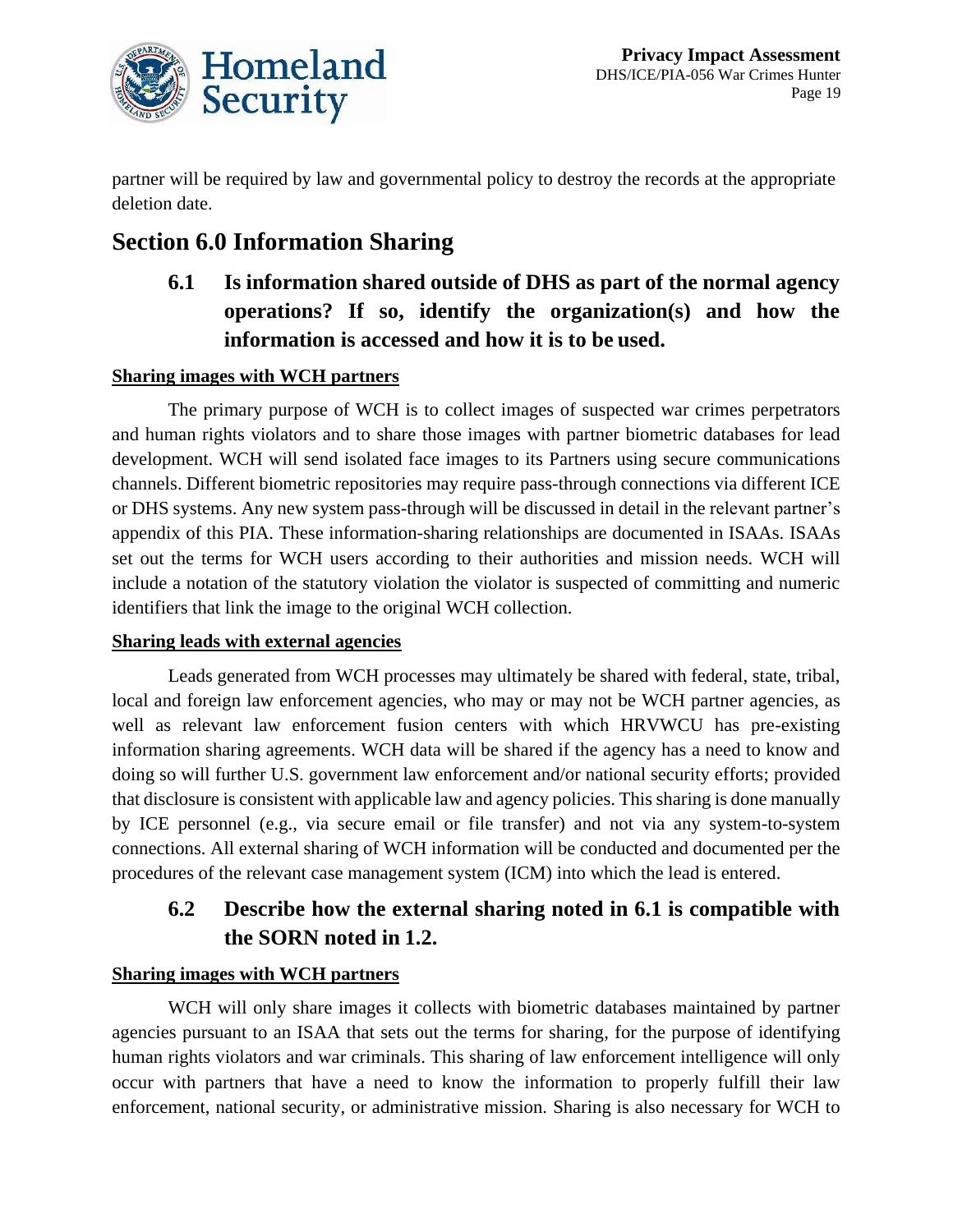

obtain information pertinent to an ICE investigation. This is compatible with Routine Uses J and Q of the DHS/ICE-009 External Investigations SORN because the initial collection and sharing of images are both for the purposes of collecting and sharing law enforcement intelligence and investigative information.

#### **Sharing leads with external agencies**

WCH leads might be shared with foreign, state, local, and federal partners for the purpose of enforcing and administering laws within ICE's jurisdiction. This sharing is compatible with Routine Uses G, L, O, and S of the DHS/ICE-009 External Investigations SORN.

### **6.3 Does the project place limitations on re-dissemination?**

### **Sharing images with WCH partners**

The WCH partners are all Federal agencies that are subject to the Privacy Act and may only disclose information as described in their governing SORN. Each partner SORN is cited in the appendix(s) to this PIA. Further, any sharing of information by WCH with a partner will be governed by an ISAA agreed to by both parties that will ensure that any re-dissemination and third-party sharing of WCH collections will only be for the purposes of the original collection of the information. Onward sharing of WCH information is discussed in detail in the appendices of this PIA. ISAAs may include Memorandums of Agreement (MOA), Memorandums of Understanding (MOU), Implementing Agreements, or other formalized letters describing the purpose, use, and scope of sharing.

#### **Sharing leads with external agencies**

Leads generated by WCH will be referred to other government agencies (including federal, state, local, and foreign agencies) pursuant to pre-existing ISAAs, and those agreements include provisions that require those agencies to only use information for purposes in line with WCH's original collection.

### **6.4 Describe how the project maintains a record of any disclosures outside of the Department.**

#### **Sharing images with WCH partners**

The WCH system logs each transmission to an external partner system in the WCH application that formats images for transfer. WCH logs a unique identifier for each transmission, the date/time of transmission, the external system identifier, an identifier unique to the subject of the image, and an identifier for the media from which the image was originally derived.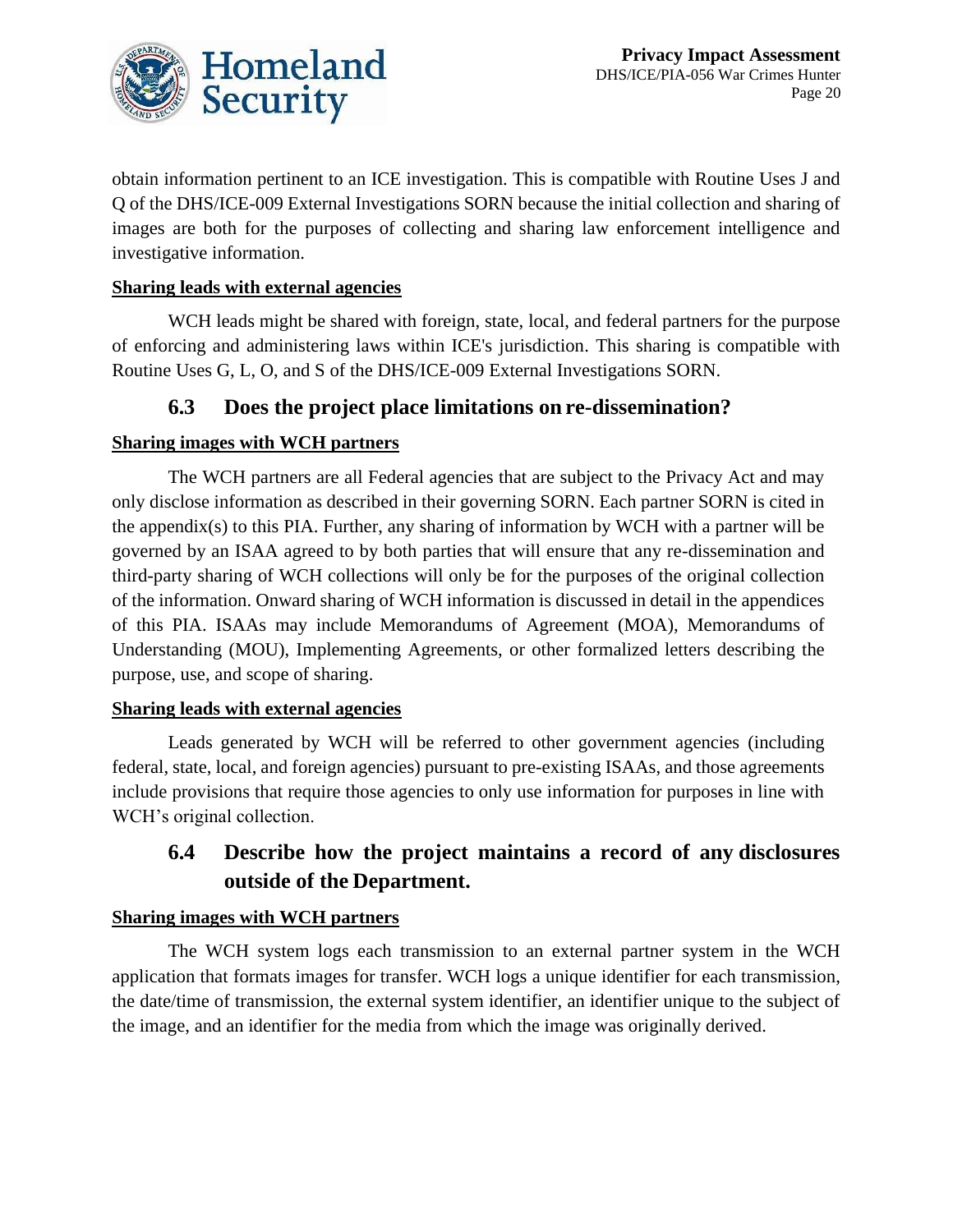

#### **Sharing leads with external agencies**

Any disclosure of information derived from potential leads created through WCH will be noted in the case management system in which the lead is documented. WCH users are required to complete and retain DHS Form 191, Privacy Act Disclosure Record, when making any disclosures outside of DHS.

### **6.5 Privacy Impact Analysis: Related to InformationSharing**

#### **Sharing images with WCH partners**

**Privacy Risk:** There is a risk that WCH partners will share WCH information with other agencies that do not have a need to know.

**Mitigation:** This risk is mitigated. Any information shared with partners is controlled by the provisions of an ISAA (either a MOU, MOA, or other data-sharing agreement) or Interconnection Agreement. The agreement states that individuals who receive information from WCH may not further disseminate data unless they have prior approval through the ISAA or from ICE. Any potential matches made against WCH images within the biometric databases by a third party will alert the partner to contact HRVWCU. As WCH only transmits images and administrative identifiers to partners, it is necessary for any third party using the partner database to contact HRVWCU directly to attain any derogatory or investigative data pertaining to the image.

#### **Sharing leads with external agencies**

**Privacy Risk:** There is a risk that HRVWCU will share WCH collections prior to properly vetting the data or with organizations that do not have a need to know.

**Mitigation:** The risk is partially mitigated. The WCH program is designed to identify individuals for pursuing law enforcement or administrative action. If media collected by the WCH tool has actionable intelligence requiring action by a federal, state, local, or international agency, HRVWCU may share that media after supervisory review. WCH users are trained to vet all evidence obtained by the WCH tool to verify its credibility and all data will be corroborated prior to sharing. Recipients of the information would be law enforcement personnel who are trained to handle information pursuant to strict evidentiary standards. WCH will not share collections without actionable intelligence with any organizations other than partner biometric databases. All WCH users will be trained accordingly and have HRVWCU Supervisor permission to be involved with the WCH program.

Further, all leads are reviewed by an HRVWCU agent, analyst, and an ICE attorney prior to HRVWCU sending a lead to the field. HRVWCU personnel are trained on the appropriate sharing of PII and are instructed to contact the ICE Privacy office if they are not sure whether information sharing is appropriate. They must log all leads sent in an ICE case management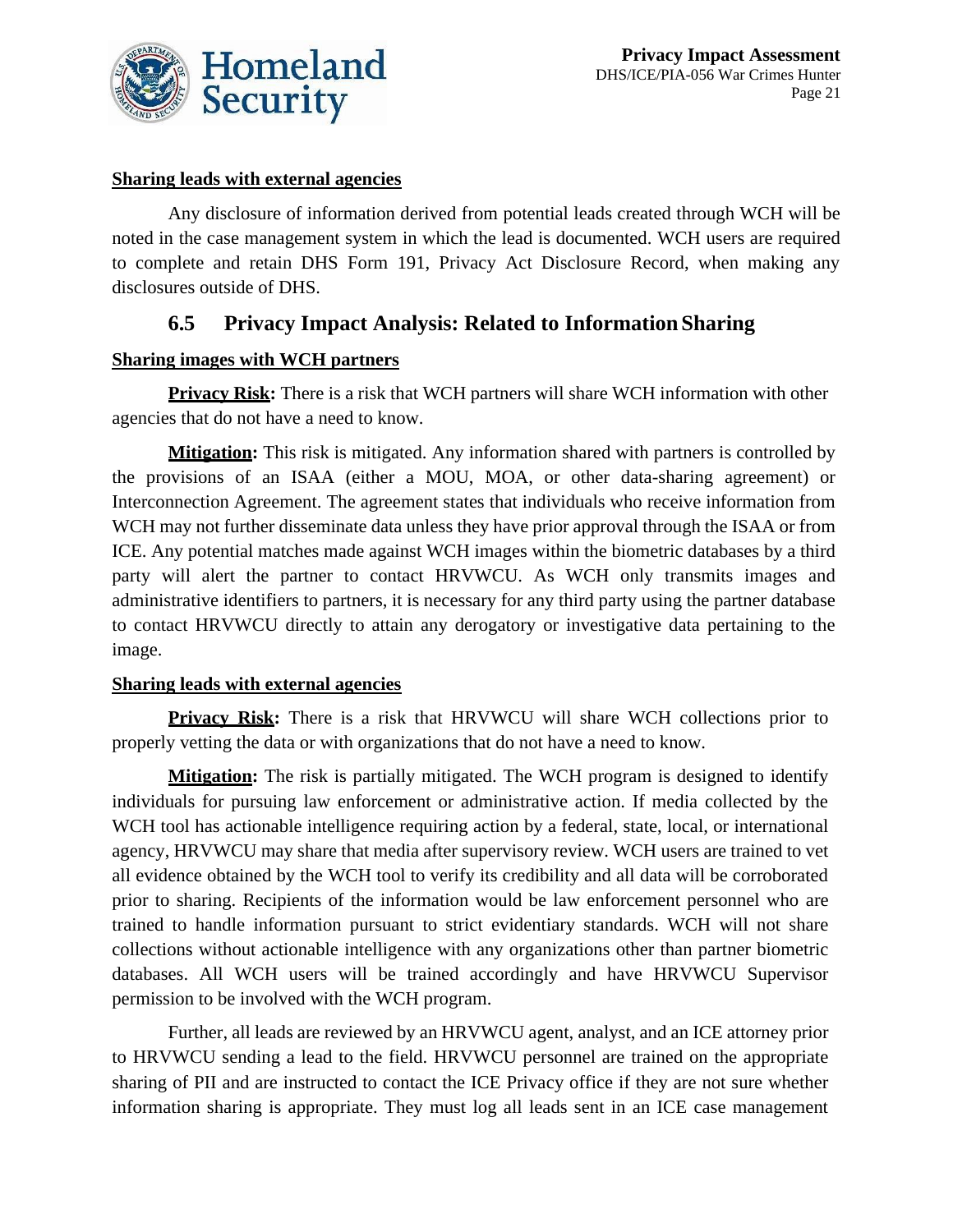

system, which uses audit logs to track information shared with external parties. This way, the program can track disclosures and ensure that information is being shared consistent with the provisions of this PIA and DHS/ICE-009 External Investigations SORN.

**Privacy Risk:** There is a risk that information for individuals designated as members of a Special Protected Class  $(SPC)^{31}$  will be shared inappropriately.

**Mitigation:** This risk is partially mitigated. WCH users cannot verify whether unidentified individuals are members of a SPC, and information returned by a partner agency on candidate lists will vary by agency. DHS policy requires that all Component systems and programs with access to SPC information must establish a mechanism for identifying individuals with a protected status. WCH users will check the DHS IDENT system<sup>32</sup> for an individual's biographic information prior to generating a lead. Any applicant for SPC status must submit information that is ingested by IDENT on a daily basis, and IDENT provides users with an alert message to indicate when an individual is protected by 8 U.S.C. § 1367 or by another SPC status. This makes IDENT users immediately aware that they are displaying a record relating to a protected individual and that specific procedures regarding the disclosure and use of the information apply. Any record in IDENT that displays this banner must be handled in accordance with the all laws, regulations and DHS policy.<sup>33</sup> WCH users are trained to recognize the IDENT warning banner and the proper handling of SPC information, including its restrictions on sharing.

### **Section 7.0 Redress**

### **7.1 What are the procedures that allow individuals to access their information?**

WCH image collections will not initially contain biographic information that identifies the individual. As such, it is not possible to retrieve information from the WCH collections based on the identity of the individual depicted. Any information retained in partner agency databases must be accessed via that partner's own redress processes. Those processes are detailed in the appendix(s) of this PIA. After potential matches are returned from a WCH partner, information may be entered into ICM, and redress procedures will follow those systems' parameters.

<sup>31</sup> *See* 8 U.S.C. § 1367 Penalties for unauthorized disclosure of information of special protected classes. <sup>32</sup> *See* DHS/OBIM/PIA-001 Automated Biometric Identification System (IDENT), *available at* 

[https://www.dhs.gov/privacy.](https://www.dhs.gov/privacy)

<sup>33</sup> *See* DHS Directive 002-02, Revision 00.1, *Implementation of Section 1367 Information Provisions* (Apr. 29, 2019), and Instruction 002-02-001, *Implementation of Section 1367 Information Provisions* (Nov. 7, 2013), provides general policy and guidance on disclosure of Section 1367 information, including the VAWA's eight statutory exceptions to the general nondisclosure requirement. All other sharing of personally identifiable information (PII) to third parties must be consistent with Department policy, including DHS's privacy policies and information sharing policies.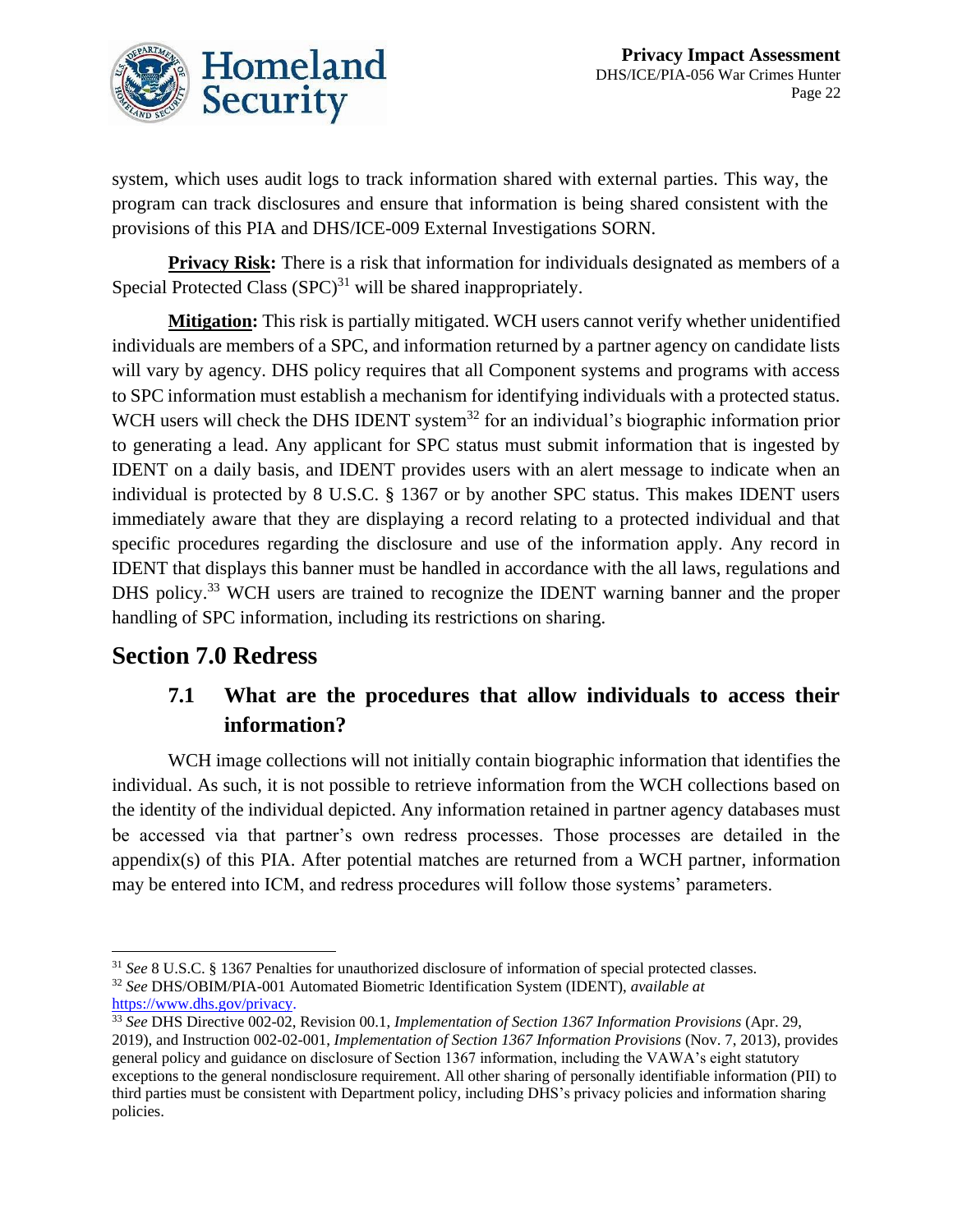

U.S. citizens, lawful permanent residents, and covered individuals who have covered records under the Judicial Redress Act (JRA) may file a Privacy Act request to access their information. All individuals, regardless of citizenship, may obtain access to records consistent with the Freedom of Information Act (FOIA) unless disclosure is prohibited by law or if the agency reasonably foresees that disclosure would harm an interest protected by an exemption. Individuals seeking notification of and access to any of the records covered by this PIA may submit a request in writing to the ICE FOIA officer by mail or facsimile:

U.S. Immigration and Customs Enforcement Freedom of Information Act Office 500 12th Street SW, Stop 5009 Washington, D.C. 20536-5009 (202) 732-0660 http://www.ice.gov/foia/

All or some of the requested information may be irretrievable (as stated above) or exempt from access pursuant to the Privacy Act in order to prevent harm to law enforcement investigations or interests. Providing individual access to these records could inform the target of an actual or potential criminal, civil, or regulatory violation investigation or reveal investigative interest on the part of DHS or another agency. Access to the records could also permit the individual who is the subject of a record to impede the investigation, to tamper with witnesses or evidence, and to avoid detection or apprehension.

### **7.2 What procedures are in place to allow the subject individual to correct inaccurate or erroneous information?**

As stated above, initial WCH collections will not have personally identifiable information attached to the individuals in images or videos, and therefore there are no procedures for correcting information in the WCH repository. Individuals seeking to correct records associated with WCH leads contained in the ICM system of records, or seeking to contest its content, may submit a request in writing to the ICE Privacy and Records Office by mail:

U.S. Immigration and Customs Enforcement Privacy and Records Office Attn: Privacy Branch 500 12th Street SW, Stop 5004 Washington, D.C. 20536-5004 (202) 732-3300 <http://www.ice.gov/management-administration/privacy>

All or some of the requested information may be exempt from correction pursuant to the JRA or Privacy Act in order to prevent harm to law enforcement investigations or interests.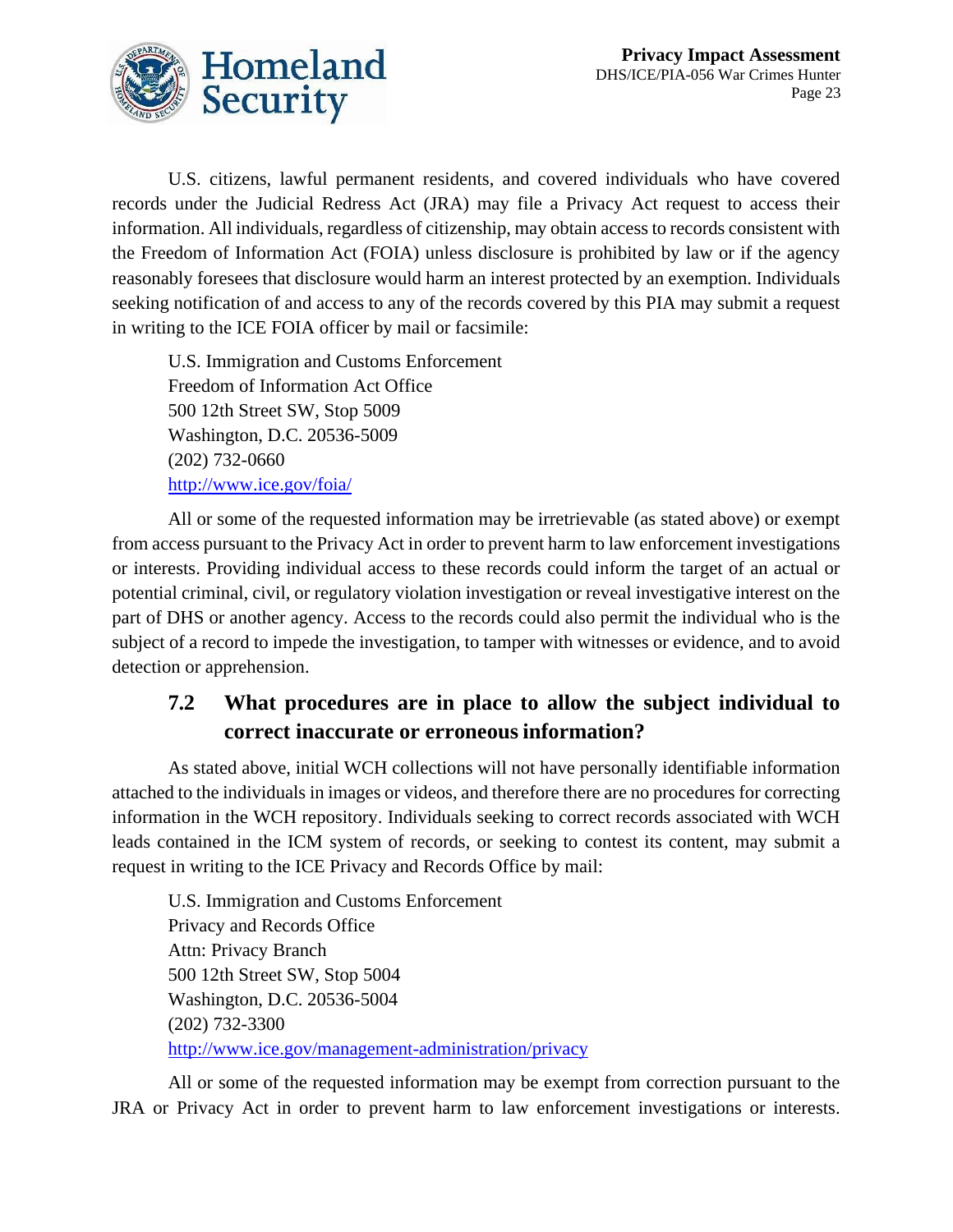

Providing individual access to these records could inform the target of an actual or potential criminal, civil, or regulatory investigation or reveal investigative interest on the part of DHS or another agency. Access to the records could also permit the individual who is the subject of a record to impede the investigation, tamper with witnesses or evidence, or avoid detection or apprehension.

### **7.3 How does the project notify individuals about the procedures for correcting their information?**

ICE provides general notice on its public-facing website about the procedures for submitting Freedom of Information and Privacy Act requests. Notice of redress procedures is also contained in this PIA and the DHS/ICE-009 External Investigations SORN. No individual notification of procedures for correcting WCH records is currently provided, however. WCH contains investigatory material compiled for law enforcement purposes and is exempt from the amendment provisions of the Privacy Act. Notification to individuals that they are or have been the target of a law enforcement investigation could undermine the law enforcement mission of ICE.

### **7.4 Privacy Impact Analysis: Related to Redress**

**Privacy Risk:** There is a risk that individuals won't be able to access and amend inaccuracies in WCH collections.

**Mitigation:** This risk will not be mitigated, as initial media collections by the WCH tool are unidentifiable, and therefore will not be able to be retrieved within the system by personal identifier. The WCH tool collects media from publicly available sources, and an individual's correction of information or other updates in open sources will not notify or update WCH. Individuals identified as potential human rights violators via WCH data will not be advised they are being investigated. Notice to these individuals could inform them that they are the target of an actual or potential criminal, civil, or regulatory investigation or reveal investigative interest on the part of DHS or another agency. Access to the records might also permit the individual who is the subject of a record to impede the investigation, to tamper with witnesses or evidence, and to avoid detection or apprehension.

# **Section 8.0 Auditing and Accountability**

## **8.1 How does the project ensure that the information is used in accordance with stated practices in this PIA?**

ICE ensures compliance with this PIA by instituting rigorous standards for training, rules of behavior, information sharing, auditing, and supervisory oversight. Additionally, the Rules of Behavior (ROB) for WCH have been created in consultation with the ICE Privacy Division and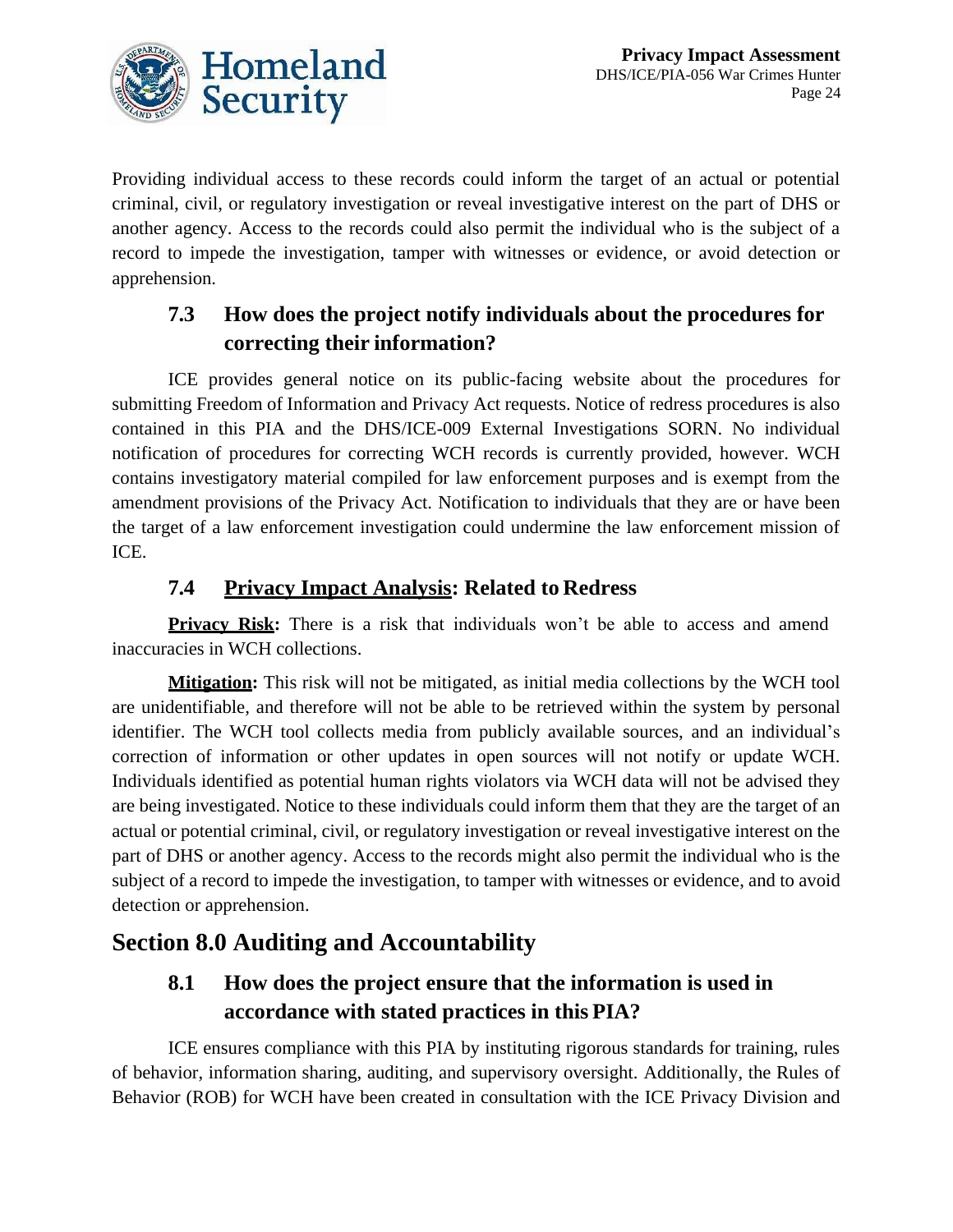

ICE attorneys to ensure the practices protect the privacy and civil rights and civil liberties of individuals and align with this PIA. The ROB is signed by all WCH users collecting the media. All WCH users are also trained on appropriate use of social media by the ICE Privacy Division before accessing social media and are trained annually thereafter. HRVWCU supervisors are required to monitor and approve which sites are designated for WCH collections, who designated those sites, and what images are sent to WCH partner biometric databases. A log file containing this information is available to the HRVWCU supervisors in order to conduct a complete audit. Any WCH user found to be using social media or the WCH tool for an inappropriate purpose will have his/her access revoked.

External connections are documented and approved with both parties' signatures in an ISAA, which outlines controls in place to protect the confidentiality, integrity, and availability of the information being shared or processed.

### **8.2 Describe what privacy training is provided to users either generally or specifically relevant to the project.**

All HRVWCU personnel are required to take annual privacy and security training, which emphasizes general ICE ROB required to access any DHS system and other legal and policy restrictions on user behavior. Additionally, all HRVWCU personnel that access social media are required to take annual privacy training on the operational use of social media and WCH's specific ROB. WCH users will also be required to take system-specific training on appropriate uses of the tool as part of HRVWCU's operations training. HRVWCU supervisors track personnel completion of training and will not grant system access until a user's training is complete.

# **8.3 What procedures are in place to determine which users may access the information and how does the project determine who has access?**

Only ICE personnel whose official duties necessitate access to WCH will be granted access. HRVWCU management oversees and approves the assignment of user accounts to ICE personnel. Access roles are assigned by a supervisor based on the user's job responsibilities. Access roles are reviewed regularly to ensure that users have the appropriate level of access. Individuals who no longer require access are removed from the access list. The minimum requirements for access are documented in the ISAAs between and among DHS and specific users, and in security, technical, and business documentation.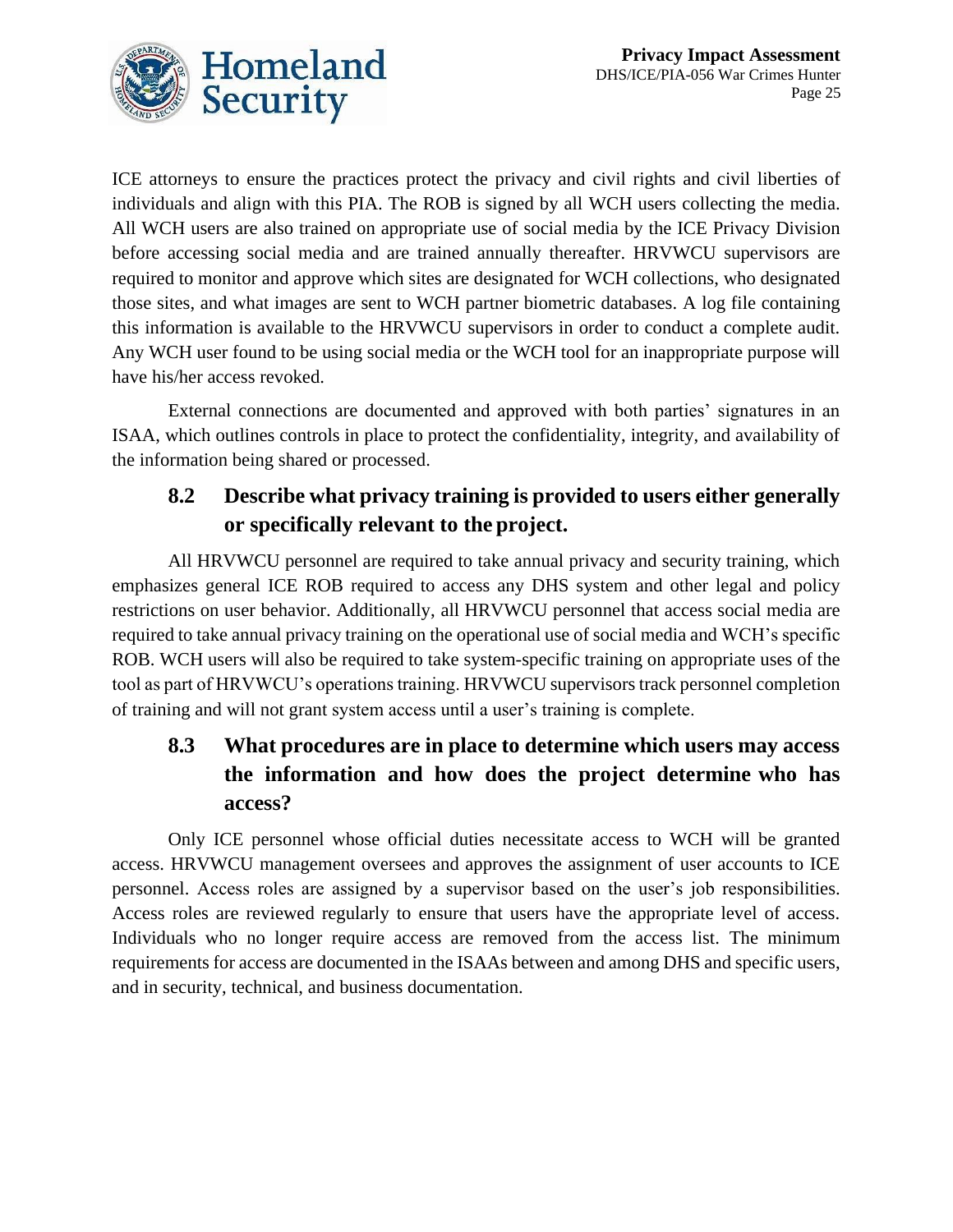

# **8.4 How does the project review and approve information sharing agreements, MOUs, new uses of the information, new access to the system by organizations within DHS and outside?**

All new information sharing agreements will be reviewed by the program's Information Systems Security Officer, the ICE Information Governance and Privacy Division, the Office of the Principal Legal Advisor, key program stakeholders, and the Program Manager. The ISAA will then be sent to DHS for formal review. ICE Memoranda of Understanding (MOUs) clearly articulate who will be accessing the shared information and how it will be used and are reviewed and approved by DHS oversight offices, including the DHS Privacy Office. If the terms of existing MOUs are changed, addendums will be established and reviewed in the same manner as described above.

# **Responsible Officials**

Jordan Holz Privacy Officer U.S. Immigration & Customs Enforcement Department of Homeland Security

# **Approval Signature**

[Original signed copy complete and on file with the DHS Privacy Office]

Dena Kozanas Chief Privacy Officer Department of Homeland Security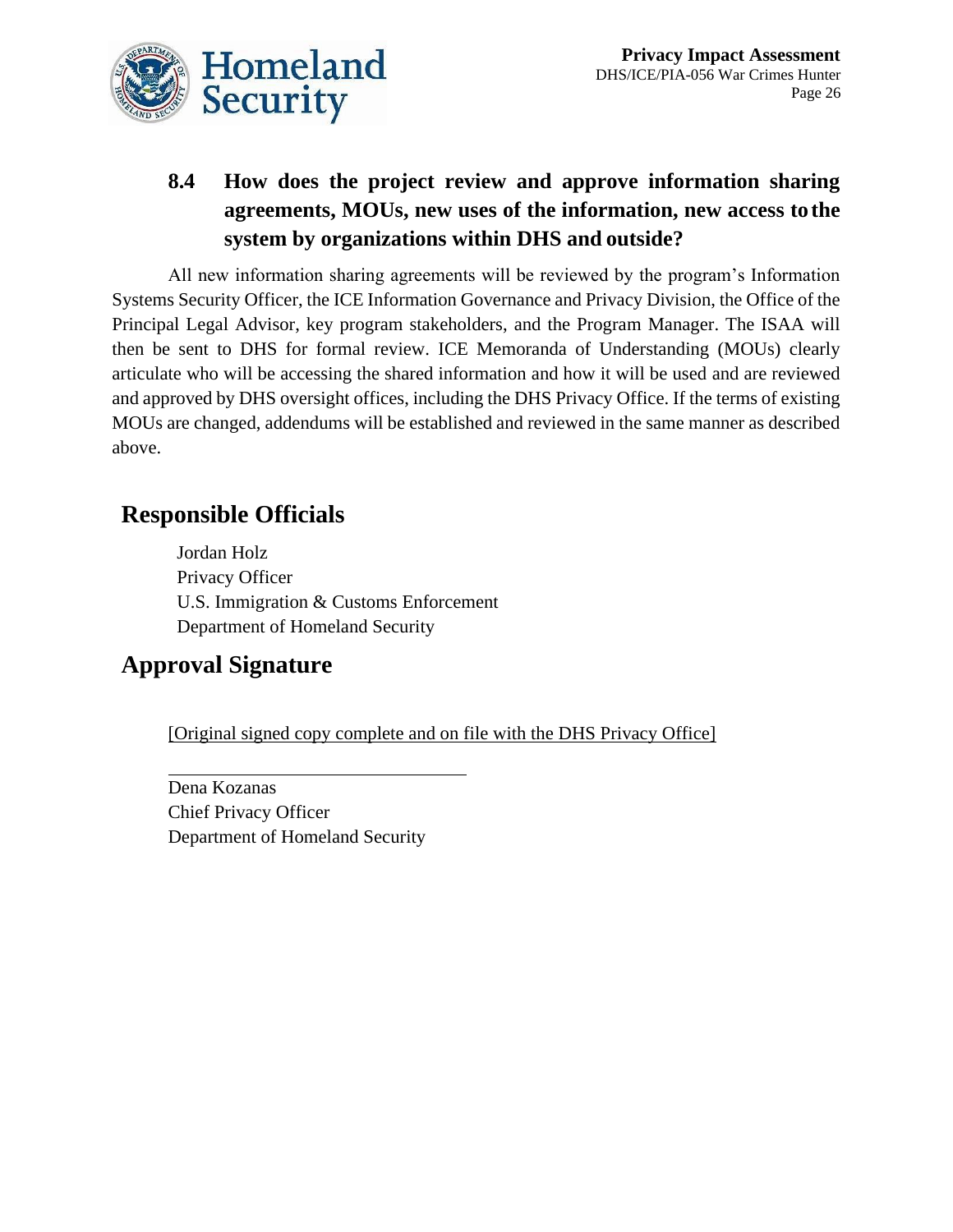

### **Appendix: A**

### **Organization**:

DHS Office of Biometric Identity Management (OBIM)

### **Purpose and Use**:

OBIM's authoritative biometric database, the Automated Biometric Identification System (IDENT), is the central DHS-wide system for the storage and processing of biometric data.<sup>34</sup> OBIM is undertaking a modernization program by deploying the Homeland Advanced Recognition Technology (HART) system to replace IDENT. IDENT/HART stores and processes biometric data—digital fingerprints, facial images (photographs), and iris scans—and links biometrics with biographic information to establish and verify identities. OBIM serves as a biographic and biometric repository for the Department. As a data steward, OBIM provides a service to its data providers and data users. OBIM identifies each collection by data provider and its authority to use, retain, and share data. IDENT enables sharing with authorized users after the data provider has approved the sharing.

WCH will connect to IDENT/HART directly through the ICE Repository for Analytics in a Virtualized Environment (RAVEn).<sup>35</sup> After IDENT/HART accepts a WCH transmission, it will vet WCH images against current DHS holdings of biometrics to generate investigative leads. IDENT/HART will also store WCH images and check WCH images in later searches requested by other users. OBIM sharing will make biographic, biometric, and derogatory information of potential suspect matches available to HRVWCU to vet as a lead. IDENT/HART will store images to alert HRVWCU and OBIM when new IDENT/HART biometric encounters (visa applications, arrests for immigration violations, etc.) enter the system and match a WCH image.

The sharing and search process will be as follows:

- HRVWCU will submit WCH face data to IDENT/HART for a facial 1 to many search against the entire gallery of facial images contained within IDENT/HART;
- The IDENT/HART face matching technology will find a pre-determined number of candidates<sup>36</sup> who have the most similarity to the image submitted by HRVWCU within its galleries. A minimum threshold of similarity will be set to exclude images with little to no similarities.

<sup>34</sup> *See* DHS/OBIM/PIA-001 Automated Biometric Identification System (IDENT), *available at*  [https://www.dhs.gov/privacy.](https://www.dhs.gov/privacy) HART will be discussed in a forthcoming PIA.

<sup>35</sup> *See* DHS/ICE/PIA-055 RAVEn *available at* [www.dhs.gov/privacy.](http://www.dhs.gov/privacy)

<sup>36</sup> Currently IDENT/HART will return a candidate list of 20 individuals. The actual number of candidates returned may change as technology and business needs change.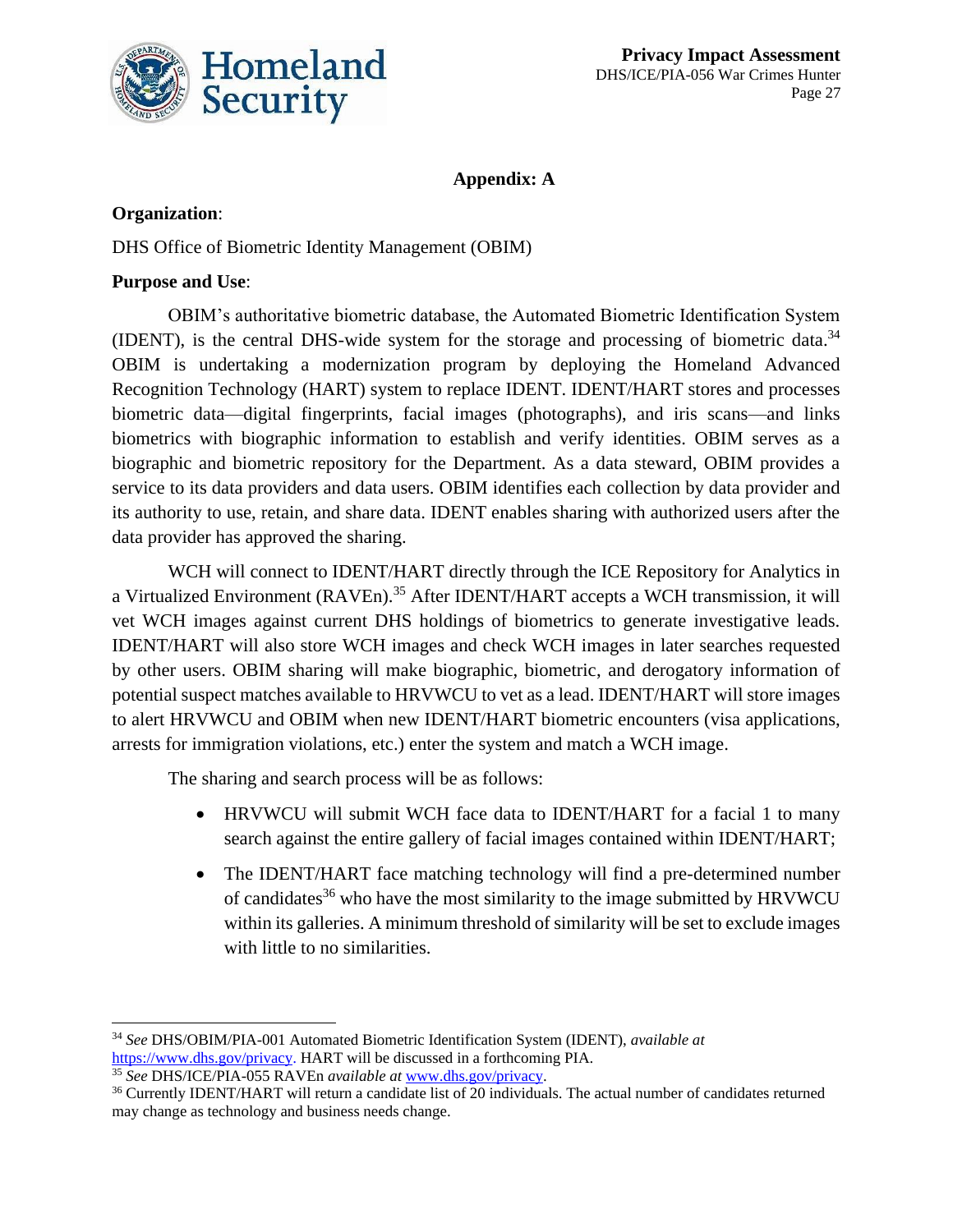

- Trained facial examiners from OBIM's Biometric Support Center (BSC) will review the returns of the search and adjudicate the candidate lists of potential facial matches;
- OBIM will delete WCH images after a query is complete;
- HRVWCU will update OBIM on any identified individuals through traditional case management processes and information will be entered with the established OBIM identity.

Currently OBIM will delete all WCH submissions after a query is complete. OBIM, however, is developing a repository to enroll unknown identities in its system. When this capability is developed OBIM will store WCH face data that does not result in any likely matches within the HART repository of unknown identities, called the Unsolved Face File (UFF), as a new unknown identity. This functionality will not go into effect until OBIM publishes a PIA assessing the privacy risks and mitigations of the UFF. At that point, this appendix will also be updated.

### **Individuals Searched:**

IDENT/HART contains information:

- Directly from the individual applying for a credential, through opt-in enrollments (e.g. Global Entry<sup>37</sup> and TSA Precheck<sup>38</sup>); an immigration benefit, pursuant to a background investigation;
- From intelligence collection conducted to support an authorized intelligence mission;
- Via military and law enforcement direct encounters or forensic operations according to the data provider's authority; or
- Through records shared by foreign governments according to written agreement or cooperative arrangement.

External DHS data providers include Department of State (DoS); Department of Justice (DOJ); Department of Defense (DOD); other federal, state, local, tribal, territorial law enforcement organizations, foreign governments, and international agencies. Foreign government data providers include the Five Eyes/Migration Five Partners, namely Canada, United Kingdom, Australia, and New Zealand, certain Visa Waiver Program (VWP) countries under the Protecting and Combatting Serious Crime Agreements, and other allied nations providing information pursuant to an agreement or arrangement. International agency information can include Office of the United Nations High Commissioner for Refugees

<sup>37</sup> *See* DHS/CBP/PIA-002 Global Enrollment System (GES), *available at* [www.dhs.gov/privacy.](http://www.dhs.gov/privacy)

<sup>38</sup> *See* DHS/TSA/PIA-041 TSA Pre✓™ Application Program, *available at* [www.dhs.gov/privacy.](http://www.dhs.gov/privacy)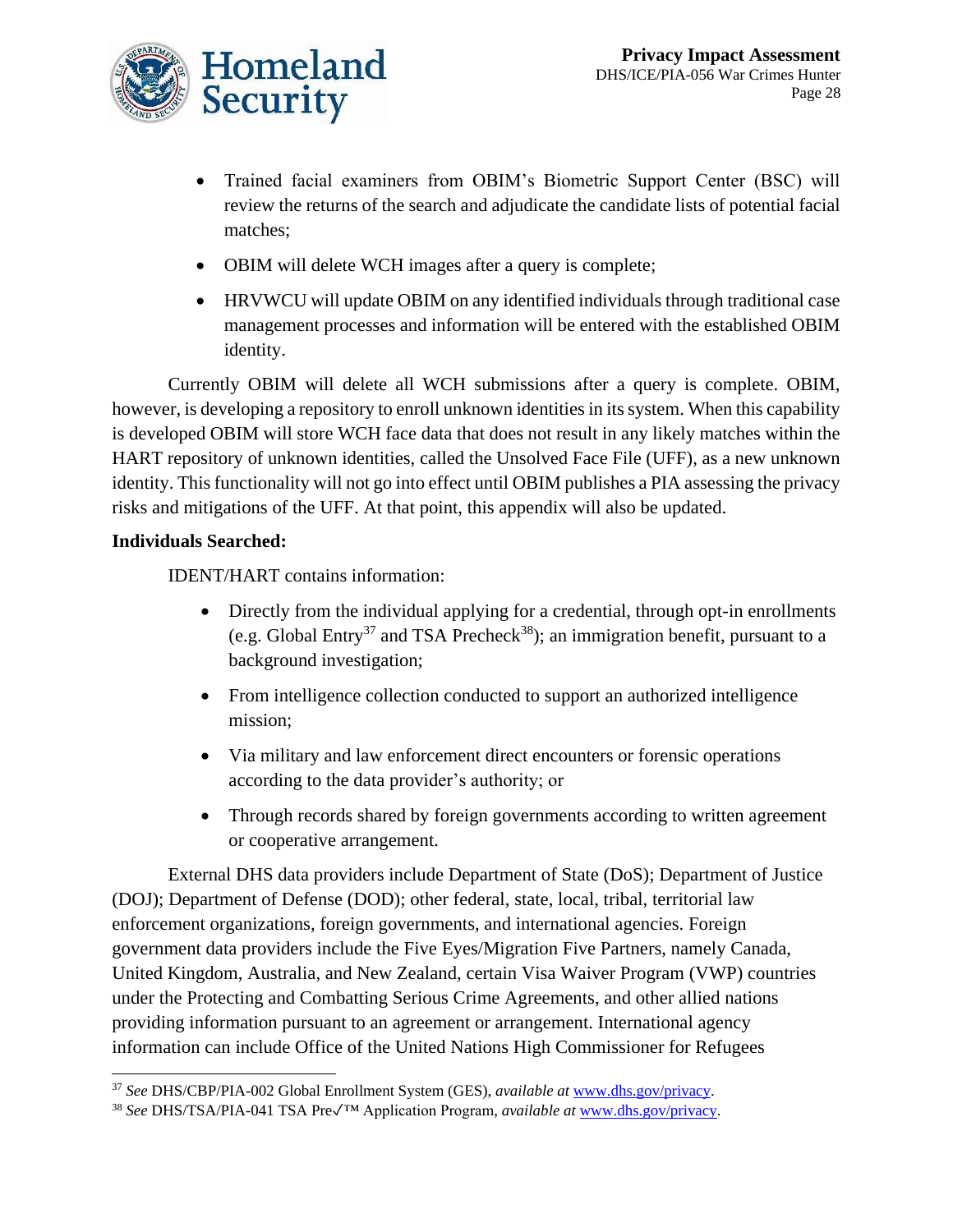

(UNHCR) collected biometrics for refugees who are referred to the United States for resettlement.

DHS data provider sources include the DHS Office of Policy as the Program Manager for information sharing with international partners, Customs and Border Protection, ICE, U.S. Coast Guard (USCG), U.S. Citizenship and Immigration Services (USCIS), Transportation Security Administration (TSA), Federal Emergency Management Administration (FEMA), the DHS Office of the Chief Security Officer (OCSO), and the Intelligence Community. For example:

- The USCG interdicts and refers for prosecution illegal immigrants and migrant smugglers off the coast of the United States;
- USCIS may collect information to establish and verify the identities of individuals applying, and being adjudicated for immigration benefits, including asylum or refugee status; and
- TSA collects information to support the vetting and adjudication of their current credentialing populations which may include workers seeking access to secure facilities, and TSA Precheck applicants.

#### **Relevant Privacy Compliance Documentation:**

Privacy Impact Assessments (PIA): DHS/OBIM/PIA-001 Automated Biometric Identification System (IDENT)<sup>39</sup> and DHS/OBIM/PIA-004 Homeland Advanced Recognition Technology System (HART) Increment 1.<sup>40</sup>

System of Record Notices (SORN): DHS/ALL-041 External Biometric Records (EBR), <sup>41</sup> and DHS/ALL-043 Enterprise Biometric Administrative Records (EBAR) System of Records.<sup>42</sup>

#### **Data Elements Accessible by War Crimes Hunter**:

- Biometric data, including: facial images, fingerprints, and iris images;
- Biometric-associated biographic data including full name (i.e., first, middle, last, nicknames, and aliases); date of birth (DOB); gender; personal physical details (e.g., height, weight, eye color, and hair color); signature; assigned number identifiers (e.g., A-Number, Social Security number (SSN), state identification number, civil record number, other agency system-specific fingerprint record locator information, Federal Bureau of Investigation (FBI) Number (FNU)/Universal Control Number (UCN), Encounter Identification Number (EID), DoD Biometric Identifier (DoD BID), National Unique

<sup>39</sup> *Available at* [www.dhs.gov/privacy.](http://www.dhs.gov/privacy) 

<sup>40</sup> *Available at* [www.dhs.gov/privacy.](http://www.dhs.gov/privacy) 

<sup>41</sup> DHS/ALL-041 External Biometric Records (EBR) System of Records, 83 FR 17829 (April 24, 2018).

<sup>&</sup>lt;sup>42</sup> DHS/ALL-043 Enterprise Biometric Administrative Records (EBAR) System of Records, 85 FR 14955 (March 16, 2020).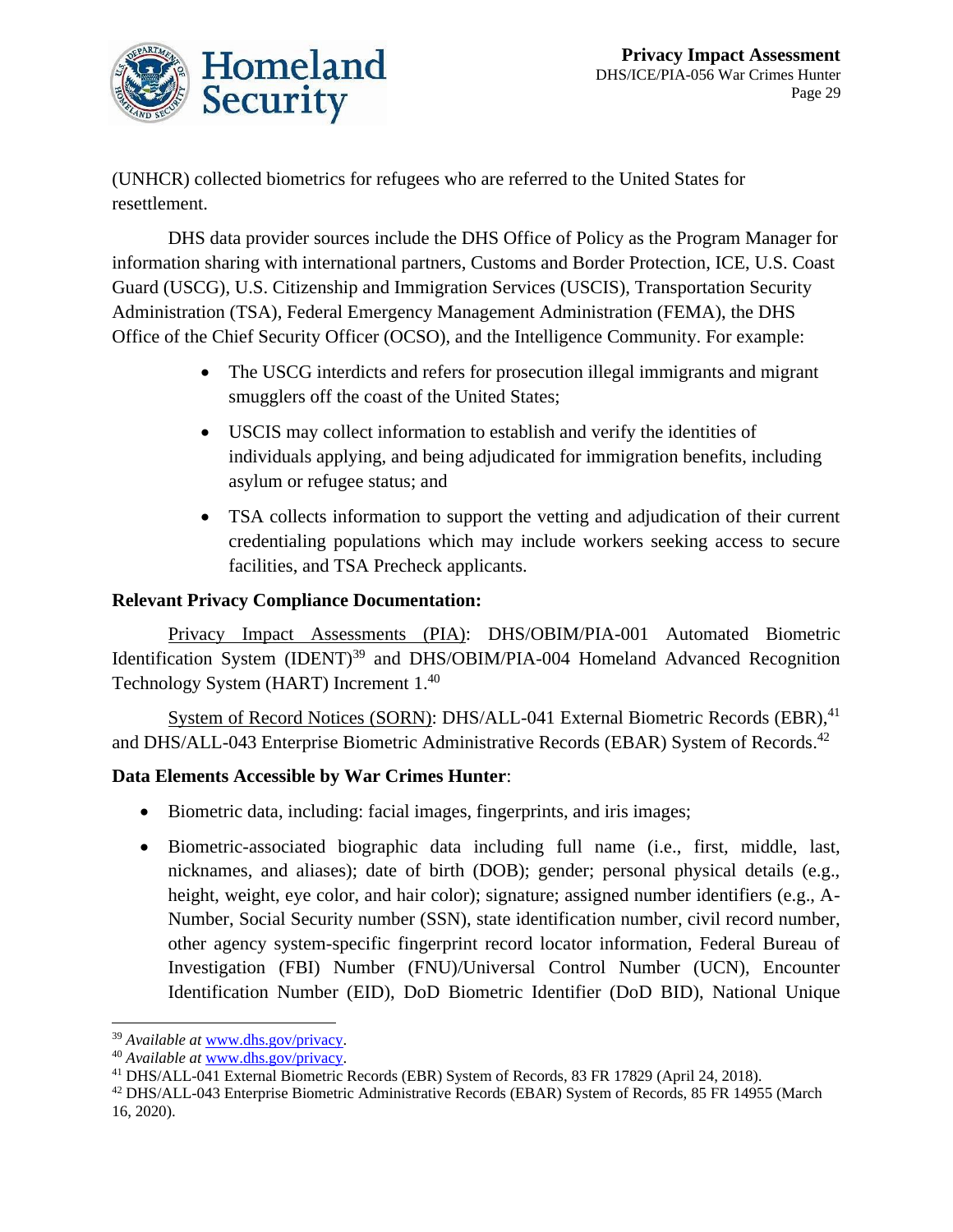

Identification Number (NUIN), document information and identifiers (e.g., passport and visa data, document type, document number, country of issuance), when available); and identifiers for citizenship and nationality, including person-centric details (e.g., country of birth, country of citizenship, and nationality, when available);

- Derogatory Information,<sup>43</sup> which may consist of wants and warrants, known or suspected terrorist (KST) designation, sexual offender registration, foreign criminal convictions, and immigration violations, when available. Specifically, the data elements include the following: KSTs, wanted persons, sex offenders, state and local criminals flagged by state/local law enforcement from the FBI; subjects who have violated U.S. immigration laws or who have been denied a biometric visa by DoS; individuals encountered by the DoD during military operations; international criminal data provided by INTERPOL, DoD, FBI, and our international partners; aliens with criminal history, known or suspected gang members, enforcement actions taken at CBP Ports of Entry; expedited ICE immigration removals; and law enforcement community alerts;
- Miscellaneous officer comment information, when available;
- Encounter data, including location and circumstance of each instance resulting in biometric collection; and
- Unique machine-generated identifiers (e.g., fingerprint identification number (FIN), EID, and Transaction Control Number (TCN)) that link individuals with their encounters, biometrics, records, and other data elements. These data elements enable the execution of administrative functions of the biometric repository such as redress operations, testing, training, data quality and integrity, utility, management reporting, planning and analysis, and other administrative uses.

#### **Retention by Partner and Permissible Uses:**

For identified individuals, IDENT/HART is able to mirror the retention schedule of the users that submit biometrics. Therefore, international WCH images in HART/IDENT will be retained for 75 years after collection by WCH. ICE will notify OBIM after the 75-year retention has expired. OBIM, through the Delete Encounter service, allows data owners to schedule the deletion of biometric records in accordance with their NARA-approved retention schedule. Data owners, however, may need to recalibrate retention schedules in consideration of the different types of biometric identification. DHS is re-evaluating the current retention policy to determine whether a new retention period or combination of retention periods is appropriate. DHS will publish a PIA update for any change in the retention period.

<sup>&</sup>lt;sup>43</sup> Each IDENT/HART user may use authorized DI received from a IDENT/HART response in accordance with mission needs and as defined in ISAA or as defined in DHS component compliance documentation.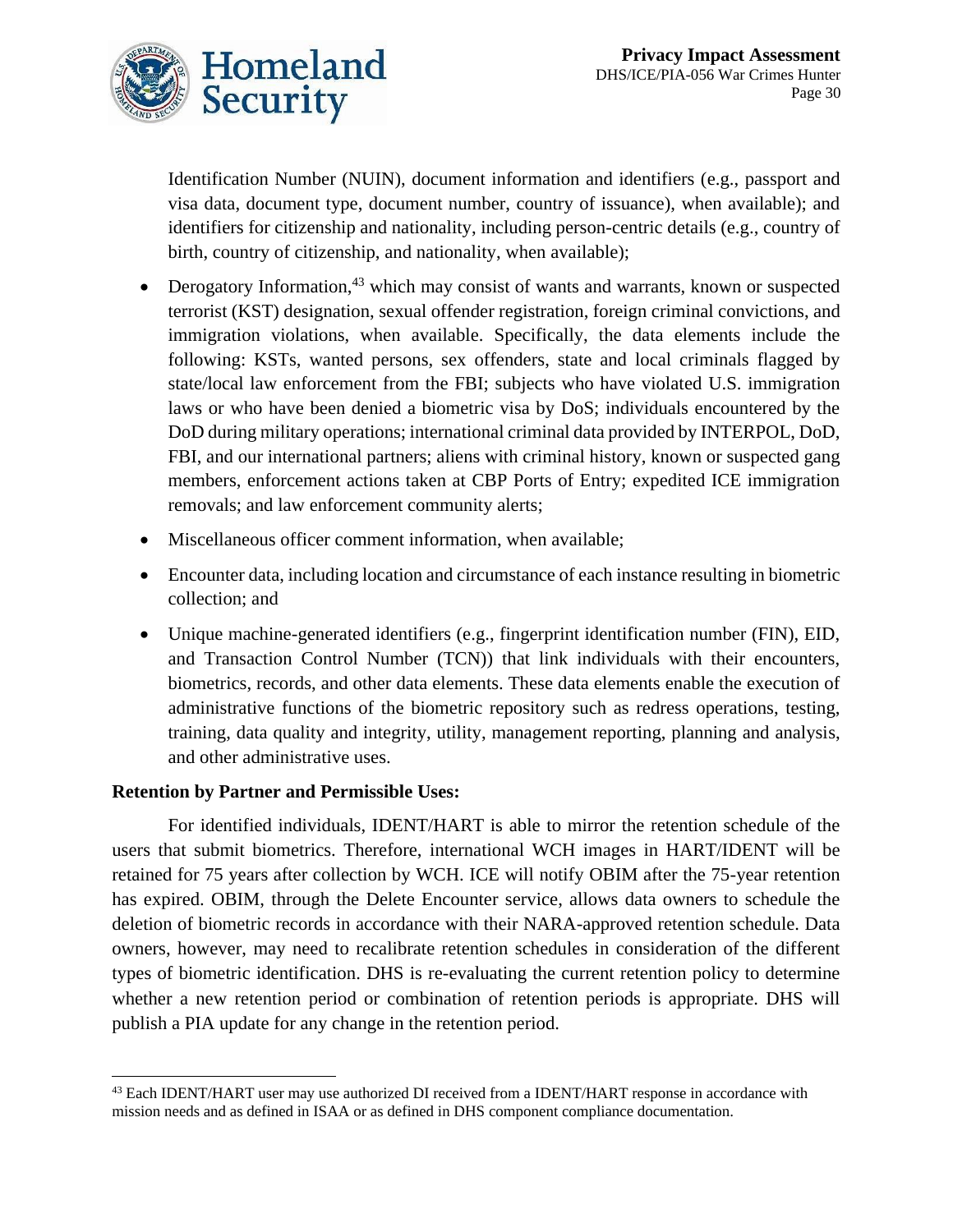

Currently, OBIM will delete all unidentified facial images after a query is complete. When the UFF functionality is developed and the OBIM PIA that assesses the UFF is published, OBIM will retain WCH images that are not initially identified for future searches against known images to support the DHS mission. Images submitted by IDENT/HART users from individuals whose identities are known will be searched against the UFF to determine if there is a match...

As WCH does not include any other PII with WCH images (besides suspected grounds of inadmissibility), any potential match made against WCH images in IDENT/HART's UFF will only alert an IDENT/HART user to contact HRVWCU for follow up. A potential match of a user's submission to WCH images will not, by itself, lead to arrest, detention, or denial of benefits by any user of IDENT/HART.

OBIM's current Record Schedule DAA-0563-2013-0001 covers DHS biometric and biographic records used for national security, law enforcement, immigration, and other functions consistent with DHS authorities has been approved by National Archives and Records Administration (NARA). EBR records include:

- Law Enforcement Records: Identification, investigation, apprehension, and/or removal of aliens unlawfully entering or present in the United States and facilitate legal entry of individuals into the United States, which must be destroyed or deleted 75 years after the end of the calendar year in which the data is gathered.
- Records related to the analysis of relationship patterns among individuals and organizations that are indicative of violations of the customs and immigration laws including possible terrorist threats from non-obvious relationships and specific leads and law enforcement intelligence for active and new investigations. These records must be destroyed or deleted 15 years after the end of calendar year of last use of individual's data.

#### **Onward Transfer:**

OBIM shares information as permitted with other OBIM users in accordance with the user's authorities. Authorities and access will be determined by OBIM when the user requests access to the system through an Information Sharing and Access Agreement (ISAA). Information may be shared with federal agencies, state, local, tribal, and territorial law enforcement agencies, and foreign and international agencies for national security, law enforcement, criminal justice, immigration screening and border management, intelligence purposes, and national defense as well as to conduct background investigations for national security positions, credentialing, and certain positions of public trust consistent with applicable DHS authorities. Potential matches to WCH images by OBIM users (external or DHS) will only result in an alert to the OBIM BSC to contact HRVWCU for follow up.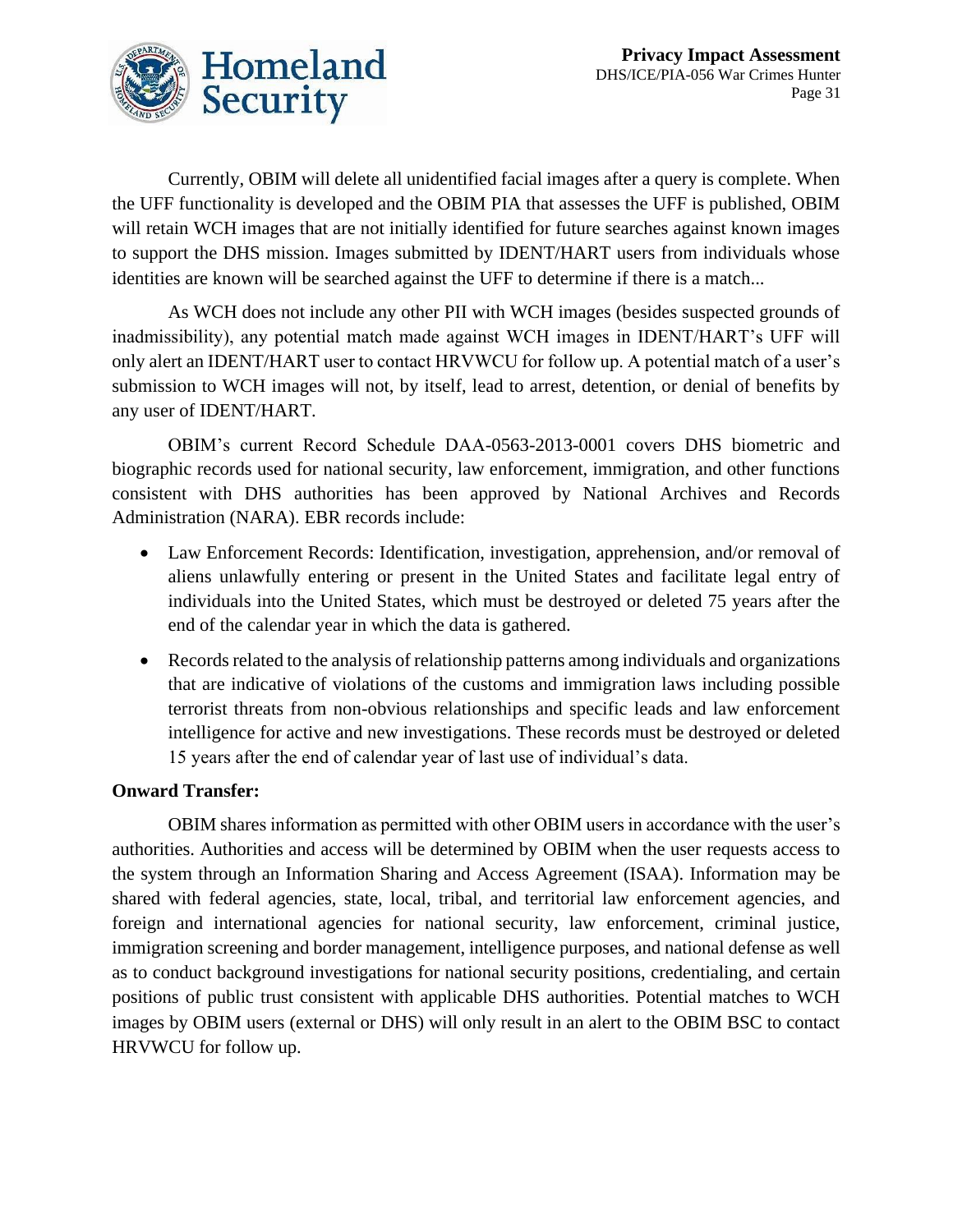![](_page_32_Picture_0.jpeg)

### **Correction and Redress:**

U.S. citizens and lawful permanent residents, as well as other persons with records covered by the Judicial Redress Act (JRA)<sup>44</sup> may seek access to their records and to amend inaccurate records by filing a Privacy Act amendment request under the Privacy Act. Those individuals covered under by the JRA or Privacy Act may direct all requests to contest or amend information to the OBIM Privacy, Department of Homeland Security, 245 Murray Drive SW, Washington, DC 20598-0675. Individuals must state clearly and concisely in the redress request the information being contested, the reason for contesting it, and the proposed amendment.

If an individual is dissatisfied with the response to his or her redress inquiry, then he or she can appeal to the DHS Chief Privacy Officer, who reviews the appeal and provides final adjudication concerning the matter. The DHS Chief Privacy Officer can be contacted by fax: 1- 202-343-4010 or mail at the following address:

Chief Privacy Officer Attn: DHS Privacy Office, Department of Homeland Security Mailstop 0655, 245 Murray Lane Washington, DC 20528

As with access, amendments may be limited pursuant to applicable Privacy Act exemptions asserted by the Department of Homeland Security for the IDENT/HART system.

Additionally, travelers who wish to file for redress can complete an online application through the DHS Traveler Redress Inquiry Program (DHS TRIP)<sup>45</sup> at [https://trip.dhs.gov,](https://trip.dhs.gov/) or mail or email a completed copy of DHS Form 591, Travel Inquiry Form (TIF). For more information about the types of services DHS TRIP can provide, please visit [https://www.dhs.gov/step-1](https://www.dhs.gov/step-1-should-i-use-dhs-trip) [should-i-use-dhs-trip.](https://www.dhs.gov/step-1-should-i-use-dhs-trip)

Completing the form online saves processing time and helps prevent data entry errors. After an individual submits a redress form, the individual will receive notification of receipt from DHS TRIP. DHS TRIP will review the redress form and will determine which component/agency will be able to respond most effectively to the submission. When a redress request is related to records maintained in HART, DHS TRIP will coordinate with OBIM. OBIM will then review the individual's records and correct the information, if appropriate. DHS TRIP will notify the individual of the resolution of that request.

<sup>44</sup> For more information *see* the Department of Justice's Office of Privacy and Civil Liberties overview of the Judicial Redress Act *available at* [https://www.justice.gov/opcl/judicial-redress-act-2015.](https://www.justice.gov/opcl/judicial-redress-act-2015)

<sup>45</sup> *See* DHS/ALL/PIA-002 DHS Traveler Redress Inquiry Program (TRIP), *available at* [www.dhs.gov/privacy.](http://www.dhs.gov/privacy)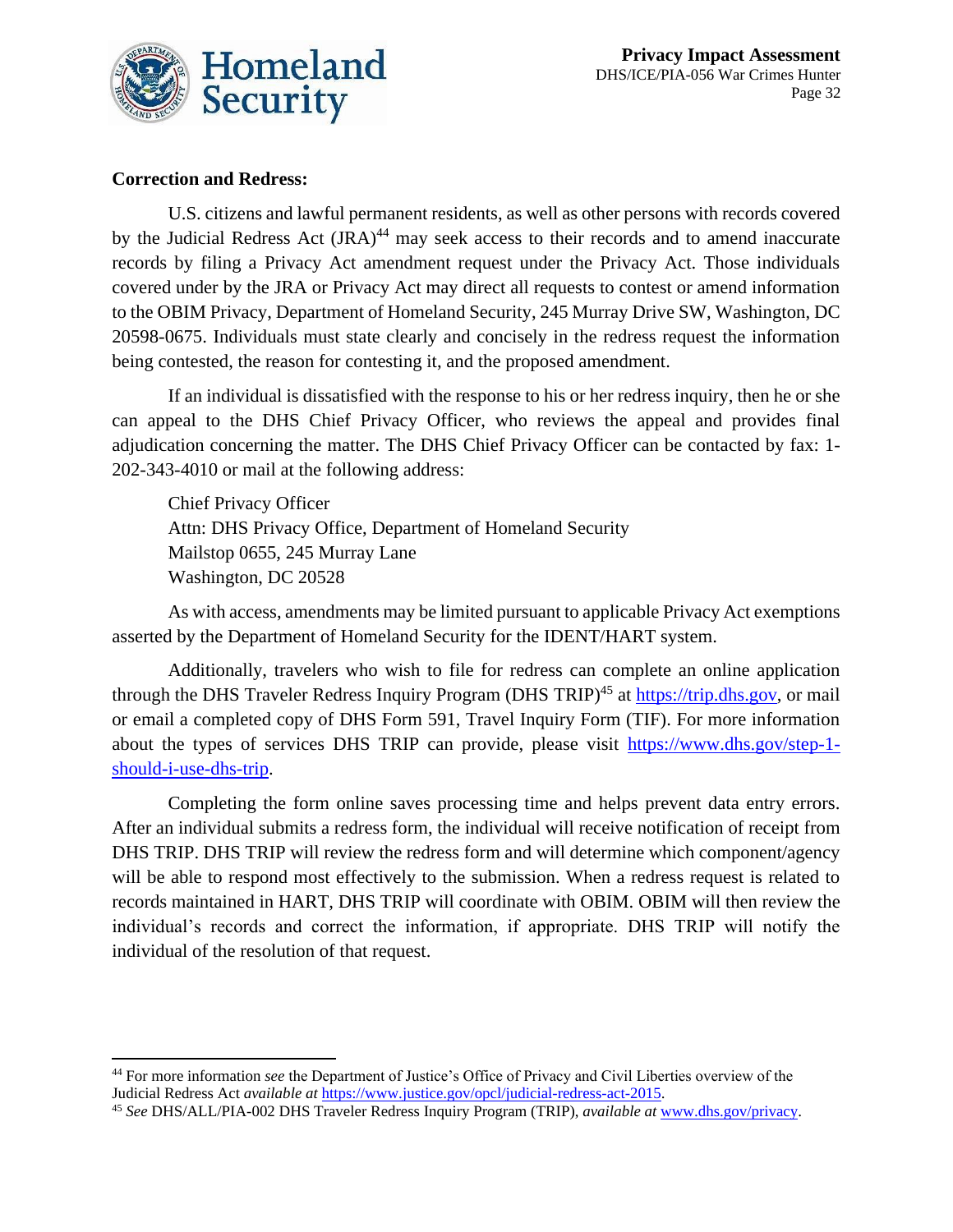![](_page_33_Picture_0.jpeg)

### **Appendix: B**

### **Organization**:

Department of Defense (DoD) Defense Forensics and Biometrics Agency (DFBA)

### **Purpose and Use**:

DFBA, a component of the U.S. Army's Office of the Provost Marshal General, executes the responsibilities of the Executive Agent for DoD Forensics and Biometrics on behalf of the Secretary of the Army. In this role, DFBA leads, consolidates and coordinates forensics and biometrics throughout the DoD in support of Identity Activities across the range of military operations. DFBA maintains the DoD Automated Biometric Identification System (ABIS).

ABIS supports DFBA's mission of providing a critical end-to-end capability through a defined operations or intelligence cycle to support tactical and operational decision-making to DoD components. This functionality stretches across the full range of military operations for DoD warfighting, detainee operations, intelligence, law enforcement, and security. ABIS is used to accurately identify or verify the identity of an individual by standardizing and comparing captured biometric data to existing sources and scoring the level of confidence of each potential match.<sup>46</sup>

DoD ABIS stores biometric data, such as fingerprint, latent palm print, iris, and facial images; biographic information, such as name, date of birth (DOB), national origin, address, identification numbers (e.g., Social Security number (SSN), serial number), family relationships, and religion; and contextual information such as location of data collection. DoD ABIS may also store additional PII associated with the purpose of the biometric collection. This information can include medical history, military service history, employment history, and law enforcement/national security encounters. ABIS also stores derogatory data that is derived from individuals encountered by the DoD during military operations; and international criminal data provided by INTERPOL, DoD, the Federal Bureau of Investigation (FBI), and international partners.

WCH will connect to ABIS through the ICE Repository for Analytics in a Virtualized Environment (RAVEn).<sup>47</sup> The data will be exchanged in accordance with the DoD Electronic Biometric Transmission Specification (EBTS), or its equivalent successor, which is based on the ANSI/NIST standard.<sup>48</sup>

DFBA will vet WCH images against current DoD holdings of biometrics to generate

<sup>46</sup> *See* DOD BIOMETRICS, Department of Defense Directive 8521.01E; *available at* [https://www.esd.whs.mil/Portals/54/Documents/DD/issuances/dodd/852101E.pdf?ver=2019-04-11-094409-307.](https://www.esd.whs.mil/Portals/54/Documents/DD/issuances/dodd/852101E.pdf?ver=2019-04-11-094409-307)

<sup>47</sup> *See* DHS/ICE/PIA-055 Repository for Advanced Analytics in a Virtualized Environment (RAVEn) *available at*  [www.dhs.gov/privacy.](file://///dhsnet.ds1.dhs/osem_shares/PRIV/Privacy%20Office/Compliance/PIA/ICE/DHS-ICE-PIA-056%20War%20Crimes%20Hunter/www.dhs.gov/privacy)

<sup>48</sup> ANSI/NIST-ITL 1-2011, 2015 Update (or most recent), Data Format for the Interchange of Fingerprint, Facial, & Other Biometric Information. *See* [https://www.nist.gov/programs-projects/ansinist-itl-standard.](https://www.nist.gov/programs-projects/ansinist-itl-standard)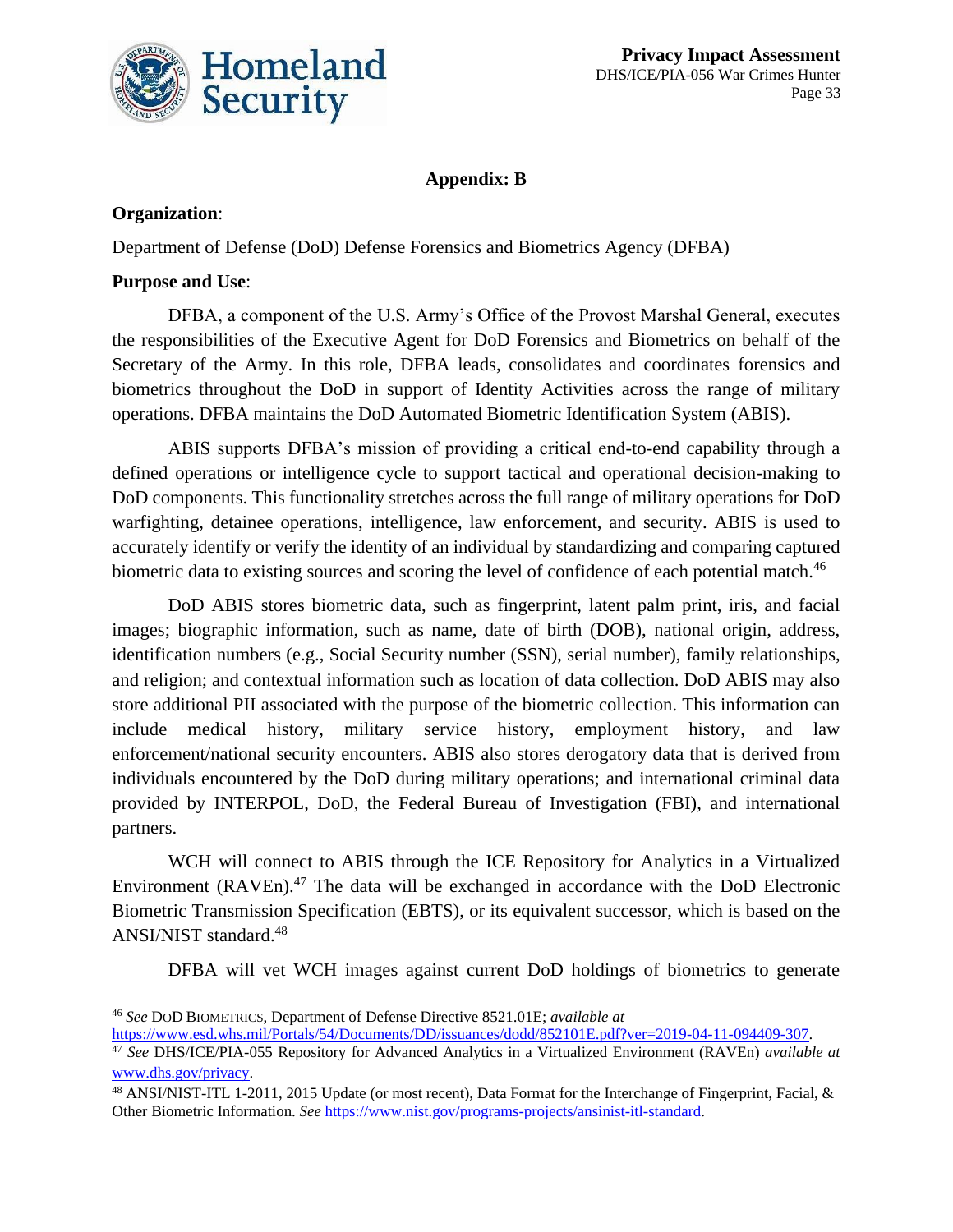![](_page_34_Picture_1.jpeg)

investigative leads. It will also store WCH images in DoD ABIS so that ABIS can return these images if they are deemed by DOD to be sufficiently similar in future queries by DoD or other stakeholders.<sup>49</sup> DoD will make biographic, biometric, and derogatory information of potential suspect matches available to the ICE Human Rights Violators and War Crimes Unit (HRVWCU) to vet as a lead. Storage of the images in DoD authoritative databases allows for HRVWCU and DoD to be alerted when new biometric enrollments or queries (e.g., from prisoner detentions, foreign national hiring) may be a potential match to WCH images.

The sharing and query process will be as follows:

- HRVWCU will submit WCH face images to DoD ABIS. DoD ABIS will ingest the images for a face-only search against the entire gallery of facial images contained therein;
- The DoD Authoritative Biometric Repository face matching technology will find a predetermined number of candidates who have the most similarity to the image submitted by HRVWCU within its galleries. A minimum threshold of similarity will be set to exclude images with little to no similarities;
- Trained facial examiners from DoD will review the returns of the search and adjudicate the candidate lists of potential facial matches;
- DFBA, via DoD ABIS, will return any likely face matches to WCH. Multiple candidate returns may be possible depending on the likelihood of a match as adjudicated by the facial examiners. Only confirmed likely subject matches will be returned per submitted face search, along with any sharable associated biographic, encounter, and derogatory information  $(DI)$ ;<sup>50</sup>
- The DoD ABIS system will store WCH face data that does not result in any likely matches within their face database as a new unknown identity; and
- DoD will allow other authorized stakeholders to perform face searches against the WCH data stored in the ABIS face database.

Subsequent matches against WCH images by a stakeholder will alert the DoD and the partner to contact HRVWCU regarding the potential match to WCH data.

ICE will update DoD when a WCH image has been positively identified. Additional information regarding the individual will be entered and associated with either the established DoD ABIS identity or the previously unidentified face record, as appropriate.

<sup>49</sup> *See* Onward Transfer section, below.

<sup>&</sup>lt;sup>50</sup> More than one matching record for an individual may be returned. DoD ABIS is an encounter-based system; therefore, the probe photo may match face records for the same individual as a result of multiple encounters with that individual.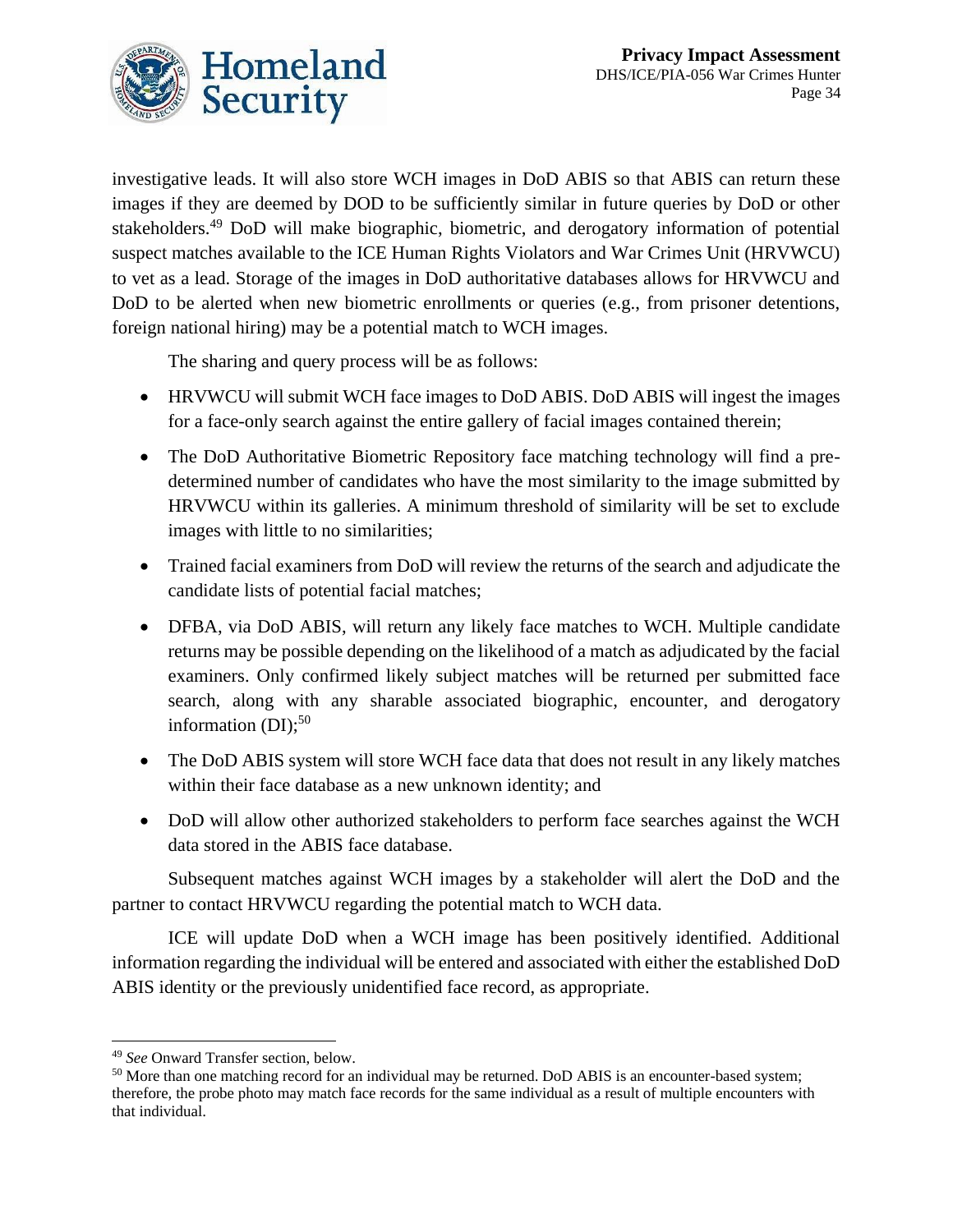![](_page_35_Picture_0.jpeg)

### **Individuals Searched:**

The DoD maintains authoritative biometric data repositories to conduct match, store, and share functions for the DoD mission areas of:

(1) Individuals whose biometric data was collected during DoD military operations or as a part of national security-related operations. This includes bulk collections from interagency or foreign partner repositories; these individuals include known or suspected terrorists, DoD detainees, and other individuals of interest to DoD; or

(2) Individuals affiliated with or seeking to be affiliated with the DoD whose biometric data were obtained for a legitimate, authorized purpose in accordance with applicable law, regulation, and policy.

### **Relevant Privacy Compliance Documentation:**

Privacy Impact Assessments (PIA): Department of Defense Automated Biometrics Identification System (DoD ABIS) (May 6, 2015);

System of Records Notices (SORN): Defense Biometric Identification Records System A0025-2 Provost Marshal General Defense Forensics and Biometrics Agency DoD.<sup>51</sup>

### **Data Elements Received by War Crimes Hunter**:

- Biometric-associated biographic data including full name (i.e., first, middle, last, nicknames, and aliases); DOB; place of birth; gender; ethnicity and/or tribal information; personal physical details (e.g., height, weight, eye color, and hair color); signature; assigned number identifiers (e.g., A-Number, SSN, state identification number, civil record number, internment serial number); family member names and relationship;
- Derogatory Information, which may consist of wants and warrants, known or suspected terrorist (KST) designation, arrest data, gang membership, criminal data, sexual offender registration, foreign criminal convictions, and immigration violations, when available; and
- ABIS encounter information, such as ABIS encounter specific identifier, reason fingerprinted, date fingerprinted, arrest segment literal, fingerprinting agency, geolocation of data capture, personnel type, Transaction Control Number of matching records, ABIS control numbers, and other agency system-specific fingerprint record locator information.

#### **Retention by Partner and Permissible Uses:**

DoD collects biometrics of foreign nationals encountered in areas of combat operations. Some of these individuals may be seeking access to and/or employment by U.S. military installations. Other individuals are potential or actual DoD detainees. Military Services and U.S.

<sup>51</sup> 80 Fed. Reg. 8292 (February 17, 2015).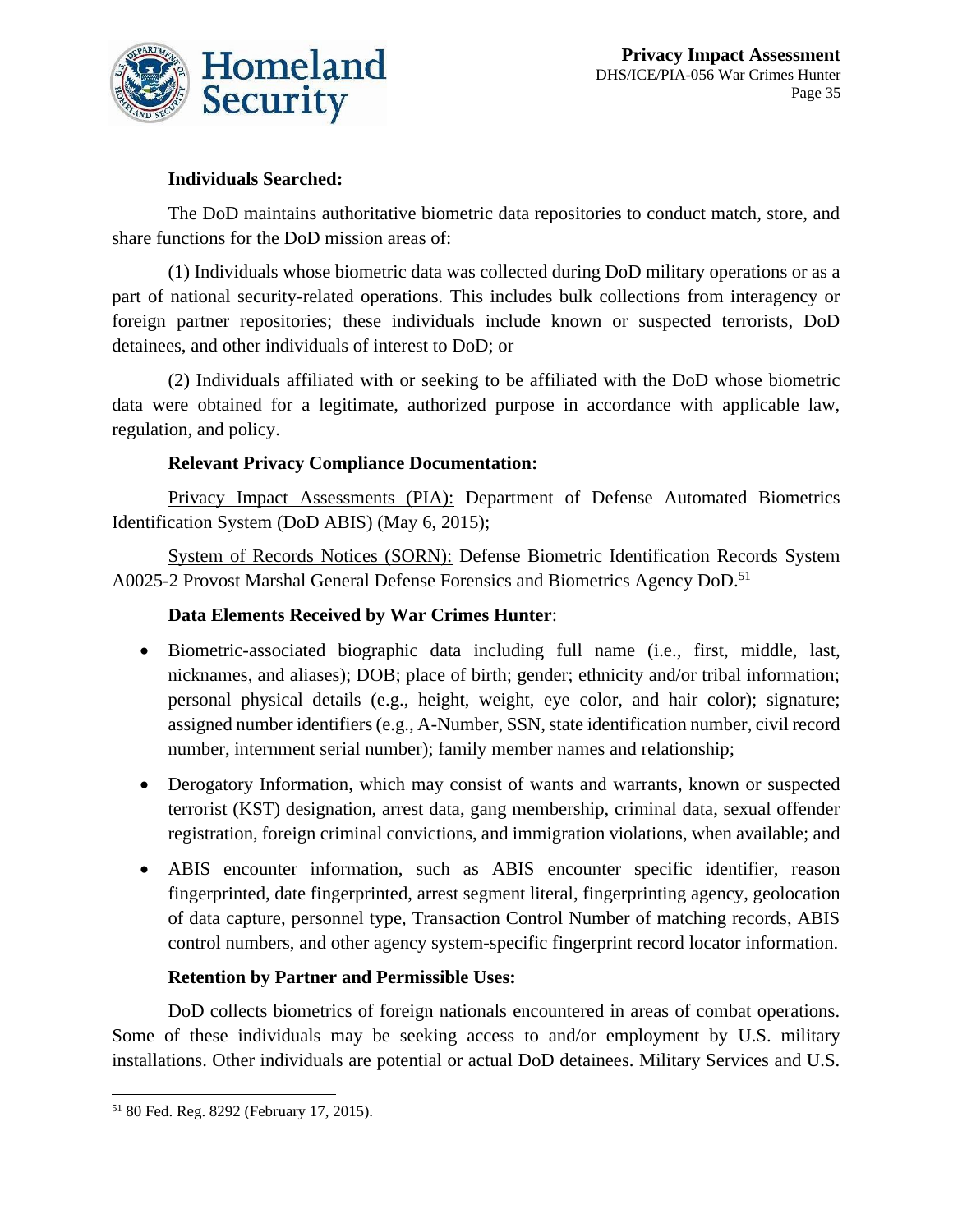![](_page_36_Picture_1.jpeg)

Combatant Commands rely on ABIS to provide timely, accurate, and complete responses indicating whether persons of interest encountered in the field have a prior history of derogatory (e.g., criminal, terrorist) activity to assist in identifying potential threats to U.S. forces and facilities. DoD will use WCH information to help determine if an individual may pose a risk to national security and/or safety of U.S. forces and service personnel.

ABIS will retain images pursuant to DoD ABIS's retention schedule regarding biometrics  $(DAA-AU-2013-0007)$ ,<sup>52</sup> which is currently 75 years. DoD will update ICE when images are deleted or if there is a change in retention schedule.

Since WCH does not include any PII with the collected images (i.e., only suspected grounds of inadmissibility are included), any potential match made against WCH images in the ABIS face database will only alert an ABIS user to contact HRVWCU for follow-up action. A potential match of a user's submission to WCH images will not, by itself, permit any ABIS user to arrest, detain, or deny benefits to an individual.

#### **Onward Transfer:**

Authorized DoD users may search against WCH images. Authorized stakeholders include the FBI, the National Ground Intelligence Center, other DHS Components, and other DoD submitters/customers such as all Combatant Commands (CCMDs), U.S. Navy, U.S. Marine Corps, U.S. Air Force, and Defense Intelligence Agency (DIA). These stakeholders use ABIS to identify biometric matches in support of U.S. criminal cases, border control, and intelligence watchlists.

Both agencies acknowledge that data stored on behalf of third parties, or subsequent matches to that data, will not be shared without the consent of the data owner. Potential matches to WCH images by ABIS users will only result in an alert to the user to contact HRVWCU for follow up action.<sup>53</sup>

#### **Correction and Redress:**

Individuals seeking access to information about themselves contained in ABIS should address written inquiries to:

**Director** Defense Forensics and Biometrics Agency 251 18th Street South, Suite 244

<sup>52</sup> *See* National Archives and Records Administration, Request for Records Disposition Authority, Records Schedule Number DAA-AU-2013-0007, U.S. Department of Defense, Automated Biometric Identification System (ABIS) (2013), *available at* [https://www.archives.gov/files/records-mgmt/rcs/schedules/departments/department-of](https://www.archives.gov/files/records-mgmt/rcs/schedules/departments/department-of-defense/department-of-the-army/rg-au/daa-au-2013-0007_sf115.pdf)[defense/department-of-the-army/rg-au/daa-au-2013-0007\\_sf115.pdf.](https://www.archives.gov/files/records-mgmt/rcs/schedules/departments/department-of-defense/department-of-the-army/rg-au/daa-au-2013-0007_sf115.pdf)

<sup>53</sup> *See* Memorandum of Agreement Between the Department of Defense and the Department of Homeland Security on Information Sharing and Technology Partnering Relating to Identity Verification and Screening Activates, January 2016 Update.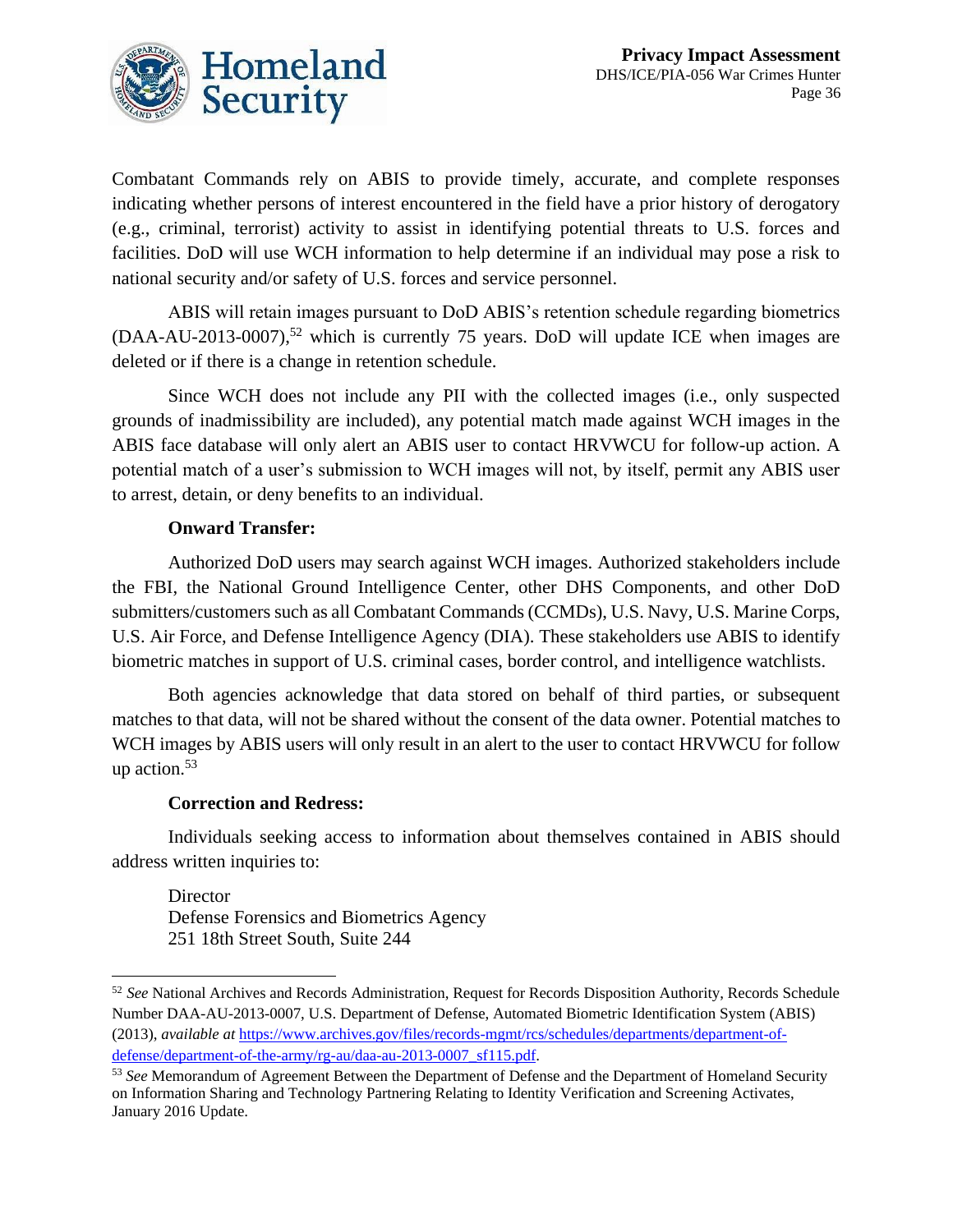![](_page_37_Picture_0.jpeg)

Arlington, VA 22202-3532

The requester should provide full name, current address and telephone number, and signature. In addition, the requester must provide a notarized statement or an unsworn declaration made in accordance with 28 U.S.C. 1746, in the following format: If executed outside the United States: 'I declare (or certify, verify, or state) under penalty of perjury under the laws of the United States of America that the foregoing is true and correct. Executed on (date). (Signature).' If executed within the United States, its territories, possessions, or commonwealths: 'I declare (or certify, verify, or state) under penalty of perjury that the foregoing is true and correct. Executed on (date). (Signature).'

Certain ABIS records may be exempt from access and amendment. The U.S. Army's rule for accessing records, contesting contents, and appealing initial agency determinations are contained in Army Regulation 340-21; 32 CFR part  $505$ ;<sup>54</sup> or may be obtained from the system manager.

<sup>54</sup> *See* ARMY PRIVACY ACT PROGRAM, Army Regulation 340-21; *available at* https://armypubs.army.mil/epubs/DR\_pubs/DR\_a/pdf/web/ARN13587\_R25\_22\_FINAL.pdf.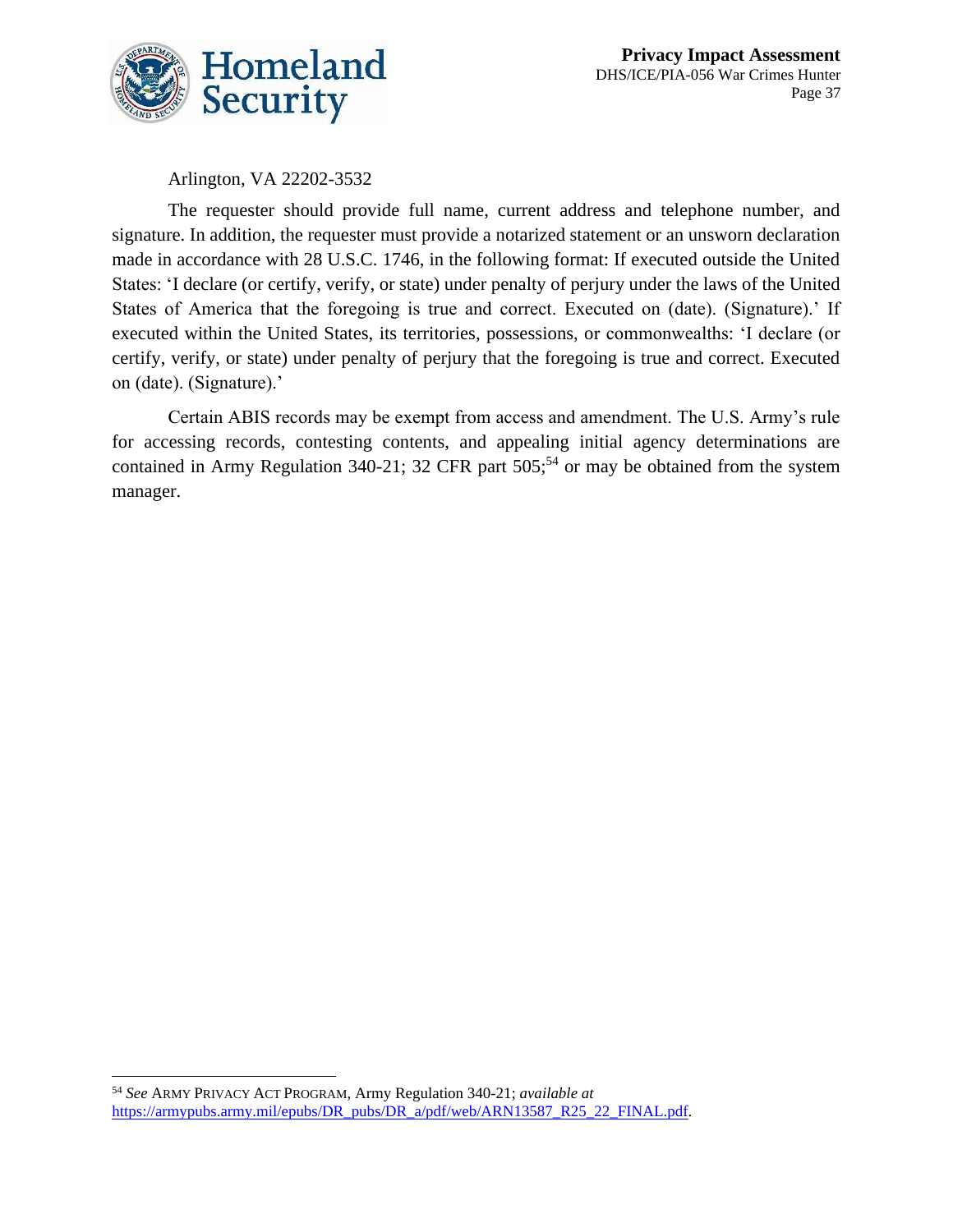![](_page_38_Picture_0.jpeg)

### **Appendix: C**

### **Organization**:

Federal Bureau of Investigation (FBI) International Human Rights Unit (IHRU) and Multimedia Exploitation Unit (MXU)

### **Purpose and Use**:

The FBI IHRU's mission is to lead the FBI in utilizing law enforcement and intelligence resources, both domestic and foreign, to hold perpetrators or serious human rights violators accountable under the rule of law. In support of this mission, the IHRU identifies and generates actionable leads targeting known or suspected human rights violators residing in the United States and disseminates those leads to the field for investigation.

The FBI MXU works to process and exploit multimedia content (i.e., still and video imagery) from digital evidence, FBI-owned collections, and consensual collections from across FBI missions. MXU's identification services use their Multimedia Processing Framework (MPF) to host imagery analytics capabilities including a Recognition Framework that performs facial recognition tasks. MXU also supports a wide variety of law enforcement customers. The MXU provides identification services for national security cases derived from, or relying on, sensitive biometric data with handling or classification restrictions that exceed the FBI's Next Generation Identification (NGI) biometric system. Sources of this data are classified.

WCH will provide face images of suspected human rights violators and war criminals for query against the FBI MXU face database to assist in the identification of these suspects and to augment the holdings of MXU for subsequent queries for intelligence purposes. The goal of this sharing is to vet WCH images against current FBI classified biometric holdings to generate investigative leads and to store WCH images in MXU's database to be queried at a later point.

Prior to transmission of images to MXU, HRVWCU personnel will contact IHRU. The IHRU will review all proposed WCH submissions to understand potential human rights/war crimes violations and the source of information to determine if the FBI has authority and jurisdiction to collect the information.

WCH will connect to FBI/MXU directly through the ICE Repository for Analytics in a Virtualized Environment (RAVEn) for transfer of images.<sup>55</sup> This interface will occur via an unclassified secure connection developed by the FBI. The RAVEn/WCH to MXU electronic interface is one-way. Because the MXU system holds classified data, the FBI does not automatically share any data back with WCH. Rather, this is handled manually through IHRU using other channels (e.g., secure email or secure telephone).

<sup>55</sup> *See* DHS/ICE/PIA-055 RAVEn, *available at* [www.dhs.gov/privacy.](http://www.dhs.gov/privacy)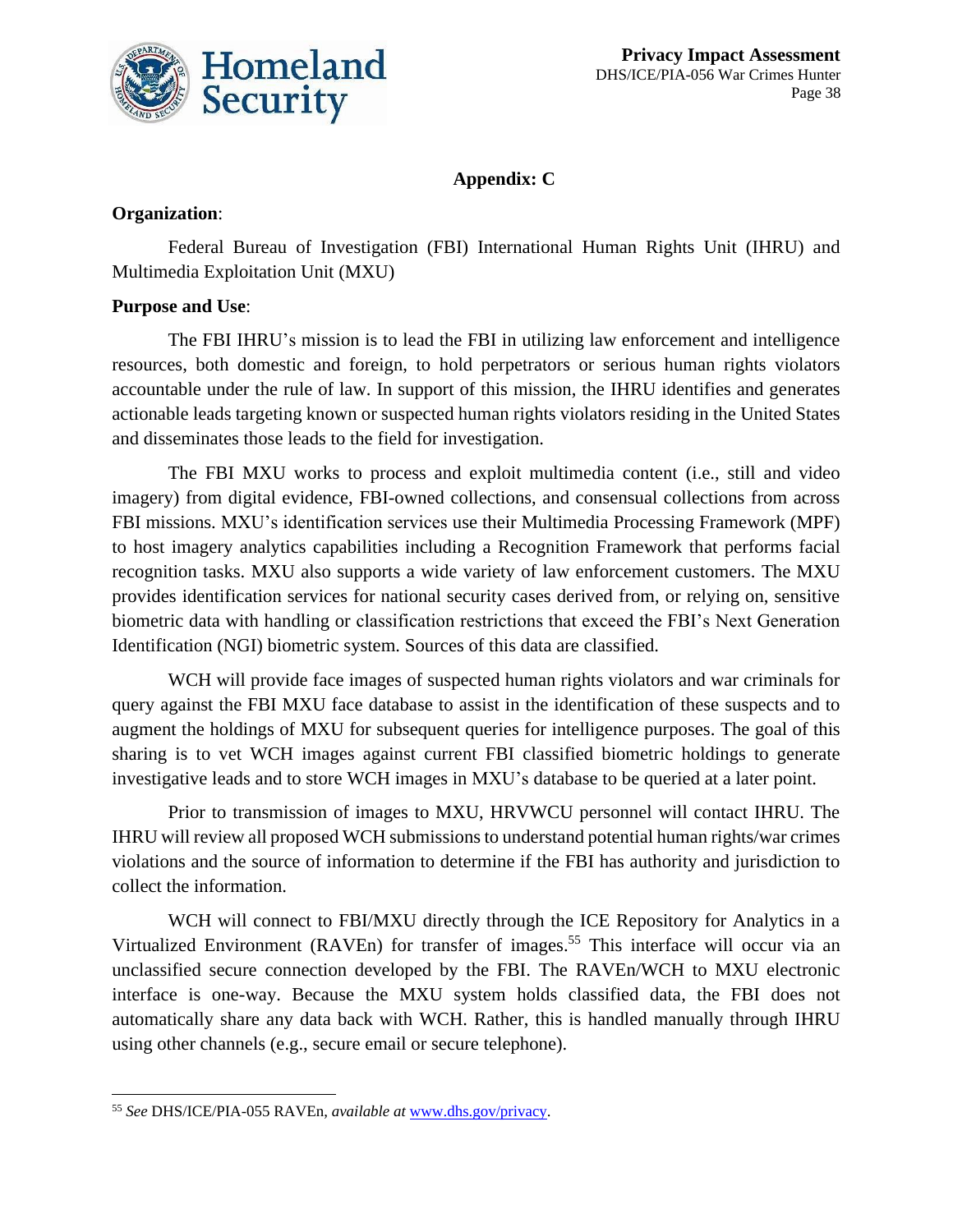![](_page_39_Picture_1.jpeg)

After the MXU system accepts a WCH transmission, it will vet WCH images against current MXU holdings of face biometrics to generate investigative leads. MXU will also store WCH images within MXU systems to check WCH images in later FBI internal queries and searches requested by other intelligence community users. MXU will notify IHRU of any matches. IHRU will then determine what information of potential suspect matches can be shared with HRVWCU. MXU will store images and alert IHRU when new biometric data enters the system and matches a WCH image. IHRU will then contact HRVWCU with any shareable information associated with the potential match.

The sharing and query process will be as follows:

- HRVWCU will submit WCH images to IHRU. IHRU will review proposed submissions to confirm that the FBI has sufficient predicate and authority to query and retain the facial images;
- After gaining IHRU concurrence, HRVWCU will submit WCH face data to FBI MXU via RAVEn. FBI MXU will ingest the images into their recognition framework for a 1:many face-only query against the entire gallery of facial images contained therein;
- Trained facial examiners from MXU will review the returns of the query and adjudicate the candidate lists of potential facial matches;
- MXU will return the results of facial recognition processes conducted on WCH images, including biographic and criminal information stored in FBI systems, to IHRU;
- IHRU will determine what information can be shared with HRVWCU. If approved, IHRU will forward any shareable information to HRVWCU through proper channels;
- The MXU system will store WCH face data that does not result in any matches within their face database as a new unknown identity;
- MXU will allow other stakeholders to perform face queries against the WCH data stored in the MXU face database. Subsequent matches against the WCH data will alert the FBI MXU and the partner to contact HRVWCU, through IHRU, regarding the potential match to WCH data; and
- ICE will notify IHRU when a WCH image has been positively identified through its traditional case management process. Additional information regarding the individual will be entered and associated with either the established MXU identity or the previously unidentified face record, as appropriate.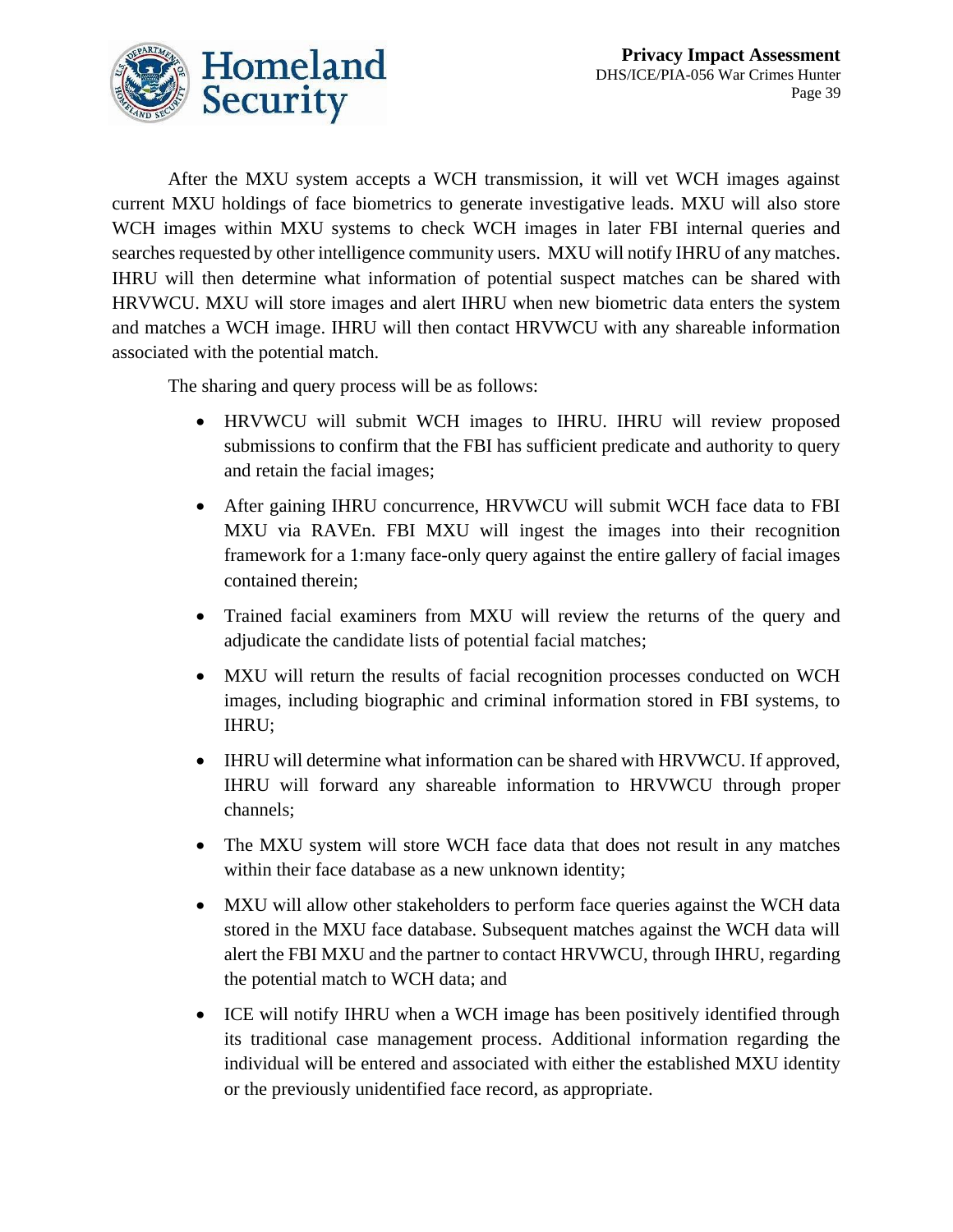![](_page_40_Picture_0.jpeg)

This process does not change or increase the privacy risks to the collection, maintenance, or dissemination of PII that was assessed in the main body of this PIA.

#### **Individuals Searched:**

The FBI MXU face database contains information on individuals received:

- From intelligence collections conducted to support an authorized intelligence mission;
- Via military and law enforcement direct encounters or forensic operations according to the data provider's authority; or
- Through records shared by foreign governments according to written agreement or cooperative arrangement.

External MXU data providers include intelligence agencies, other federal, state, local, tribal, territorial law enforcement organizations, foreign governments, and international agencies. Foreign government data providers include signatories of the United Kingdom-United States of America Agreement (Five Eyes),<sup>56</sup> namely Canada, United Kingdom, Australia, and New Zealand; and other allied nations providing information pursuant to an agreement or arrangement.

#### **Relevant Privacy Compliance Documentation:**

Privacy Impact Assessments (PIA): MXU's biometric matcher is covered under a classified Privacy Impact Assessment approved by DOJ August 28, 2018.

System Of Record Notices (SORN): The MXU system is covered under Systems of Records Notices Justice/FBI-002, FBI Central Records System<sup>57</sup> and Justice/FBI-022, FBI Data Warehouse System. 58

#### **Data Elements Received by War Crimes Hunter**:

Information that the FBI may share with HRVWCU varies widely depending on the dataset gallery the facial image matched. For example, MXU may only be able to provide a link to the original photo or device to which the match was made and the associated FBI case. In other scenarios where MXU galleries are more robust, biographic information or links to other identity repositories may be provided.

Due to classification levels, any information shared back to HRVWCU will be done offline, by IHRU, through appropriate, secure channels.

<sup>56</sup> For more information *see* [https://www.nsa.gov/news-features/declassified-documents/ukusa/.](https://www.nsa.gov/news-features/declassified-documents/ukusa/)

<sup>57</sup> 63 FR 8659, 8671 (February 20, 1998).

<sup>58</sup> 77 FR 40630 (July 10, 2012).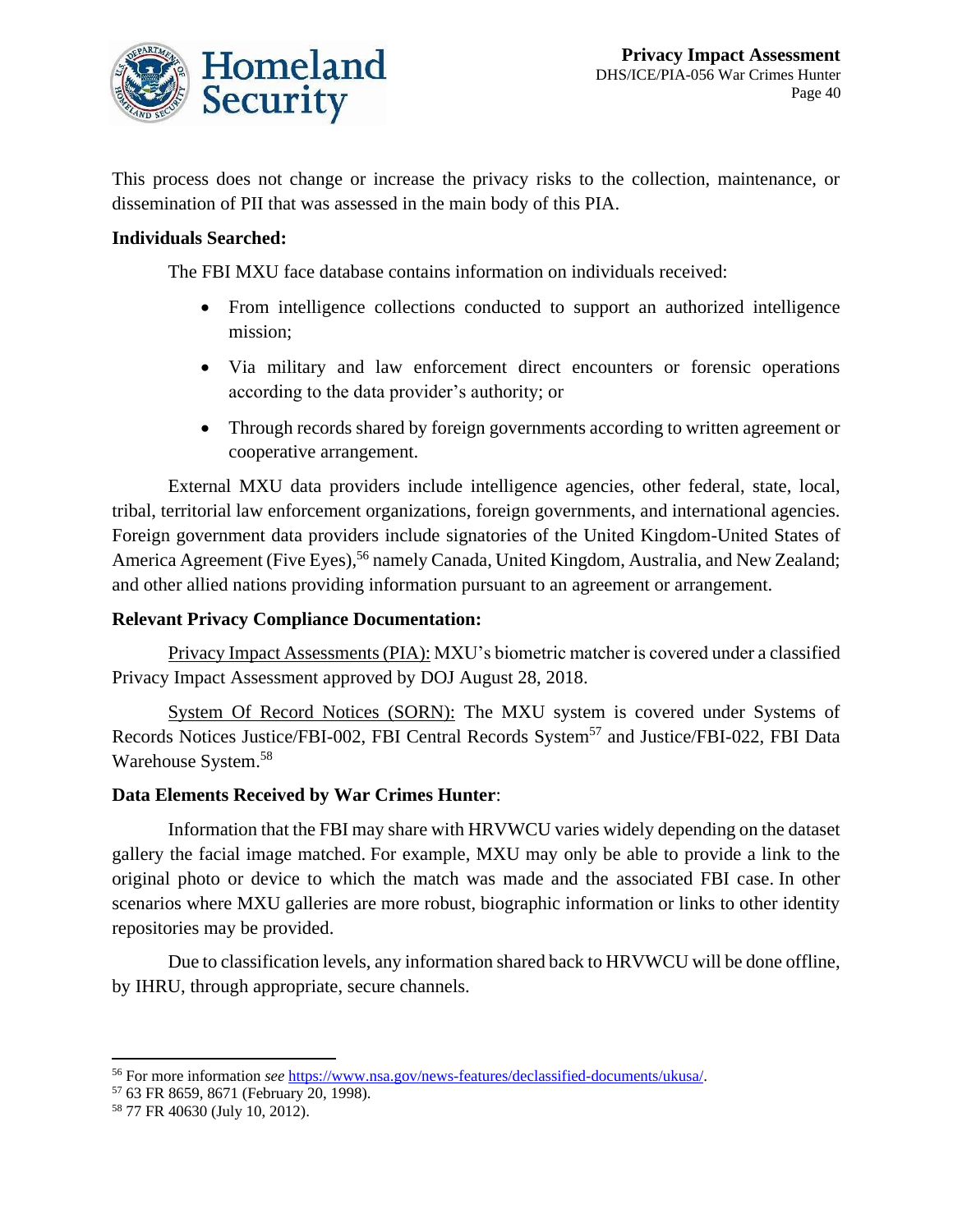![](_page_41_Picture_0.jpeg)

#### **Retention by Partner and Permissible Uses:**

MXU will retain the WCH data in its sensitive biometric matcher under handling and notification restrictions identified by the data owner (DHS). MXU will use WCH data to identify possible human rights violators in seized media or biometrically-enabled FBI case data that is routed to MXU's sensitive biometric identification system. MXU maintains a program level data retention Standard Operating Procedures (SOP) which dictates that the unit review each data set annually for relevancy, justification and currency.

As WCH does not include any other PII with WCH images (besides suspected grounds of inadmissibility), any potential match made against WCH images in MXU will only alert an MXU user to contact HRVWCU for a follow up. A potential match of a user's submission to WCH images will not, by itself, lead to an arrest, detention, or the denial of benefits.

#### **Onward Transfer:**

Authorized FBI, state, local, federal law enforcement, and intelligence agency users may query probe photos against the MXU face database where unidentified WCH images will be held. MXU returns likely matches after adjudication by MXU's facial examiners.

WCH images may be shared with federal agencies, state, local, tribal, and territorial law enforcement agencies, intelligence partners, and foreign and international agencies for national security, law enforcement, criminal justice, intelligence, and national defense purposes. This sharing will be consistent with the restrictions and routine uses outlined in the DHS/ICE-009 External Investigations SORN.<sup>59</sup> Potential matches to WCH images by MXU users will only result in an alert to the user to contact HRVWCU, through IHRU, for a follow up.

#### **Correction and Redress:**

The Attorney General has exempted this system of records from the notification, access, and contest procedures of the Privacy Act. If records access would not appear to interfere with or adversely affect the purposes of the system, or the overall law enforcement/intelligence process, the applicable exemption (in whole or in part) may be waived by the FBI in its sole discretion. All requests for access should follow the guidance provided on the FBI's website.<sup>60</sup> Individuals may mail, fax, or email a request, clearly marked ''Privacy Act Request,'' to the following address:

Federal Bureau of Investigation Attn: FOI/PA Request, Record/Information Dissemination Section 170 Marcel Drive, Winchester, VA 22602–4843

<sup>59</sup> DHS/ICE-009 External Investigations, (85 FR 74362) November 20, 2020.

 $60$  http://foia.fbi.gov/ requesting records.html.